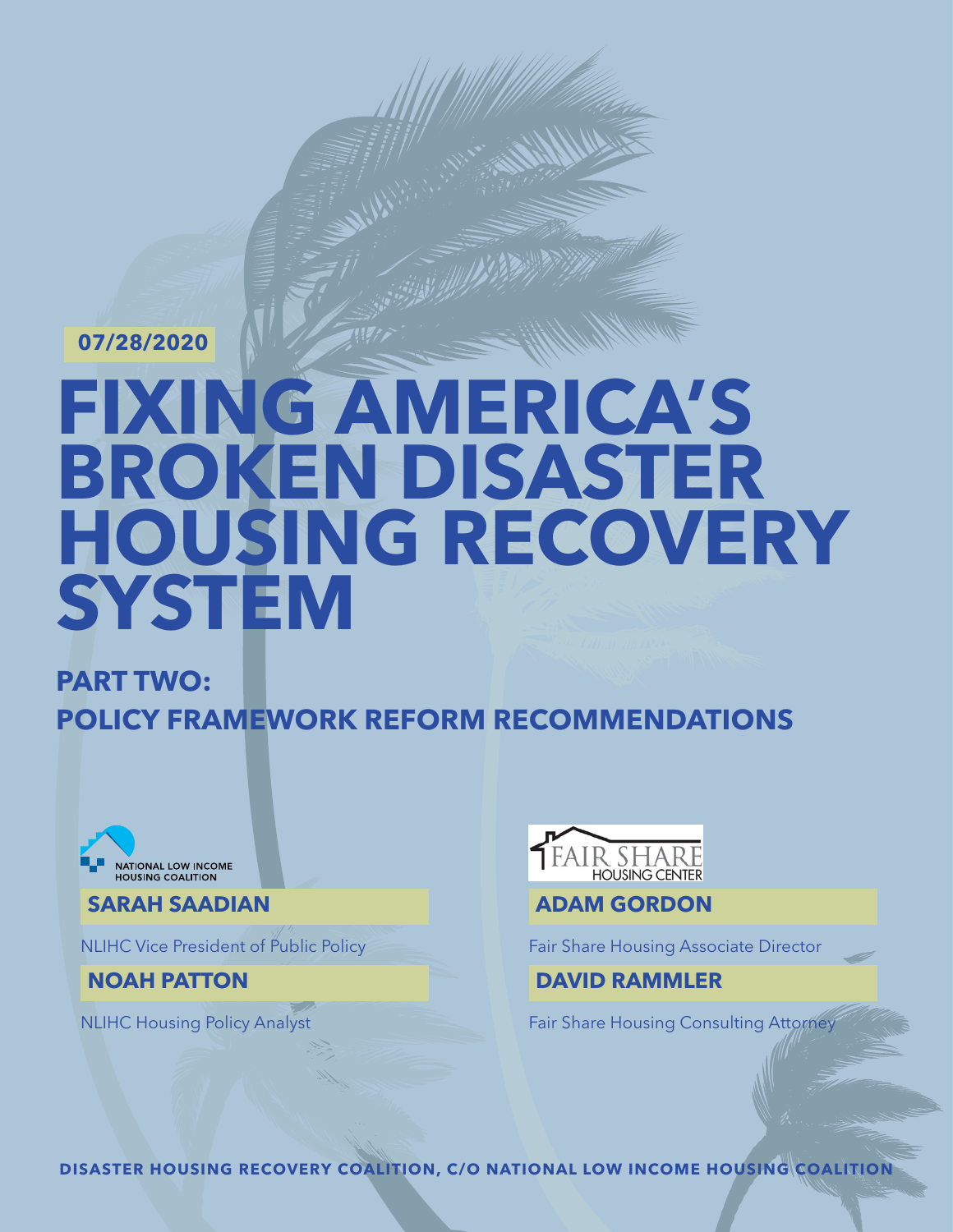# TABLE OF CONTENTS

**INTRODUCTION**

### **[SUMMARY OF RECOMMENDATIONS](#page-10-0)**

- [I. Immediate & Short-Term Needs](#page-10-0)
- [II. Long-Term Recovery](#page-10-0)
- **III.** Mitigation

### **[POLICY THEMES](#page-12-0)**

### **[COVID-19 UPDATES: LESSONS LEARNED AND COMPARISONS](#page-15-0)  [BETWEEN PHYSICAL DISASTERS AND THE CORONAVIRUS PANDEMIC](#page-15-0)**

### **[POLICY FRAMEWORK REFORM RECOMMENDATIONS](#page-17-0)**

### [I. Immediate & Short-Term Needs](#page-17-0)

- [6](#page-17-0) Emergency Shelter & Evacuation
- [7](#page-18-0) Housing Triage and Short-Term Rebuilding
- [Survivor-Centered Disaster Assistance](#page-23-0)

### [6](#page-27-0) **II. Long-Term Recovery**

- [Rebuilding Equitable Communities](#page-27-0)
- [Rebuilding Homes](#page-28-0)
- [Public Participation and Benefit](#page-30-0)
- [Contractor Accountability](#page-32-0)

### [2](#page-33-0) **III.** Mitigation

- [2](#page-33-0) Equitable Mitigation
- [Public Participation](#page-35-0)
- [Relocation and Buyouts](#page-36-0)
- [Mitigation Standards and Best Practices](#page-36-0)

### **[CONCLUSION](#page-38-0)**

### **[APPENDIX A: CONVENING ATTENDEES](#page-39-0)**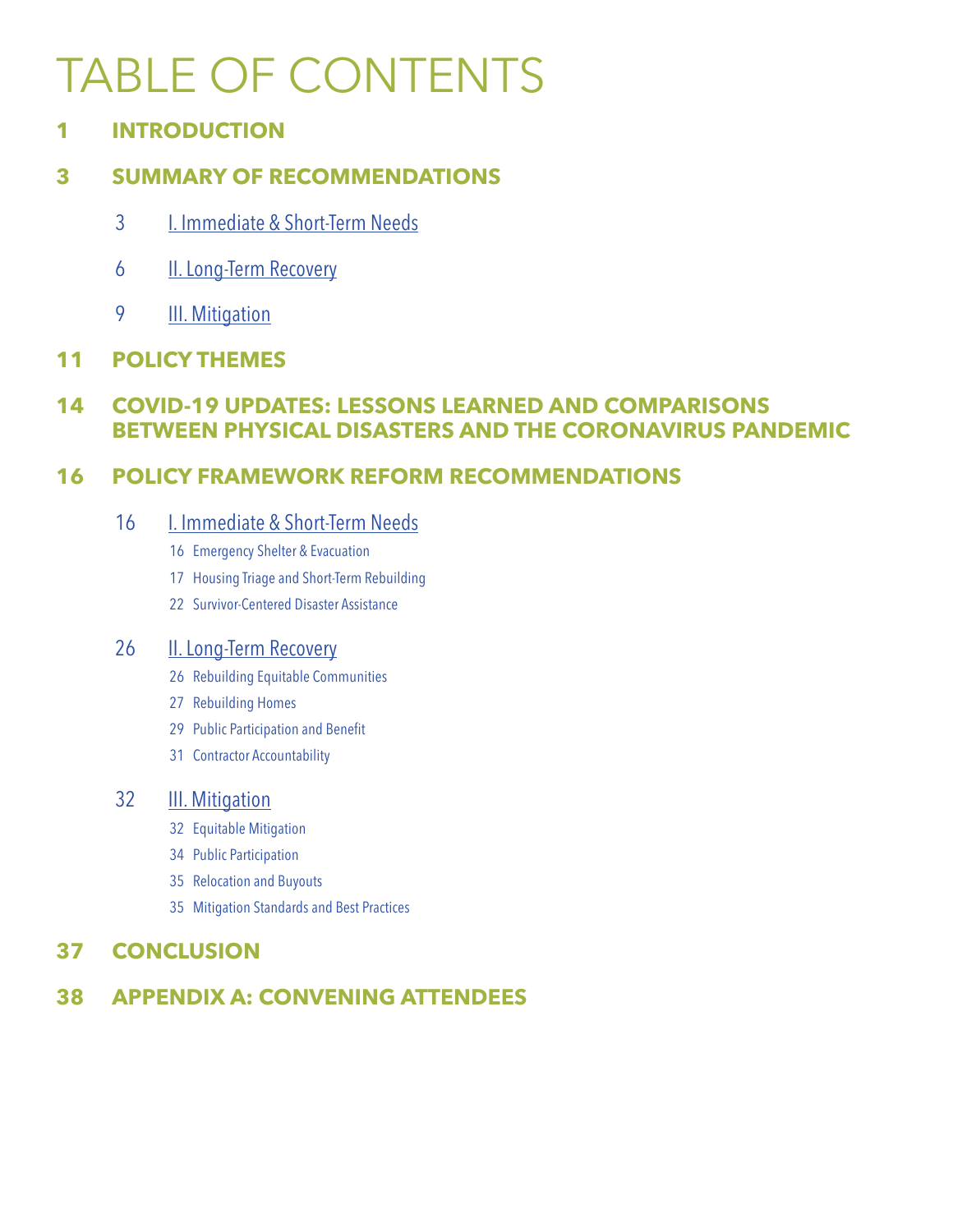### <span id="page-2-0"></span> $HITDOMICTIAN$ HATING DUCTION INTRODUCTION

**A**merica's disaster housing recovery framework exacerbates and reinforces racial, income, and accessibility inequities at each stage of response and recovery. The framework is broken and in need of major reform. In response, the National Low Income Housing Coalition (NLIHC) and the NLIHC-led Disaster Housing Recovery Coalition (DHRC), a group of more than 850 local, state, and national organizations, hosted a policy convening in October 2019 in Houston, Texas. The convening brought together stakeholders from across the nation to discuss how to redesign the system of federal disaster housing recovery. The goal of the redesign is to ensure a complete and equitable recovery for our nation's most vulnerable and lowest-income disaster survivors, including seniors, people with disabilities, people experiencing homelessness, people with limited English proficiency, and others. These individuals are often hardest hit, have the fewest resources, and face the steepest path to recovery. Our nation's current disaster housing recovery framework does disproportionate harm to survivors of color and their communities.

The coronavirus pandemic has underscored deep inequities in our nation's disaster housing response and recovery system and the urgent need for reform. Even before the pandemic, Black and Native people faced higher rates of homelessness and housing instability. Now at the greatest risk of severe illness and death from COVID-19. Additionally, Black and Latino people are disproportionately harmed by the pandemic's economic impact. Without significant federal action, our nation will see a rise in evictions and homelessness, which will again disproportionally impact Black and Brown people. People with the means and status – largely White people – living in communities with adequate resources, such as full-service grocery stores and access to health care, will fair far better during and after the pandemic. As with other disasters, the federal response to this pandemic has set these inequities into stark relief and demonstrated yet again how it leaves behind marginalized and low-income residents.

[Part 1 of this report](https://nlihc.org/sites/default/files/Fixing-Americas-Broken-Disaster-Housing-Recovery-System_P1.pdf) identified barriers to an equitable housing recovery at each of four stages of disaster housing response and recovery: 1) emergency planning and response; 2) post-disaster housing needs; 3) long-term recovery; and 4) mitigation. This document, Part 2 of the report, identifies specific policy recommendations to redesign our nation's disaster housing response and recovery system to center the needs of the lowest-income survivors and their communities. Both parts of the report were developed by NLIHC and the Fair Share Housing Center of New Jersey with input from DHRC members, many with firsthand experience recovering after disasters.

Various key themes emerged from the policy convening:

- Robust resident and public engagement
- Systemic transparency
- Full accountability and due process
- Emphasis on equity and civil rights enforcement
- Fair mitigation practices
- Focus on building local capacity and benefit

These themes must be central to any reform effort and evident at each stage of the disaster housing recovery process.

Stakeholders at the three-day convening in October 2019 included experts in housing, homelessness, fair housing and civil rights, legal services, research, disability rights, and other sectors. Many work directly with disaster-impacted communities and have first-hand experience recovering after disasters. Participants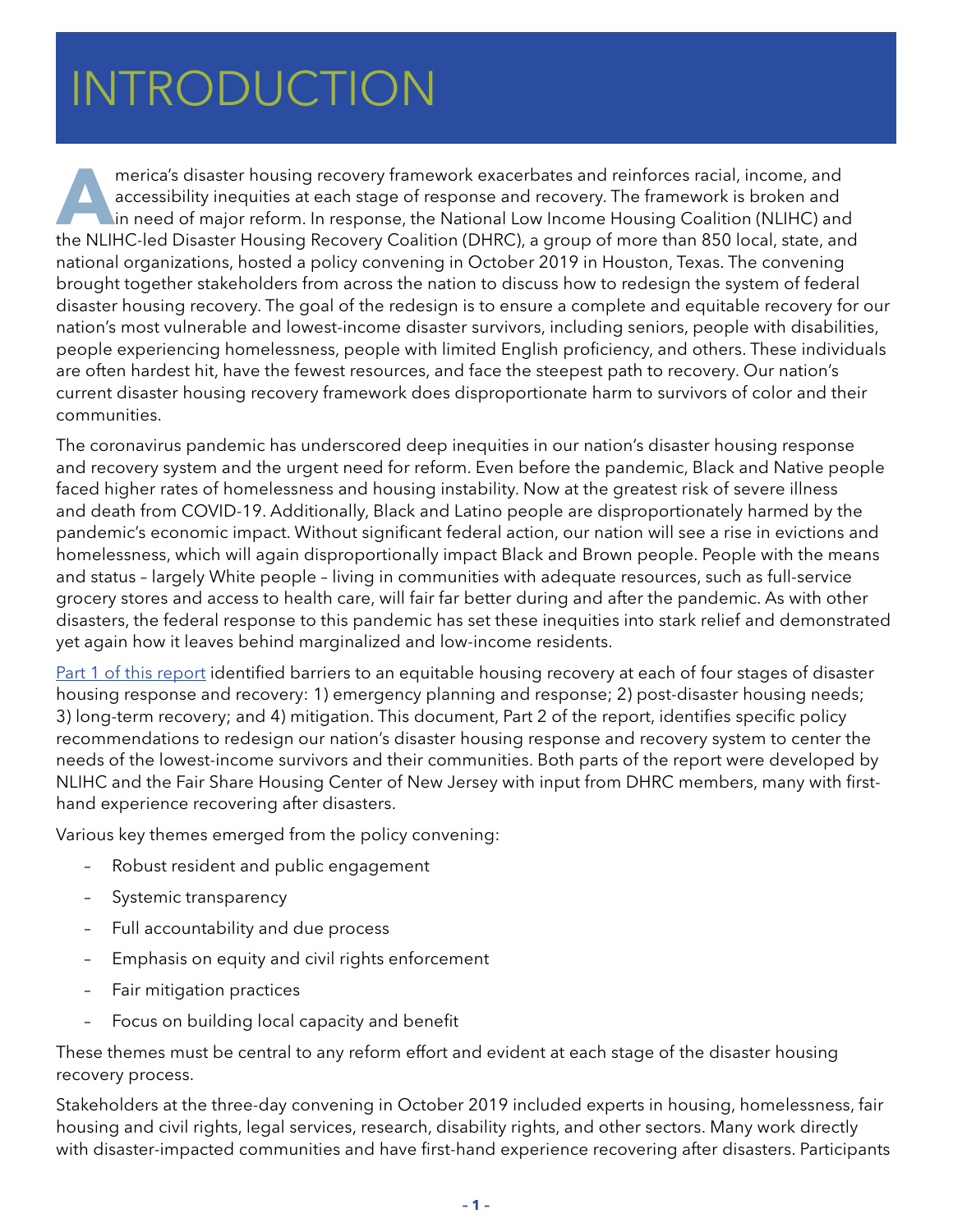worked to ensure that the policy recommendations outlined in this report are inclusive and intersectional, and that they reflect the following core principles of the Disaster Housing Recovery Coalition:

- Recovery is centered on survivors with the greatest needs and ensures equity among survivors, especially for people of color, low-income people, people with disabilities, immigrants, LGBTQ people, and other marginalized people and communities;
- Everyone is fairly assisted to fully and promptly recover through transparent and accountable programs and strict compliance with civil rights laws, with survivors directing the way assistance is provided;
- Securing help from government that is accessible, understandable, and timely;
- Everyone in need receives safe, accessible shelter and temporary housing where they can reconnect with family and community;
- Displaced people have access to all the resources they need for as long as they need to safely and quickly recover housing, personal property and transportation;
- Renters and anyone experiencing homelessness before the disaster can quickly get quality, affordable, accessible rental property in safe, quality neighborhoods of their choice;
- All homeowners can quickly rebuild in safe, quality neighborhoods of their choice;
- All neighborhoods are free from environmental hazards, have equal quality, accessible public infrastructure, and are safe and resilient; and
- Disaster rebuilding results in local jobs and contracts for local businesses and workers.

Taken together, Parts 1 and 2 of this report demonstrate the need for reform. The documents articulate a new vision for disaster housing recovery, a vision that centers the housing, economic, and health needs of the lowest-income disaster survivors and serves as a guidepost for changes to our nation's disaster housing recovery and response system.

### **ABOUT THE DISASTER HOUSING RECOVERY COALITION**

NLIHC leads the [Disaster Housing Recovery Coalition](https://nlihc.org/sites/default/files/DHRC-Member-List.pdf) of more than 850 national, state, and local organizations, including many working directly with disaster-impacted communities and with first-hand experience recovering after disasters. We work to ensure that federal disaster recovery efforts reach all impacted households, including the lowest-income seniors, people with disabilities, families with children, veterans, people experiencing homelessness, and other at-risk populations who are often the hardest-hit by disasters and have the fewest resources to recover afterwards.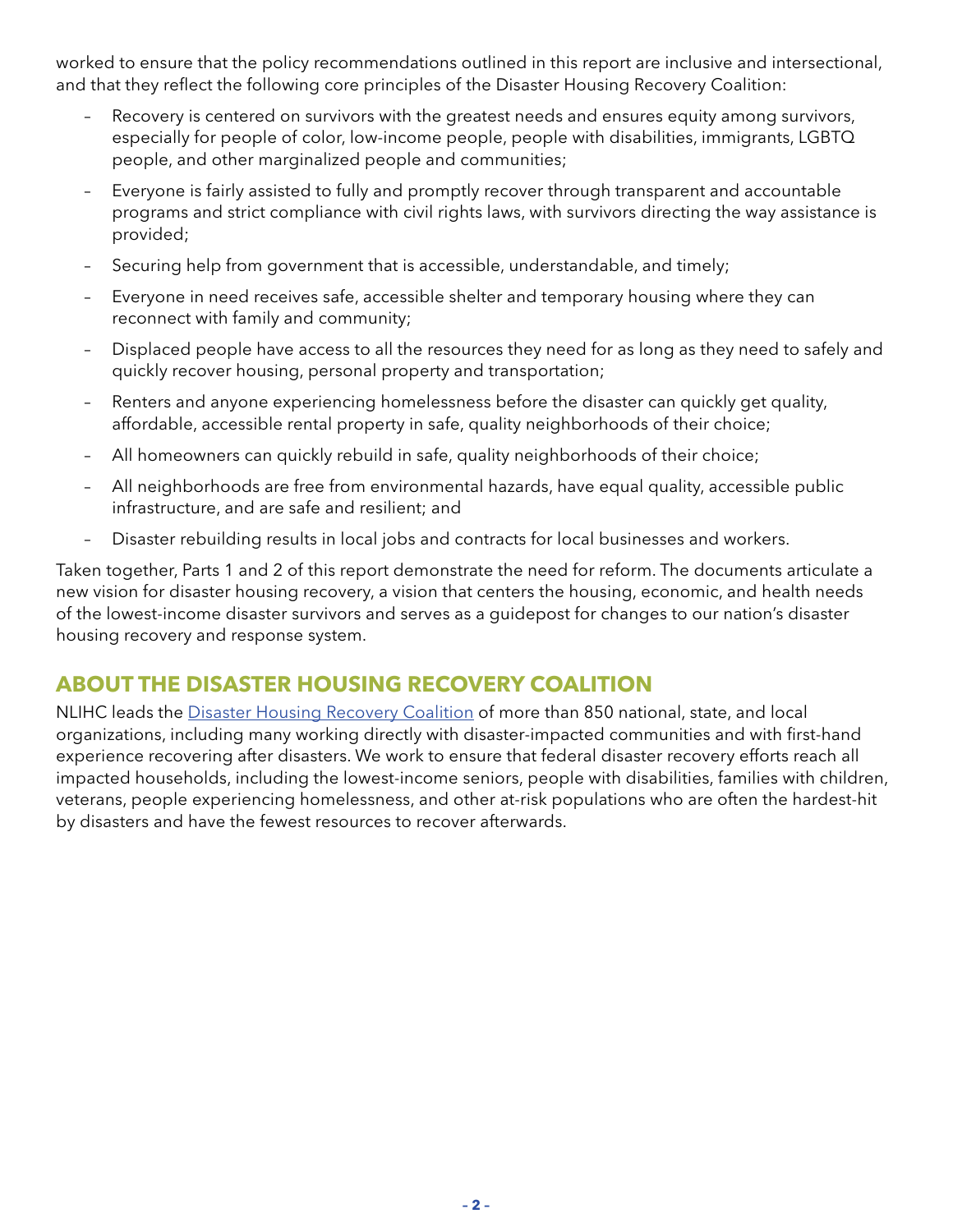### $C$ I INANA DV  $\cap$ E DE JUIVIIVIAINT UI INE SUMMARY OF RECOMMENDATIONS

United States and the needs of low-income households. The recommendations that emerged<br>from the convening address all three stages of recovery and range in scope from regulatory fixes of<br>a program to the creation of now me reform centered on the needs of low-income households. The recommendations that emerged from the convening address all three stages of recovery and range in scope from regulatory fixes of existing programs to the creation of new methods and philosophies of assistance. These recommendations are the result of the collective hardship, success, and failure experienced by residents of California, New Jersey, Puerto Rico, Texas, and many places in between. It is our hope that advocates, activists, and community members will use these hard-won lessons as a guide to push for disaster housing recovery reform at all levels of government and ensure that in the aftermath of the next disaster, all households are able to equitably recover.

To bolster this document's use in both policy advocacy and education, this section concisely summarizes each of the report's recommendations. Each are provided greater detail and context in the corresponding section of the report. They are listed here in chronological order within the recovery process.

### I. IMMEDIATE & SHORT-TERM NEEDS

### **EMERGENCY SHELTER & EVACUATION**

For a disaster housing recovery framework to serve all survivors, the sheltering and evacuation stage of short-term recovery must engage all stakeholders, including experts in housing, homelessness, fair housing and civil rights, legal services, research, disability rights, and other sectors to ensure that policy solutions are intersectional and inclusive. The unique needs of marginalized and low-income communities must be explicitly addressed.

- The goal of sheltering and emergency evacuation plans must be to get all survivors to a safety protect them from danger.
- State and local governments should ensure that evacuation and shelter-in-place plans specifically address the needs of communities that have been overlooked by emergency planning and response efforts, including the lowest-income people, seniors, people of color, people with disabilities, families with children, people experiencing homelessness, people with limited English proficiency, undocumented immigrants, and others.
- State and local policymakers should invite marginalized communities into a leading role in developing emergency planning and response plans that meet their needs.
- To ensure more effective mobilization of resources, state and local planners should try to eliminate improvisation that can often make short-term recovery chaotic.
- State and local officials should engage existing community-based networks that have trusted relationships with these communities to develop and execute sheltering and emergency evacuation plans that adequately reach all survivors.
- Congress and federal agencies must set federal standards to ensure that disaster emergency responses reach all survivors, including those languages other than English and people with disabilities.
- Congress should enact legislation to ensure that pre-disaster homeless populations receive the same emergency assistance as other survivors.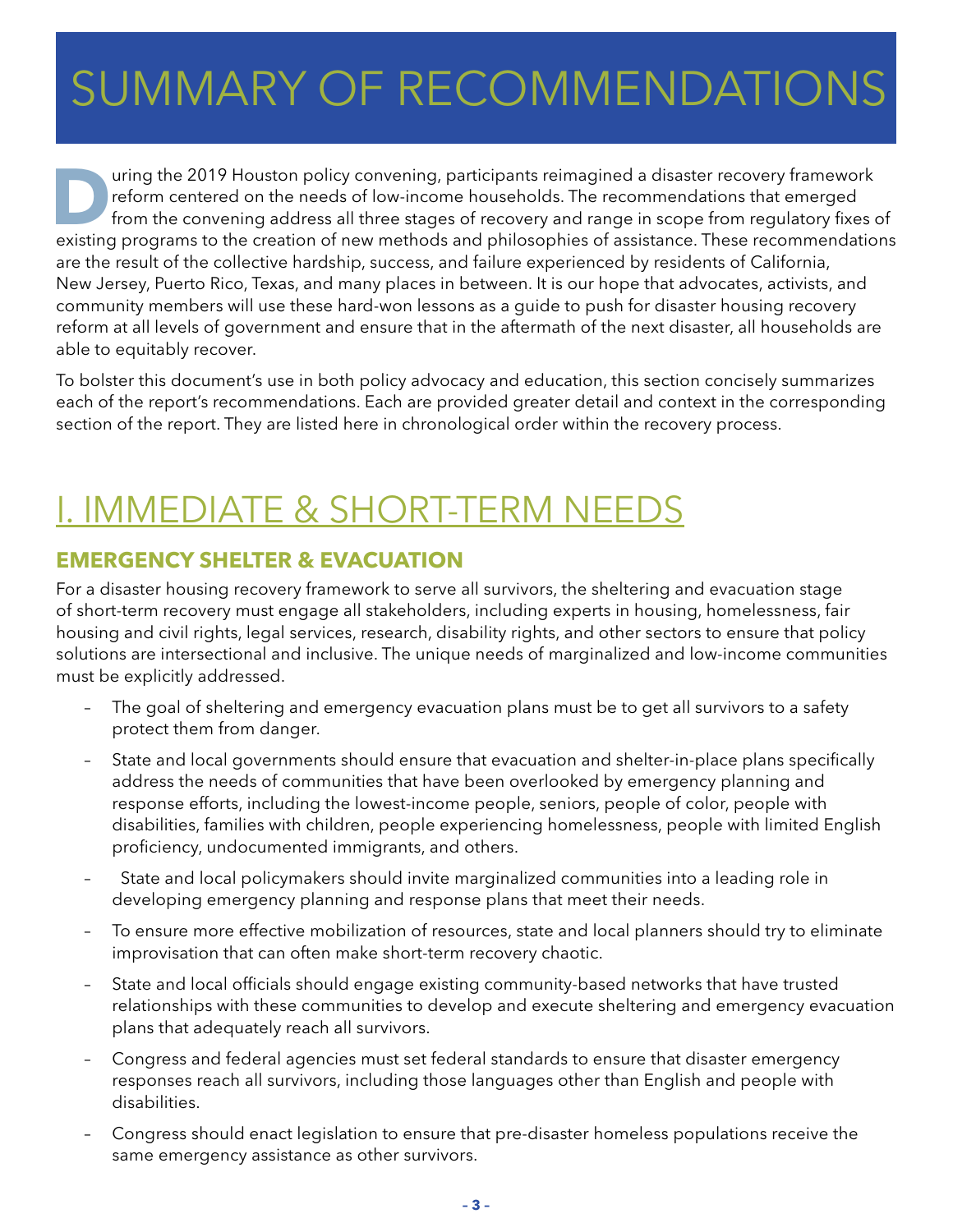- To improve access to critical information, emergency planners should seek ways to decentralize communications, building formal relationships with existing networks of community-based organizations for more widespread and trusted dissemination.
- Evacuation and shelter-in-place plans must be better coordinated with short-term, long-term, and mitigation plans.

### **HOUSING TRIAGE AND SHORT-TERM REBUILDING**

After sheltering and evacuation plans are executed, attention must turn to finding short-term housing for displaced survivors. Meeting this challenge is complicated by America's affordable housing crisis, which most severely impacts the nation's lowest-income seniors, people of color, people with disabilities, families with children, people experiencing homelessness, and other individuals. The loss of rental housing stock due to a disaster creates extreme housing scarcity that can lead to homelessness and displacement.

### Addressing Survivor Housing Needs

- Congress should reform FEMA's Transitional Shelter Assistance and other direct housing and rental assistance programs, which are often inaccessible for low-income residents.
- The Disaster Housing Assistance Program (DHAP) has been used to great effect in past disasters, providing longer-term housing assistance and wrap-around services to low-income survivors immediately after a disaster. Congress should activate this assistance for survivors after every disaster until long-term housing recovery, including the rebuilding of affordable rental housing stock, is complete.
- Congress should identify a dedicated single agency to address the needs of low-income survivors. This includes finding affordable homes; connecting people to job training, employment services and other wrap-around assistance; and providing greater focus on those most vulnerable to displacement and homelessness.
- Emergency housing resources must be deployed quickly to states and communities to house those who were without homes prior to a disaster or who are at risk of displacement and homelessness after the disaster. The disaster-stricken community should not be required to show that postdisaster homelessness is an issue in order to access these funds.
- FEMA should provide individuals experiencing homelessness prior to a disaster the same assistance as other survivors. Legislation is needed to ensure equitable treatment,
- Individuals with disabilities must receive the same assistance as other survivors.
- Federal disaster housing recovery efforts should emphasize keeping communities and families together during short-term recovery. Current systems lead to displacement as the most vulnerable survivors must travel long distances to find affordable housing.

### Jumpstarting Housing Recovery

- States and local governments should assess the affordable housing landscape so that the response can focus on areas with the highest number of affordable rental homes that can be created or brought back into service quickly.
- State and local governments must pre-plan for short-term recovery by identifying and pre-leasing rental homes prior to a disaster in areas deemed unlikely to suffer disaster damage.
- Congress should fund new models of housing assistance such as the Texas RAPIDO program. Under RAPIDO, initial portions of a home are rapidly rebuilt where families can live pending completion of repairs to the rest of the home. Such models should be expanded, as it is both cost effective and better for families impacted by the disaster to be able to live in the same place for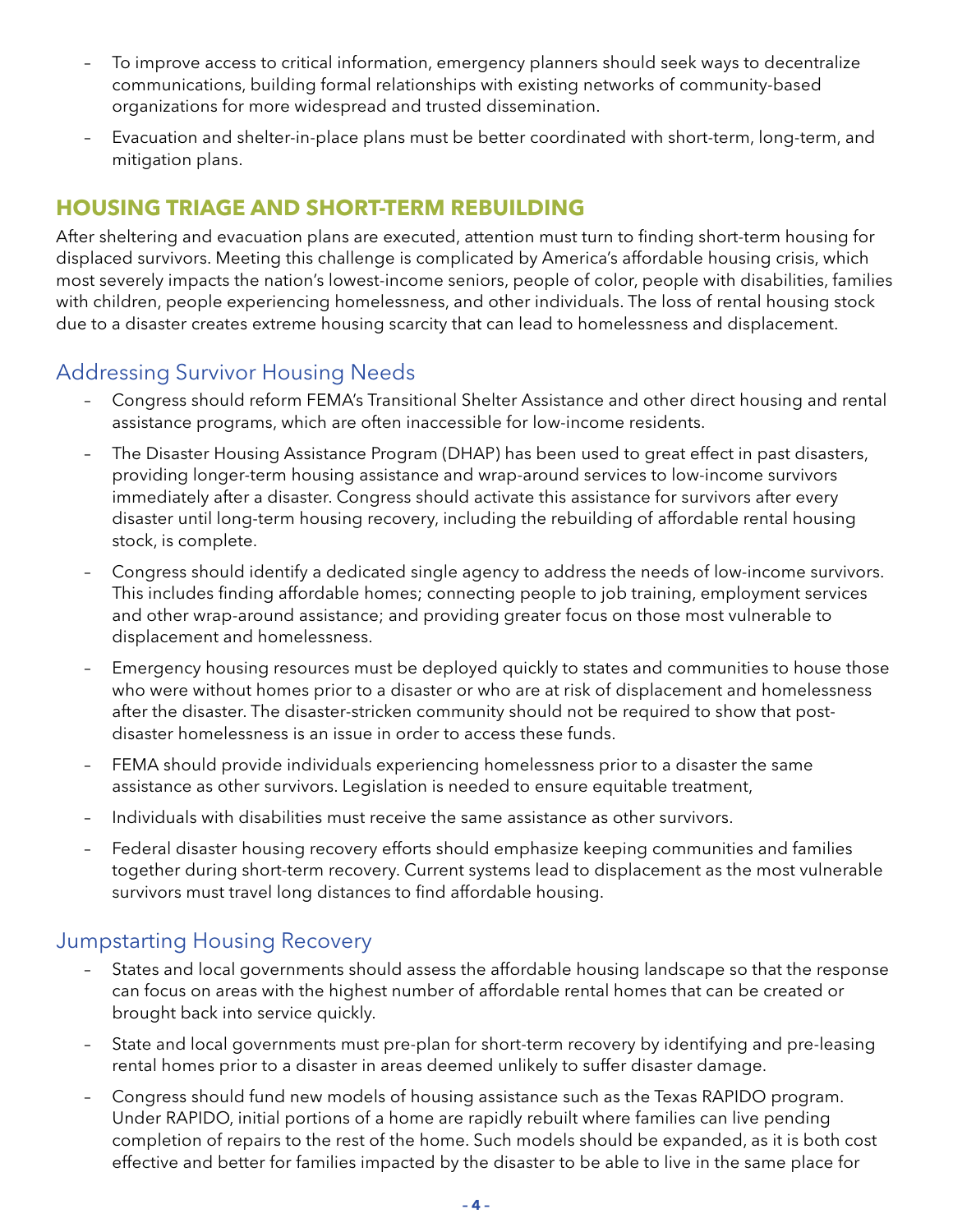short-term and long-term recovery.

- Strategies should utilize existing vacant housing, units not currently occupied for non-disaster reasons, and accessory dwelling units, and to provide funds to bring substandard units to code.
- Any increase in the housing stock must be accompanied by long-term tenant protections.

### Engaging Communities

- Recovery efforts must be led, first and foremost, by community-based nonprofits located in the communities they serve. These organizations are already connected to survivors and are naturally situated to lead. Funding must be provided to build the capacity of nonprofits to assist national and neighborhood-level organizations to take on more responsibility.
- Community-based organizations and kinship networks must be meaningfully engaged and recognized as a critical asset in ensuring shelter and care for displaced survivors. These networks already assist one another, share information, and reinforce opinions on recovery strategies throughout the disaster recovery process.
- A neighborhood model of community response must be created to allow state and local government officials to learn about community needs, disseminate supplies and information, and design recovery and mitigation strategies.
- The neighborhood model must be integrated with municipal disaster response to maximize the benefits of both. Education and training must be provided to recovery workers, allowing them to gain credibility among community members and be more effective in community-based organizing.
- Communities that receive disaster survivors should also receive additional resources to address the needs of evacuees. States should identify likely receiving communities prior to a disaster. The rights and responsibilities of receiving communities must be laid out to describe federal support and mechanisms for accountability on civil rights obligations and quality programming.

### Protecting Survivors from Abuse

- Legal controls on rent increases and evictions within the disaster area are needed to insulate survivors from a volatile housing market. Foreclosure prevention and mortgage moratorium laws must be in effect throughout the long-term recovery process.
- Similar moratoria on student loans should be instituted for students living in impacted areas.
- A regulatory system is needed to ensure better oversight of home repair contractors. This system should hold both contractors with government funding and those contracted by individual survivors to the same standards of oversight and subject to enforceable sanctions. Best practices and model regulations should be shared nationally to avoid a patchwork of regulations and prevent contractors from performing poor quality work.
- Communities must receive pre-disaster education on contracting to avoid unnecessary and fiscally damaging agreements that slow recovery and harm eligibility for programs later.

### **SURVIVOR-CENTERED DISASTER ASSISTANCE**

The current application process for assistance is time-consuming, confusing, and inflexible. It wrongly denies benefits to many of the lowest-income survivors and forces survivors to apply separately for each program. A new assistance framework should prioritize categorical eligibility, simplify the application and appeals process, and track outcomes to ensure recovery aid can quickly reach those in need.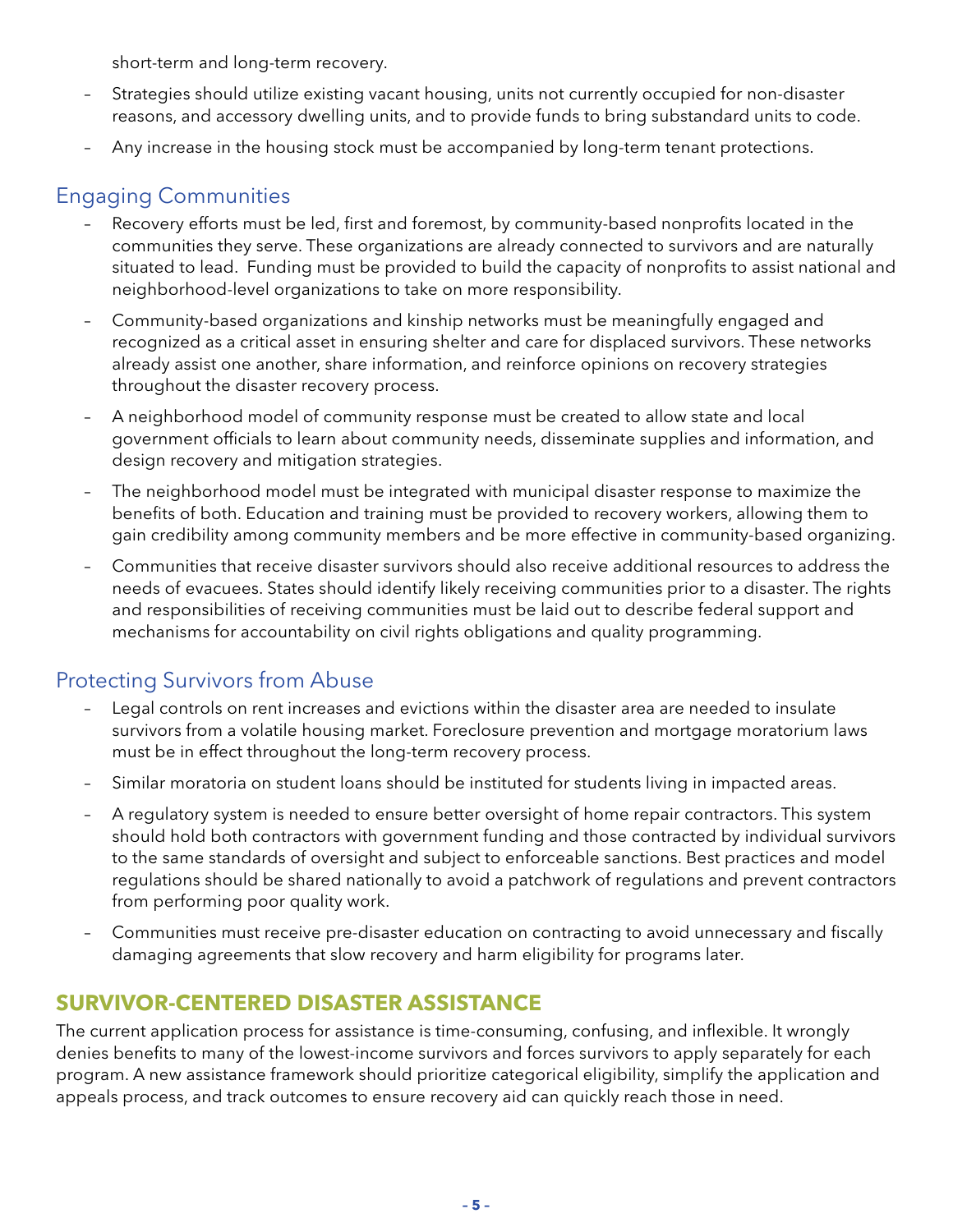### Adopting Categorical Eligibility and Simplifying the Application Process

- Every survivor must receive the assistance to which they are entitled. Instead of creating high barriers, federal agencies should use damage assessments, geographic information, and other data to provide categorical eligibility for survivors in impacted areas.
- Such a system should permit alternative documentation, including for owners of manufactured houses and residents with informal, heirship, and other title issues.
- FEMA, HUD, and other federal agencies must create a universal application to make the process easier, quicker, and more flexible, reducing administrative burdens.

### Protecting Survivor Rights

- By ensuring that disaster recovery applicants understand their rights, have access to legal representation, and have clear appellate processes, the number of individuals left without assistance can be dramatically reduced.
- All parties would benefit from an effective right of appeal for denials of assistance or other adverse actions or inactions. The process should put as little burden as possible on survivors, and it must allow applicants to receive benefits quickly if an improper denial was made. This should occur without prolonged legal proceedings and substantial court and attorney fees which prohibit many applicants from seeking redress.
- Statutes should be enacted to ensure due process, including the right to appeal adverse actions and inactions, comprehensive discovery, and recourse to a court of competent jurisdiction.
- Funding should be available to support legal aid organizations that serve disaster survivors.
- Comprehensive, accurate outreach and education should inform survivors about their due process rights. Education must be accessible to all survivors, including people with disabilities and limited English proficiency.
- Legal aid providers should be tasked to identify potential problems and solutions to ensure that all eligible households receive assistance and to provide trainings to first responders, emergency and relief workers, and others on the ground in the weeks directly following a disaster. Congress must fund legal service for direct service funding: not simply for pro bono activities.

### Tracking Outcomes

- Applications and assistance outcomes must be tracked over the long-term to enhance data collection and analysis capabilities among disaster researchers and policymakers.
- Data collected by the government must be open and accessible. Presentation of such data should be both granular and comprehensive and should protect personally identifiable information. Data transparency allows policymakers and advocates to be informed about program results, make policy improvements, and incorporate best practices for future activities.
- Anecdotal experiences must be honored and valued as a source of information for policymakers.

### II. LONG-TERM RECOVERY

### **BUILDING EQUITABLE COMMUNITIES**

After disasters, people of color, people with disabilities, and immigrants face increased displacement from the dual threats of disinvestment and speculation. It is critical for disaster recovery planning to go hand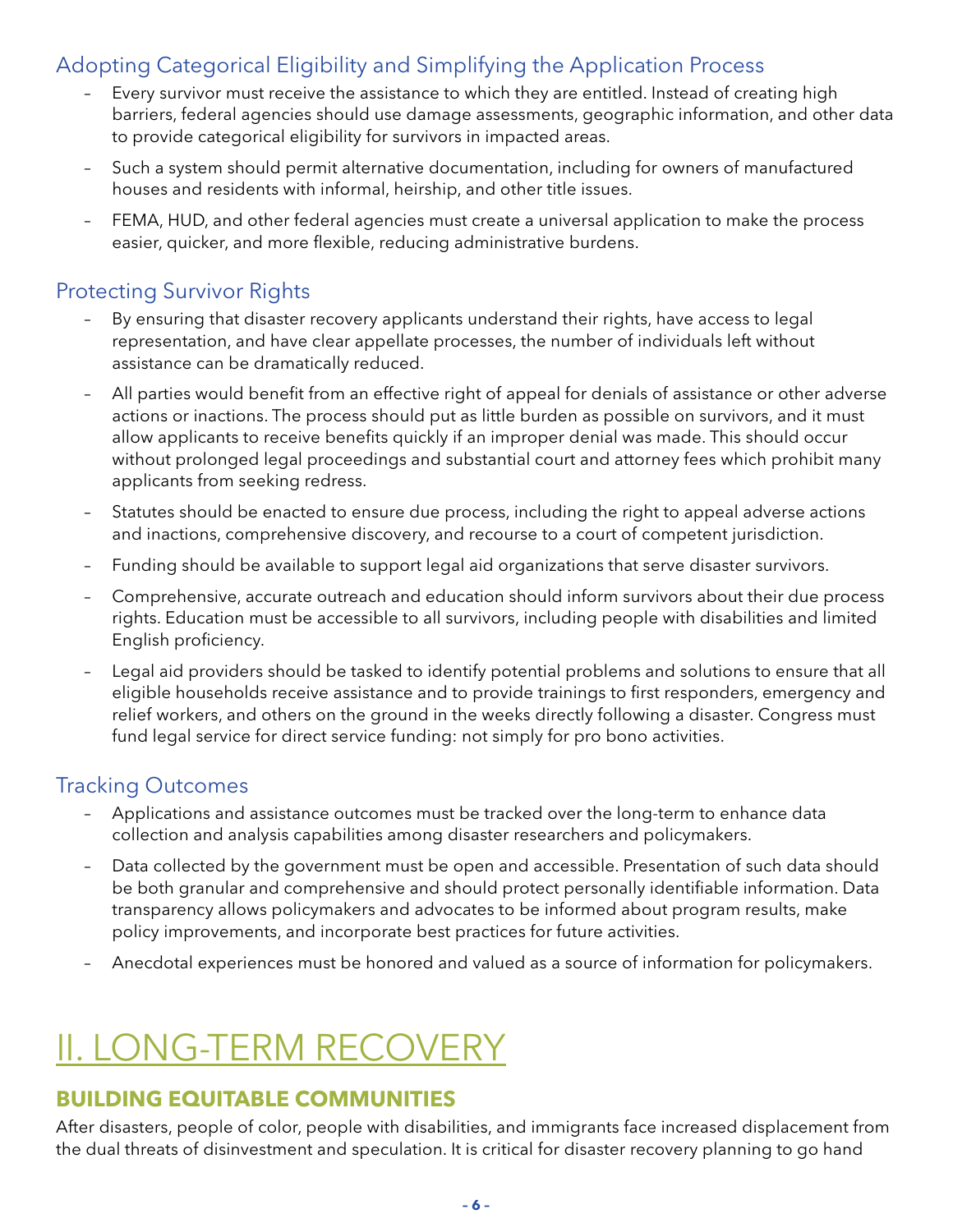in hand with fair housing, recognizing the disproportionate impact of racism on low-income affordable housing residents and the communities that have been historically relegated to environmentally hazardous areas and deprived of adequate infrastructure.

### Dismantling Segregation and Inequality

- Case managers and housing counselors must affirmatively further fair housing by supporting displaced households to relocate into high-opportunity neighborhoods.
- Construction of new housing must reduce rather than recreate pre-disaster segregation, comply with civil rights obligations and not expose members of protected classes to needless risk of harm due to future disasters.
- Explicit requirements for desegregation and adherence to civil rights law must be included in contractor compliance regulations and grant agreements. This would strengthen the ability of protected classes to seek legal redress for failures in equitable recovery and serve as a stark reminder that recovery work must be performed in compliance with federal civil rights law.

### Desegregating Infrastructure

– Infrastructure projects should be prioritized to improve and protect lower-income communities and communities of color and correct the historic lack of infrastructure. This can become a desegregating, equality-increasing process that can eradicate generations-long barriers erected by white supremacy, tribalism and economic inequality.

### Accessible Housing

– All homes created or substantially rebuilt through the long-term recovery process must be made accessible to individuals with disabilities in accordance with applicable disability rights law.

### Faith-Compatible Disaster Resources

– All response and recovery programs should recognize and accommodate assistance to members of all faiths. This should include, for instance, loan products compatible with Islamic law.

### **REBUILDING HOMES**

Housing recovery offers a unique opportunity to address systemic market failures at the root of the nation's affordable housing crisis. Long-term housing rebuilding programs should prioritize permanently rehousing displaced, low-income households, as well as equitably addressing the needs of homeowners (including preservation of generational wealth), renters, and people experiencing homelessnes.

### Equitable Approaches to Rebuilding Homes

- To the greatest extent possible, long-term recovery should prioritize the rehabilitation and construction of homes affordable to people with the lowest incomes.
- Long-term recovery should prioritize 1:1 replacement of any lost federal- or state-assisted housing and increase the total affordable units available in the jurisdiction.
- Housing rehabilitation, rebuilding, and new construction, as well as related infrastructure projects, must meet resilience and mitigation standards that can withstand the increasing frequency and intensity of disasters due to climate change.
- Newly built housing should be located outside disaster-prone areas, in locations that further fair housing. These units should first be made available to households displaced by the disaster.
- Rental homes developed with federal funds must require affordability of at least 30 years at rents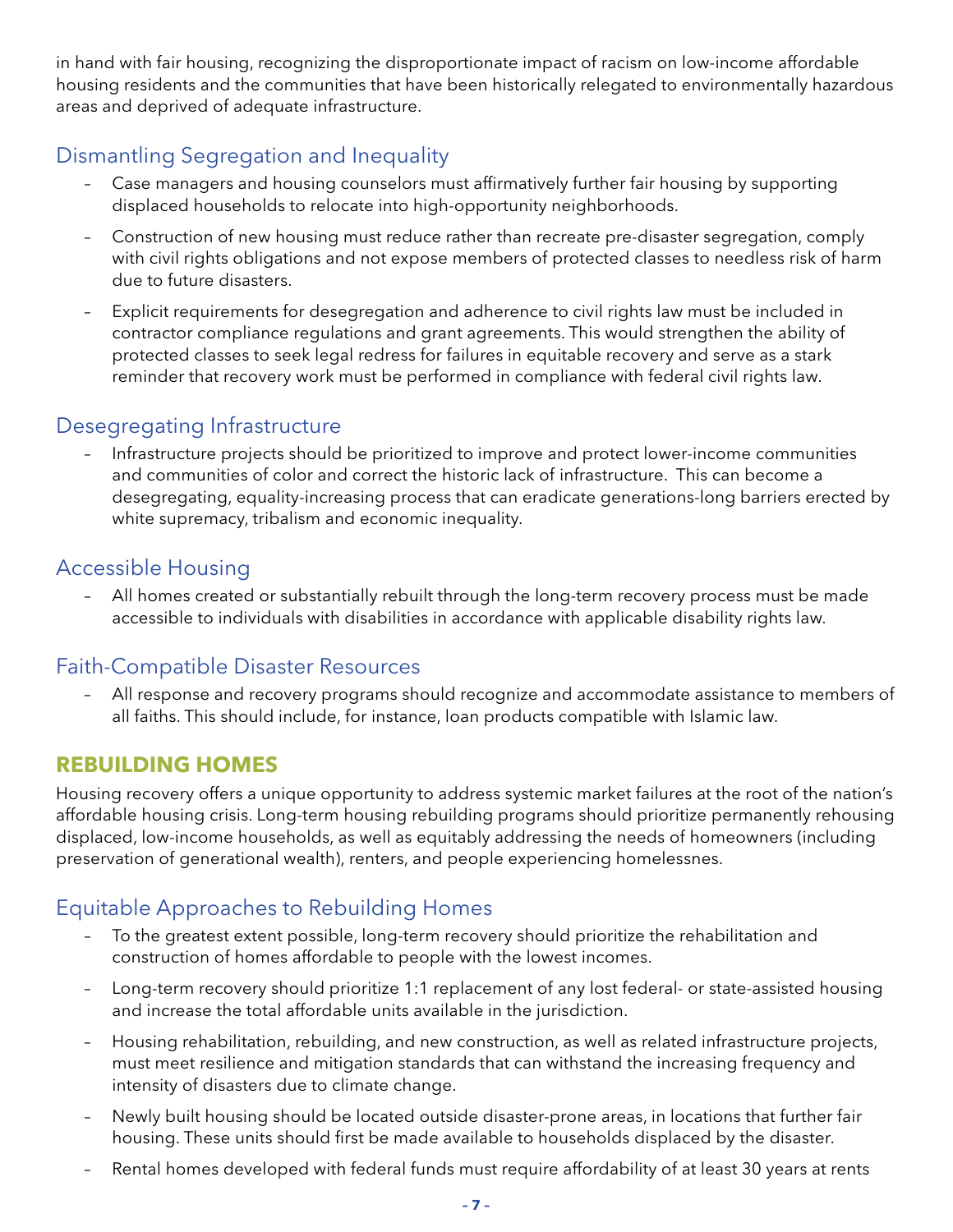that are affordable to the entire range of people impacted by the disaster.

### Ensuring Continuity for Housing Assistance Programs

– There must be continuity in providing housing assistance without arbitrary deadlines or bifurcation among federal agencies. If separate short-term and long-term assistance programs exist, they must coordinate to ensure seamless transition from one program to another.

#### Insurance Reform

– The National Flood Insurance Program (NFIP) should be expanded to include coverage for additional types of disasters, such as wildfires and tornados. If necessary, a parallel system should be developed to apply the NFIP concept to other disasters.

### **PUBLIC PARTICIPATION AND BENEFIT**

Federal, state, tribal, and local governments must proactively engage residents and their representative organizations in the formulation and implementation of recovery plans. Collaboration must recognize, respect, and address the unique needs of residents and communities.

### Community Collaboration

– Existing community organizations, drawing on the relationships fostered during the short-term recovery process, should participate to gather necessary public input. Public hearings on disaster recovery plans should be scheduled and located in areas accessible to the people served by these organizations. The cultural competency of long-term planning programs can increase public participation from vulnerable communities. This creates a feedback loop that provides information to and collects input from low-income disaster survivors. These efforts should be initiated at the local, state, and federal levels of disaster planning.

### Prioritizing Community Input

– Communities most affected by disasters, including low-income and communities of color, should have greater input in drafting and approving rebuilding plans. Similarly, survivors most harmed should have the most control over how their community is rebuilt. One mechanism to ensure such input is to provide impacted areas with the power to veto rebuilding plans.

### Emphasizing Local Employment

- Funding should support apprenticeship and job training programs, developed in partnership with supportive local unions. Destruction of commercial properties, economic disruption, and displacement cause job losses and drastically reduced employment opportunities. Such programs should focus both on skills necessary to carry out recovery work and on jobs that will be part of the reestablished economy.
- FEMA and other agencies responsible for procurement should offer preferences to local businesses and contractors to maximize the funding reinvested in impacted communities.

### **CONTRACTOR ACCOUNTABILITY**

Contractor engagement and oversight should be transparent and subject to input from those who will be most affected by the decision: the public.

– Given the range of capacity and credibility in the contractor community and the difficulties faced by state and local jurisdictions in selecting appropriate firms, proper tracking is needed. A nationwide dashboard should available to jurisdictions and the general public to track firms that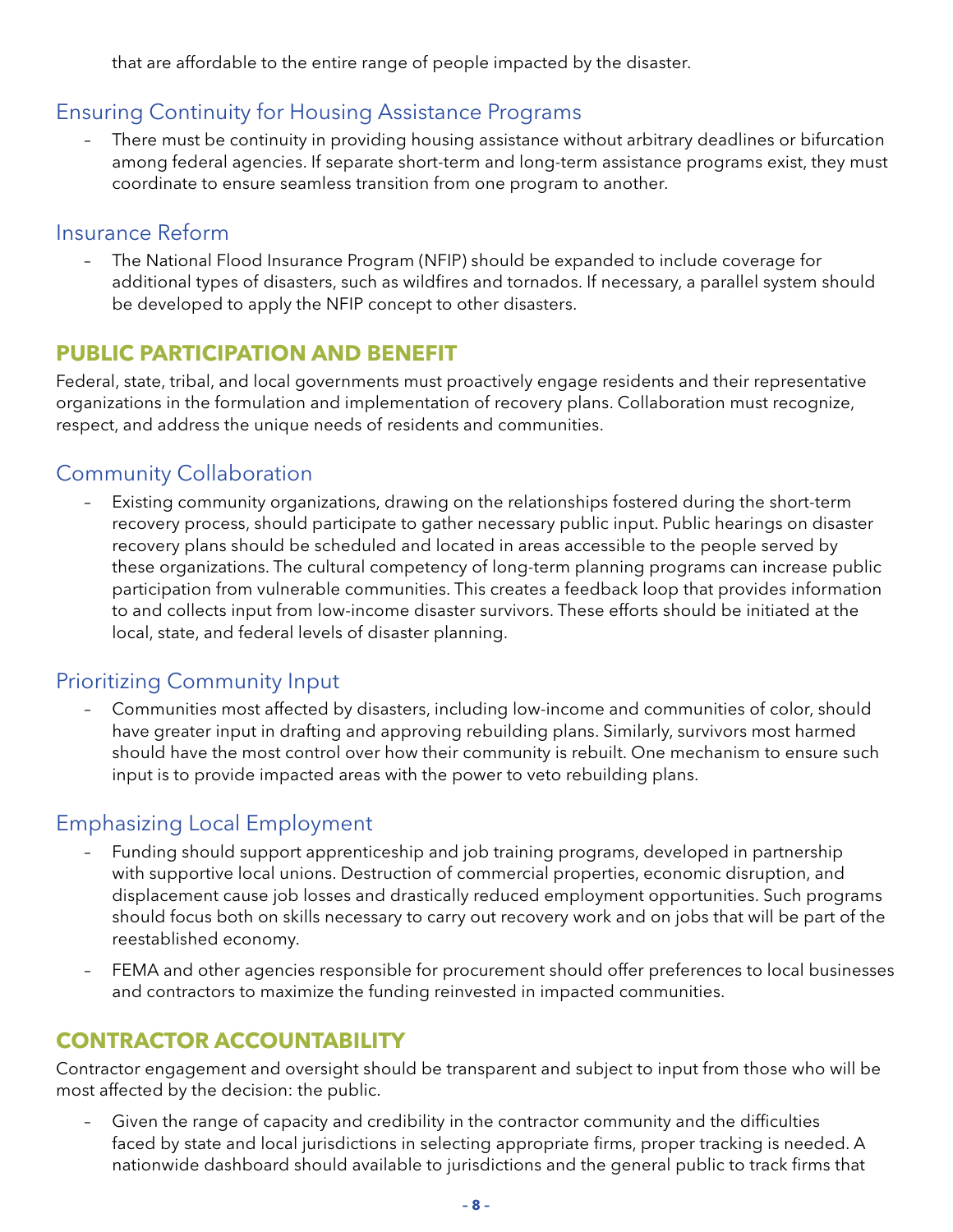<span id="page-10-0"></span>have received implementation contracts in the past in disaster recovery. The dashboard should identify the contractor, provide a description of the substance of the contract, and complaints, legal actions, and other past concerns. Local residents and businesses should be able to view and submit contractor reviews.

– A web-based consumer review system could allow for additional public input and serve as an indicator of whether a contractor is suited to the task.

### III. MITIGATION

### **EQUITABLE MITIGATION**

Mitigation strategies should focus on the most impacted areas and equitably take into account the most vulnerable populations.

### Targeted, Equitable Mitigation

- Mitigation efforts must be directed toward areas most impacted by disasters before focusing on broader mitigation needs. These efforts should focus on bringing historically marginalized communities and those ignored or harmed by disaster-related planning up to a basic standard of infrastructure and protection from future disasters, rather than on increasing local revenue.
- Social vulnerability and the housing needs of these communities must be addressed. For instance, where environmental reviews of projects are required, they must include social vulnerability of the community, providing context to the overall project in more than simply engineering terms.
- The mitigation needs of homeowners, renters, and people experiencing homelessness should be equitably addressed. State and local governments should fairly assess mitigation needs in a community's Analysis of Impediments or Assessment of Fair Housing, which can serve as a valuable tool for planning. Mitigation efforts should reflect these assessments.

### A Rights-Based Approach to Mitigation

- A rights-based approach modeled on the "Four Rights" of communities should guide mitigation. Four Rights are: 1) the right to choose whether to stay in your community or move to a new one; 2) the right to stay in one's home; 3) the right to equal treatment; and 4) the right to have a say in what mitigation strategies are implemented.
- Mitigation planning should be founded on international standards for internally displaced peoples. These standards will gain greater importance as more Americans are displaced due to climate change and will serve to reassure communities hesitant to participate in the mitigation practice that their wishes and rights will be respected throughout the process.

### **PUBLIC PARTICIPATION**

Effective and equitable mitigation requires federal, state and tribal government to engage with communities to anticipate and address the broadest and most inclusive range of foreseeable vulnerabilities.

- The entire mitigation planning stage should integrate engagement with and respect for the most vulnerable residents and their vision for their future. Such involvement should not simply involve a review of a nearly finished product.
- Community members intending to participate in planning must be educated on the lexicon, theories, and factors that underlie mitigation. At the same time, planning bodies must approach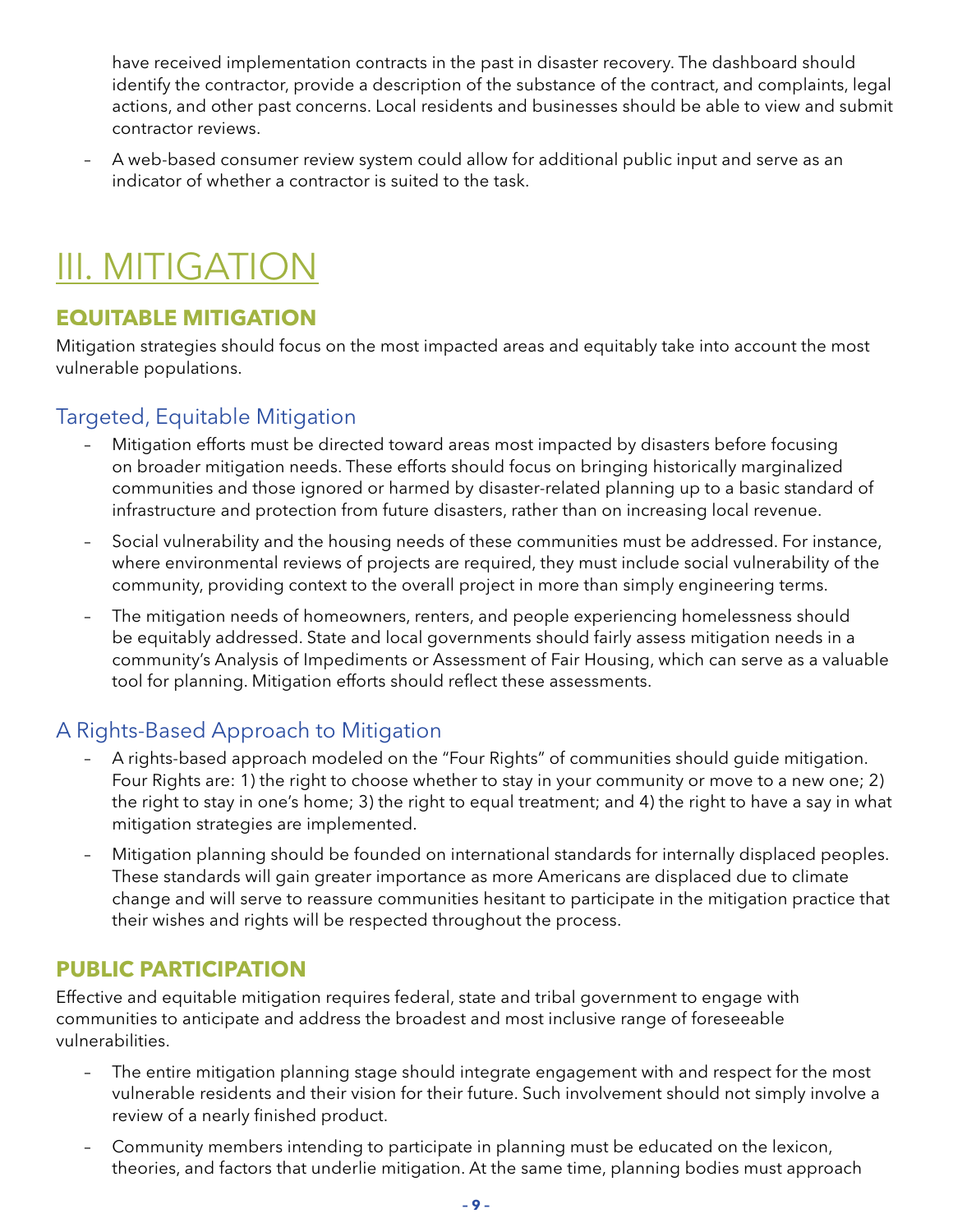conversations with cultural competency and value the ideas, opinions, and anecdotal evidence provided by the community.

– Funding is needed to support grassroots organizations in building capacity to facilitate preplanning organizing and conversations.

### **RELOCATION AND BUYOUTS**

Buyouts and relocation, though sometimes necessary to mitigate future risk, have too often left people of color and lower-income people displaced, while allowing wealthier, predominantly White communities to remain in equally or more risky locations.

- Involuntary buyouts should only be undertaken after direct consultation with affected residents, and only after all alternatives have been fully investigated and found inadequate for the long-term protection of residents.
- Real property acquired by buyouts and acquisitions must be deed-restricted in perpetuity to preclude any future development. This will assure the impacted community that the buyout is an environmental and geographic necessity and not an exploitive scheme to build luxury housing.
- Households and businesses must be able to benefit from buyout plans irrespective of income, wealth, or membership in any protected class.
- Buyouts must compensate and protect the pre-event value of the property and the generational wealth represented that is lost through relocation.
- The options for relocation must address fair housing by ensuring that relocated households have a range of options to move to different communities, not just high-risk areas such as those subject to disinvestment.

### **MITIGATION STANDARDS AND BEST PRACTICES**

Mitigation must occur before and during disaster response. It is imperative that the time between disasters be used to imagine and implement high quality projects and systems. During this time, planners should ensure that mitigation standards are higher and more uniform.

- Federal dollars should be conditioned on meeting higher standards. Mitigation must become a standard part of evaluating federal funds. For example, at the renewal of HUD funding such as project-based rental assistance, there should be a resident-informed evaluation of climate risk and serious consideration of alternatives to continuing to fund developments in harm's way.
- State and local governments must be educated on how mitigation efforts can protect residents, communities, and taxpayer resources. This education can include best practices in construction techniques and costs.
- Continuous evaluation of mitigation strategies and best practices is needed. Constant analysis will help promulgate best practices and prevent repetition of errors.
- Mitigation efforts are inadequate if they address only current risks. Instead, mitigation efforts must anticipate the needs of communities 50 years into the future.
- Open access platforms should be created to allow sharing of best practices and innovations across the nation. More research is needed on best practices to develop models for mitigation.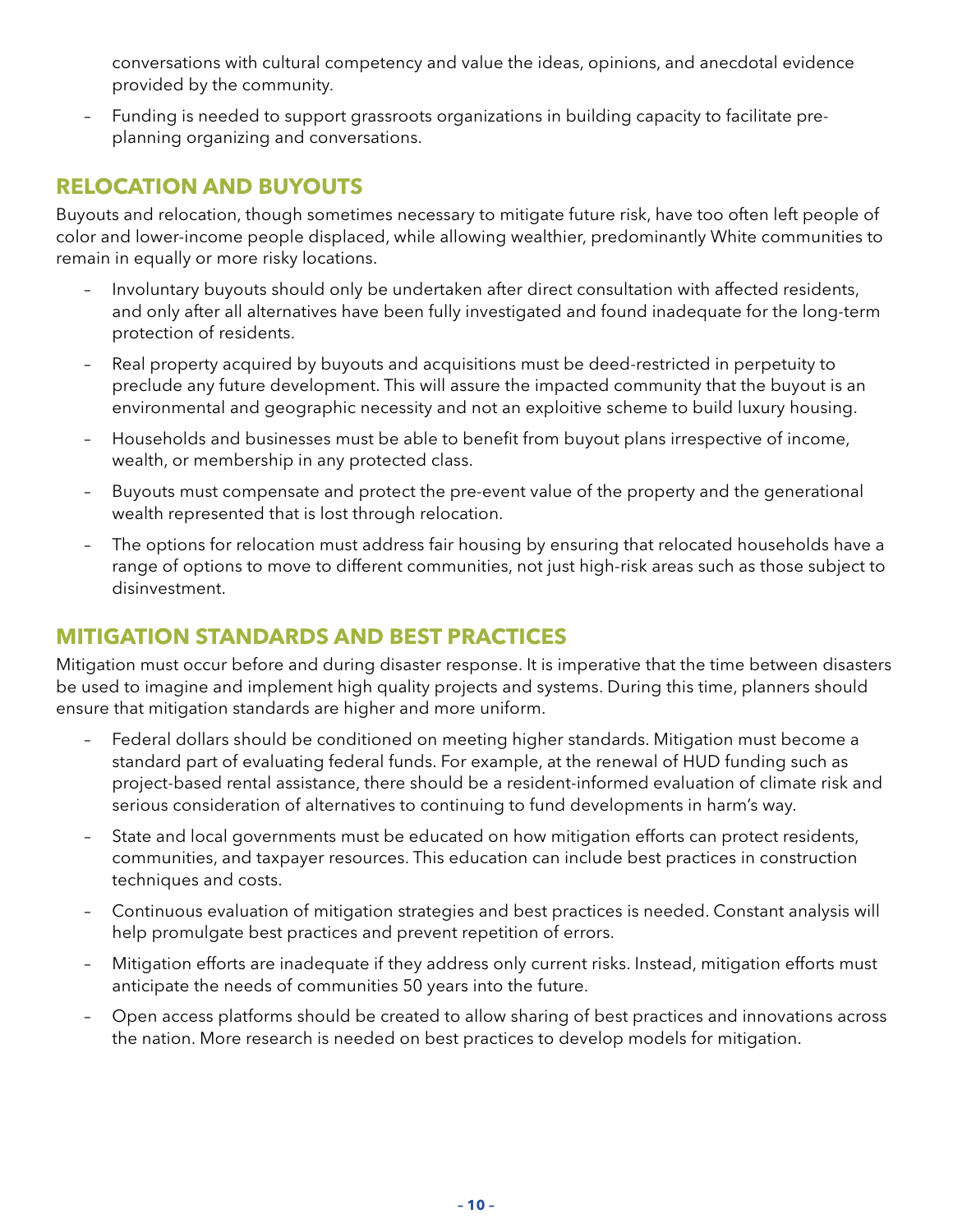### <span id="page-12-0"></span> $P$ <sup> $\cap$ </sup>  $I$   $\cap$   $V$   $T$  $\sqcup$   $\sqsubset$   $\wedge$   $I$  $\sqsubset$   $\sqsubset$ I ULIU I IIILIVILJ POLICY THEMES

United States and the October 2019 convening, various policy themes emerged about how to reimagine a disaster housing recovery system centered on the needs of the lowest-income survivors and the communities. Themes include disaster housing recovery system centered on the needs of the lowest-income survivors and their communities. Themes included:

- Robust resident and public engagement
- Systemic transparency
- Full accountability and due process
- Equity and civil rights enforcement
- Fair mitigation practices
- Increased local capacity and benefit

The stakeholders at the convening recognized that a complete and equitable disaster housing response and recovery framework requires that these strategies be implemented at every stage of disaster planning, recovery, and response. Policymakers and advocates should ensure that reforms are directly connected to these themes, which can help address the systemic racism and classism that have resulted in our broken disaster housing framework.

### **ROBUST RESIDENT AND PUBLIC ENGAGEMENT**

Current disaster housing response and recovery efforts effectively limit opportunities for impacted residents to engage meaningfully and contribute to the rebuilding of their communities after a disaster.

State officials are under enormous pressure to respond and rebuild as quickly as possible, often making any public input process rushed and ineffective. Engagement is often limited because residents are unaware of emergency response, rebuilding, and mitigation plans, either because state officials fail to announce public meetings or materials are provided only in English or in formats that are not accessible to people with disabilities. Moreover, plans often do not include essential information regarding eligibility or how funds will be spent. Opportunities for engagement are often limited, irregular, and occur too late in the process.

Any reformed disaster housing recovery and response framework must ensure robust, ongoing, and timely opportunities for public engagement through a structured collaboration beginning with emergency planning and response and continuing through the closeout of recovery and mitigation programs. Residents must be empowered to make decisions for themselves and their communities, and their input must be given substantial weight.

### **SYSTEMIC TRANSPARENCY**

Data transparency is critical to ensuring informed public policy decisions, allowing greater public participation in disaster recovery efforts and helping public and private entities better identify gaps in services and needed for future disaster recovery efforts. The current federal disaster response and recovery approach, however, suffers from a systemic lack of data transparency. After past disasters, this failure to provide basic transparency – ranging from damage assessments, determination of unmet needs, program design and implementation, grantee and subgrantee performance, and how federal dollars are spent – has hampered efforts to target and distribute aid to those most in need.

In recent years, some progress has been made with the release of data through FEMA's OpenFEMA portal; this is a welcome development, but it is not guaranteed to continue. Essential information about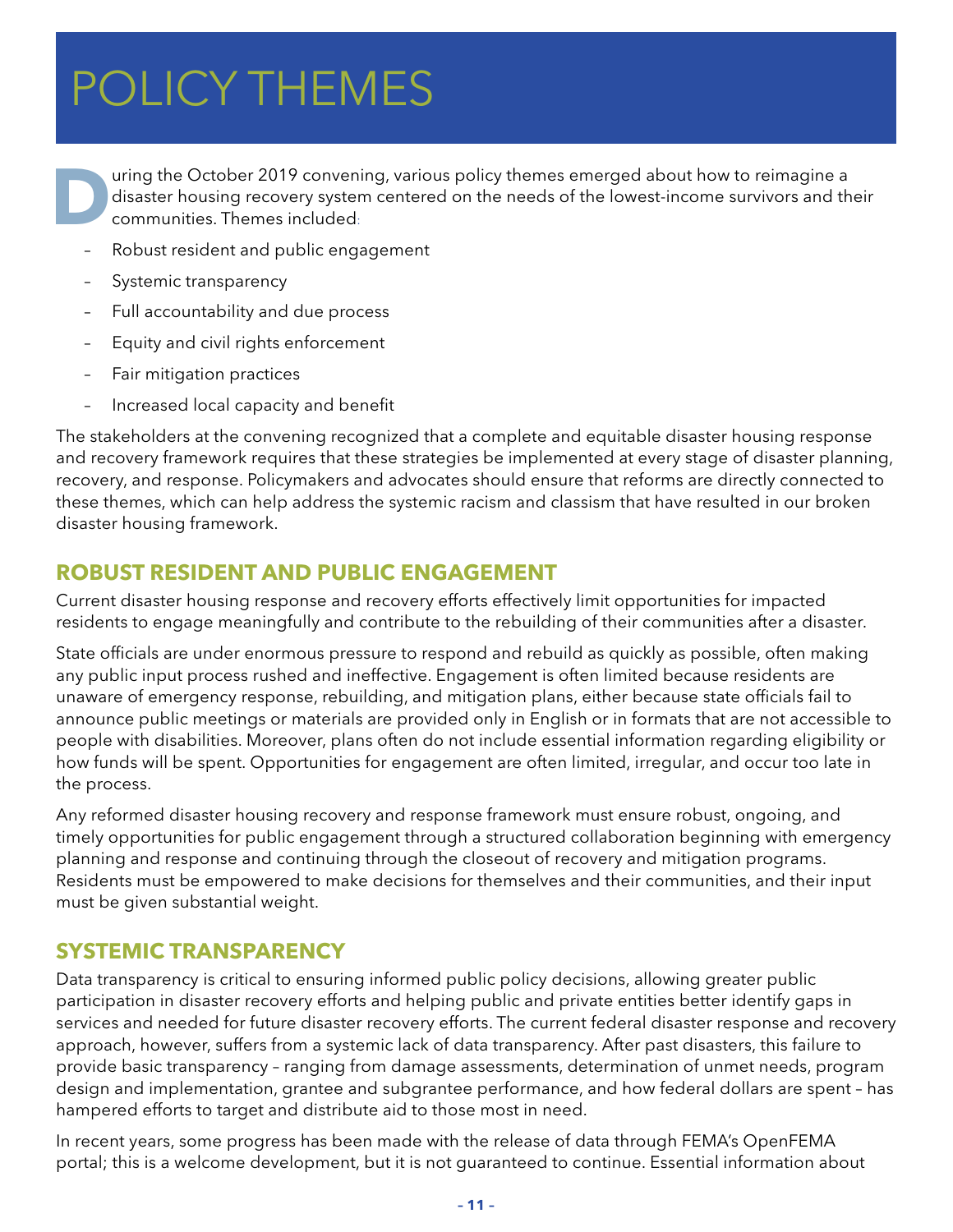federal disaster response and recovery efforts must be made publicly available in a timely manner, and this transparency must be systemized as opposed to being provided on an ad hoc basis.

### **FULL ACCOUNTABILITY AND DUE PROCESS**

The daunting application process for disaster aid discourages survivors from applying. Application and appeals processes are confusing, time-consuming, and frustrating. As a result, low-income survivors – especially seniors, people with disabilities, and people with limited English proficiency – face barriers to receiving federal assistance, and many forgo applying altogether. By not providing full accountability, transparency, and due process to applicants, the federal government has made it difficult to determine who is eligible for assistance and why assistance was denied, leading to higher denial rates for low-income disaster survivors.

Accountability and due process must be central to any reformed disaster housing recovery and response framework. Federal efforts must ensure that all eligible survivors receive the assistance needed to get back on their feet.

Applicants, recipients, and anyone who believes they may be eligible for assistance from a federally funded relief or recovery program must have access to their entire file and the right to pursue their claim in a court of competent jurisdiction if they have exhausted administrative remedies.

### **EQUITY AND CIVIL RIGHTS ENFORCEMENT**

America's disaster housing recovery framework exacerbates and reinforces racial, income, and accessibility inequities at each stage of response and recovery. The lowest-income survivors (including seniors, people with disabilities, and people experiencing homelessness) are consistently excluded from federal disaster housing response and recovery efforts.

Communities of color are disproportionately harmed by our current disaster housing recovery framework. Many long-term recovery and mitigation efforts continue a decades-long legacy of underinvesting in communities of color, retrenching segregation and ensuring that these neighborhoods lack the basic infrastructure to protect residents from disasters. Disaster recovery efforts, which often include significant funding, represent a unique opportunity to rebuild in a way that addresses rather than entrenches these disparities.

Equity must be a central and explicit goal of federal disaster housing response and recovery efforts, and each stage of the process should be reformed to ensure that federal, state, and local efforts actively dismantle systems of oppression.

Emergency response, long-term recovery, and mitigation actions must be designed and pursued in a manner that addresses and prioritizes the needs of the lowest-income survivors, seniors, people with disabilities, people with limited English proficiency, and other protected classes. These actions must be analyzed to determine if they exacerbate, maintain, or ameliorate patterns of segregation and discrimination in housing and infrastructure, then remedied accordingly.

### **FAIR MITIGATION PRACTICES**

As the climate changes, natural disasters will be stronger and more frequent. In response, local and state officials have begun to focus on mitigation and infrastructure improvement. Too often, such upgrades go to more affluent communities, while the needs of lower-income people and people of color are ignored. Moreover, federal, state, and local recovery efforts may actively contribute to displacement by failing to provide survivors with meaningful choices to rebuild, relocate, or improve infrastructure (such as storm drainage, floodplain management, and other common mitigation measures) in their communities. This effectively leaves low-income survivors at greater risk for future disasters than they were prior to the disaster. All emergency response, long-term recovery and mitigation efforts must be designed to provide survivors with the choice to relocate or rebuild their communities.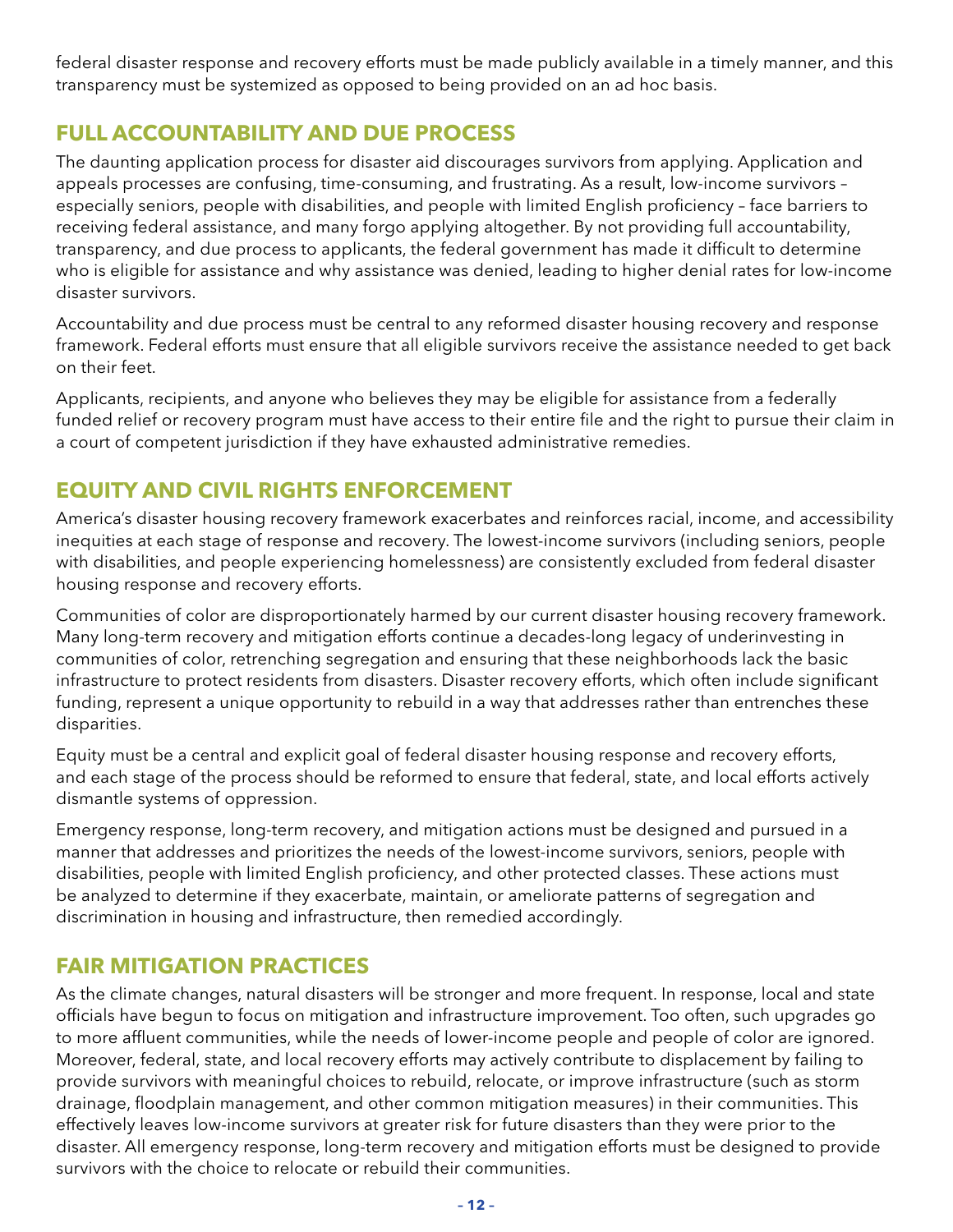### **INCREASED LOCAL CAPACITY AND BENEFIT**

Community-based organizations and networks have intimate awareness of the unique needs of the lowestincome survivors and are often in the best position to engage them. These local organizations often do not receive the support needed to scale up efforts quickly after a disaster. By relying on out-of-town contractors for everything from debris removal to repair of electrical grids, state and local governments miss an opportunity provide employment, job training, and contracting opportunities to low-income local workers and small- and minority-controlled businesses, which are often in severe need of work as a result of the disasters' disruption to local economy.

Emergency response, long-term recovery and mitigation efforts should maximize the use of local contractors and workers and build the capacity of community-based organizations, targeting as much federal funding as possible toward the impacted economy and survivors.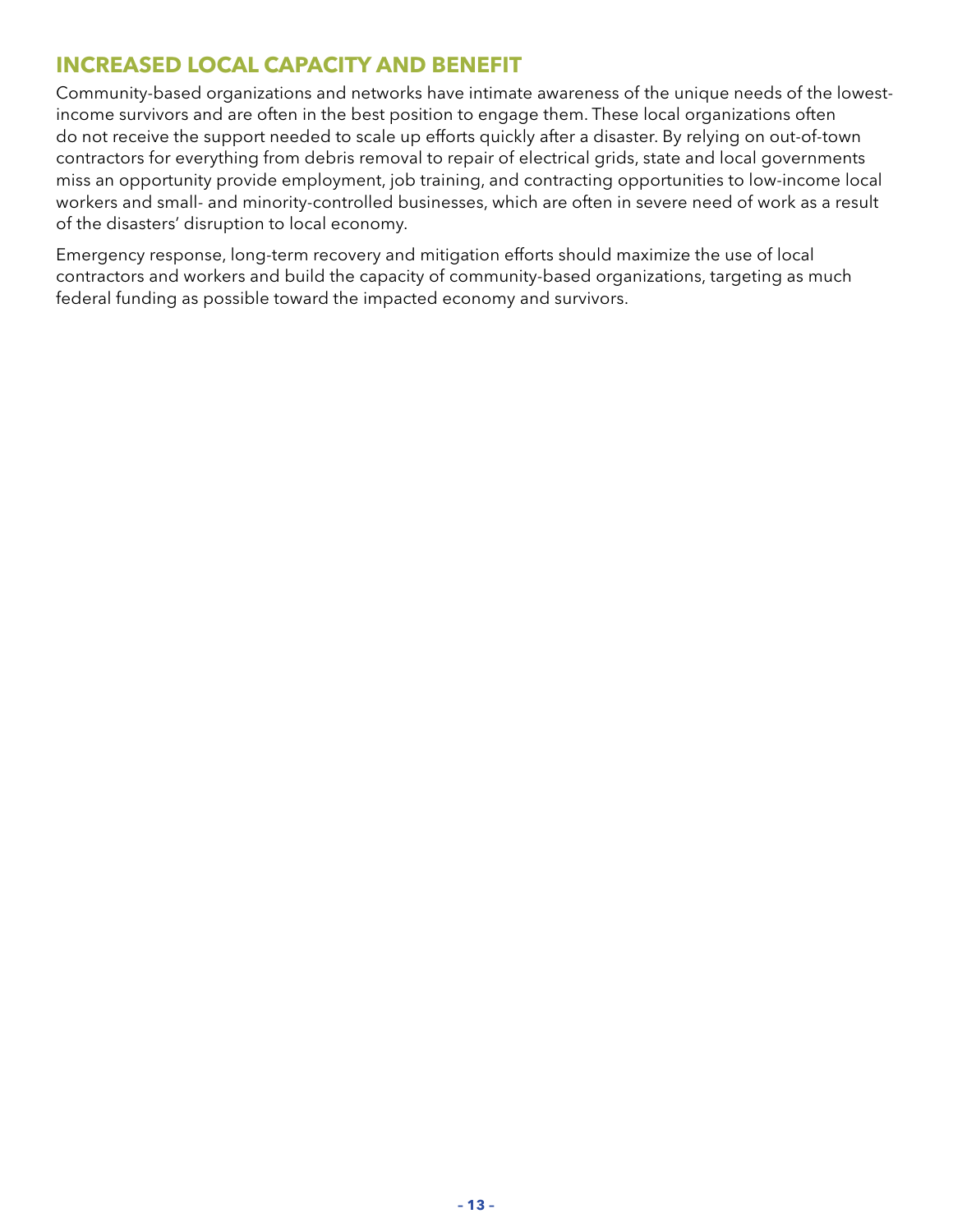### <span id="page-15-0"></span>COVID-19 UPDATE: LESSONS LEARNED AND COMPARISONS BETWEEN NATURAL DISASTERS<br>AND THE CORONIAVIRUS RANDEMIC THE CORONAVIRUS PANDEMIC

**T**he coronavirus pandemic has brought into stark relief the critical nature of challenges identified during the Houston convening and demonstrated how the national disaster planning and response fails to meet the housing and health needs of the most marginalized and lowest-income people. The pandemic and the federal and state responses to it have demonstrated the need to incorporate the policy recommendations included in this report into all disaster response, from hurricanes to pandemics.

Previous disaster response and recovery efforts have focused on rebuilding destroyed housing and infrastructure, as well as on the secondary consequences of this physical destruction. Rather than the physical structures people need to survive, the coronavirus pandemic attacks people directly. While it has ravaged families and communities of all incomes, races and ethnic groups, it has most severely impacted people of color, who are more likely to suffer from inadequate health care, pre-existing conditions, and housing instability and homelessness. The economic impact of the pandemic on jobs, businesses, and educational institutions acutely threatens low-income and other marginalized residents and communities.

#### **The following lessons should guide response to this pandemic and planning for future ones:**

Regardless of whether the disaster is a pandemic or another type of natural disaster, there must be strong criteria to channel assistance to those who suffer the greatest harm.

As with prior disasters, government assistance to small businesses and local communities has been awarded on a first-come, first-served basis rather than need. Initiatives like the Paycheck Protection Program were touted as a lifeline for businesses during the economic slowdown accompanying the pandemic. However, as is the case with many disaster recovery assistance programs, program funds went to those well connected with banks and not to Main Street businesses that are the heartbeat of many communities. As a result, many businesses that reflect hard-won generational wealth and provide important services to their communities were forced to close as large corporations received billions of dollars in assistance.

#### **Assistance must be directed to those with the fewest resources with which to recover.**

During and after a disaster like a wildfire, tornado, or hurricane, those with few resources have the most difficulty recovering. In a pandemic, this means those in higher socio-economic classes who live in neighborhoods with full-service grocery stores and access to health care and who have money to pay their rent or mortgage and are able to work remotely have fared far better than those without such privilege.

On an institutional level, hospitals in low-income communities and communities of color have too often faced difficulties obtaining needed supplies and equipment; essential, low-income workers have been denied personal protective equipment and the ability to socially distance; and residents of homeless shelters and encampments, care facilities, jails and prisons are being left with little to no access to soap and water, to say nothing of adequate distancing or medical care.

Disparities in assistance are reflected in infection and fatality rates as well as evictions and mortgage defaults. While these data will be studied for decades to come, the likely result is clear: when assistance is not directed to those with the least, those with the least suffer at disproportional rates.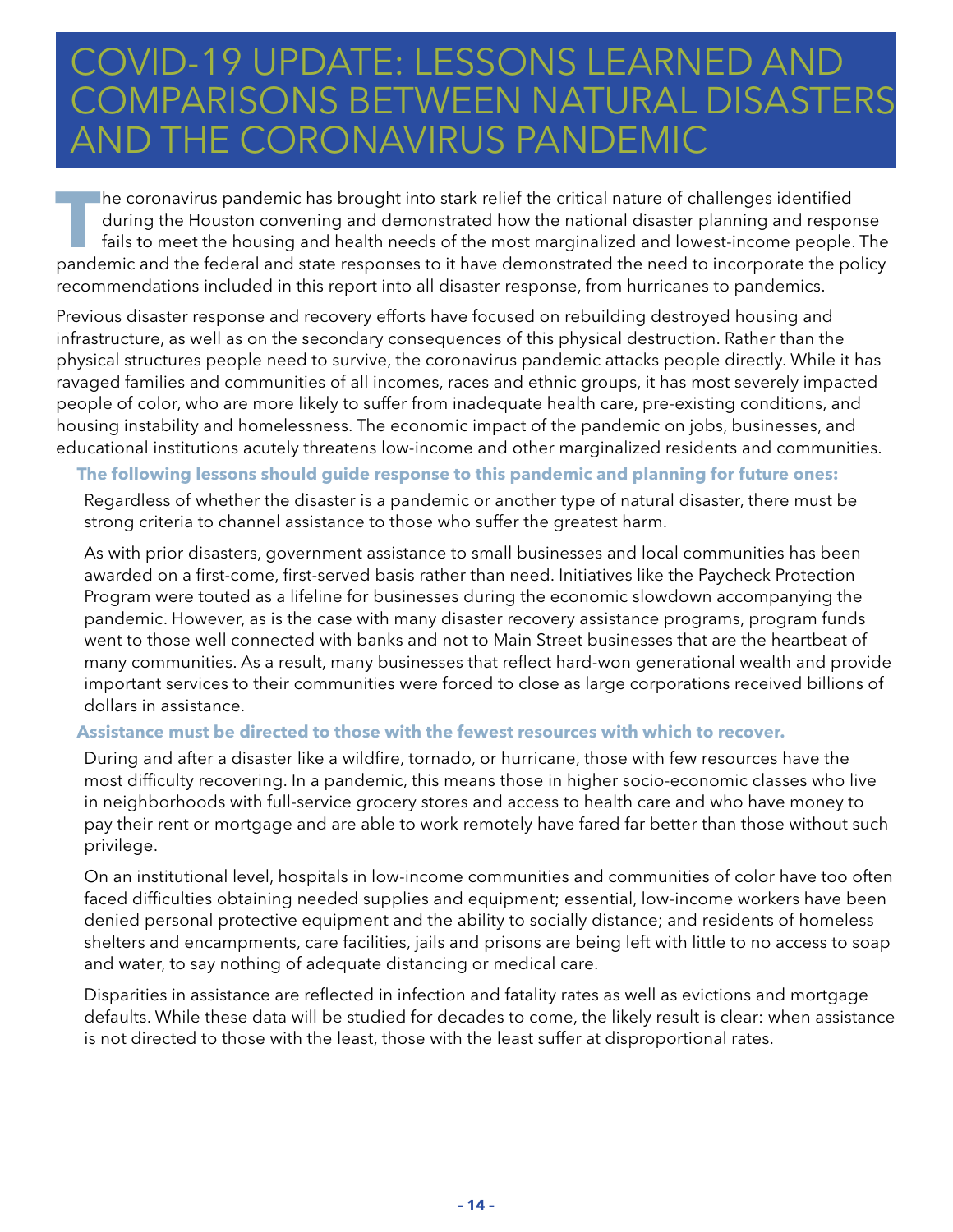#### **Information, applications, and eligibility must be as simple and efficient as possible.**

The complexity of assistance applications is challenging for many people. As with disaster rebuilding grants and individual assistance programs described later in this report, applications for unemployment payments have been made arbitrarily difficult, leading to denials and delays in approval.

Assistance tools such as small business loans have been structured so that minority-owned businesses, including those in communities of color where traditional financing is difficult to access, have found it impossible to apply for loans to survive pandemic-related shutdowns. As recommended in this report, a one-stop assistance application system and an emphasis on broader eligibility are needed.

Authorities have been inexplicably slow to publish health and safety notices and instructions in any language other than English. This problem is commonly seen during the emergency and short-term recovery phases of disaster response. Whether messages pertain to health information, evacuation routes, or assistance applications, all communications must be accessible to all regardless of language barriers or disability.

#### **Planning for foreseeable hazards must occur in the time between disasters and must be conducted with community leadership.**

During the coronavirus pandemic and in past disasters, the failure to prepare for the event has led to predictable and preventable harm to the most marginalized and lowest-income people. Just as the evacuation of New Orleans prior to Hurricane Katrina was impossible for residents without cars or access to public transportation, the health and economic effects of the coronavirus pandemic in 2020 have proved devastating for those without advanced education, substantial finances, access to healthcare, and the ability to isolate. In both instances, government agencies at all levels failed to contemplate or appreciate the need to engage residents and community-based organizations in crafting and implementing life-saving measures and consequently failed to enlist these resources in educating residents and local allies in implementing safety measures. It is critical to do more during the time between disasters to build the resiliency and infrastructure for preparedness and response that will mitigate the impact of the next disaster.

#### **Economic and racial inequality has a profound effect on who is hurt most during a disaster and must be addressed in disaster recovery.**

Beyond revealing the inequities of the national disaster response and recovery system, the 2020 pandemic has exposed structural failures that perpetuate discrimination rooted in both racism and economic class. The designation of low-wage workers as "essential" (including those in health and supportive service roles) has illuminated the fundamental injustices of our nation's labor policies. The refusal of elected officials to protect these workers and their families from loss of rental and owned homes and to prevent predatory speculation will likely lead to a repeat of the devastation wrought by the Great Recession. The exploitation of disaster by the politically connected at the expense of the real victims is all too familiar.

Our understanding of the systemic changes needed to respond to and recover from natural disasters must be informed by an understanding of historical and ongoing equities, especially racial inequities, and grounded in the need for transformational change.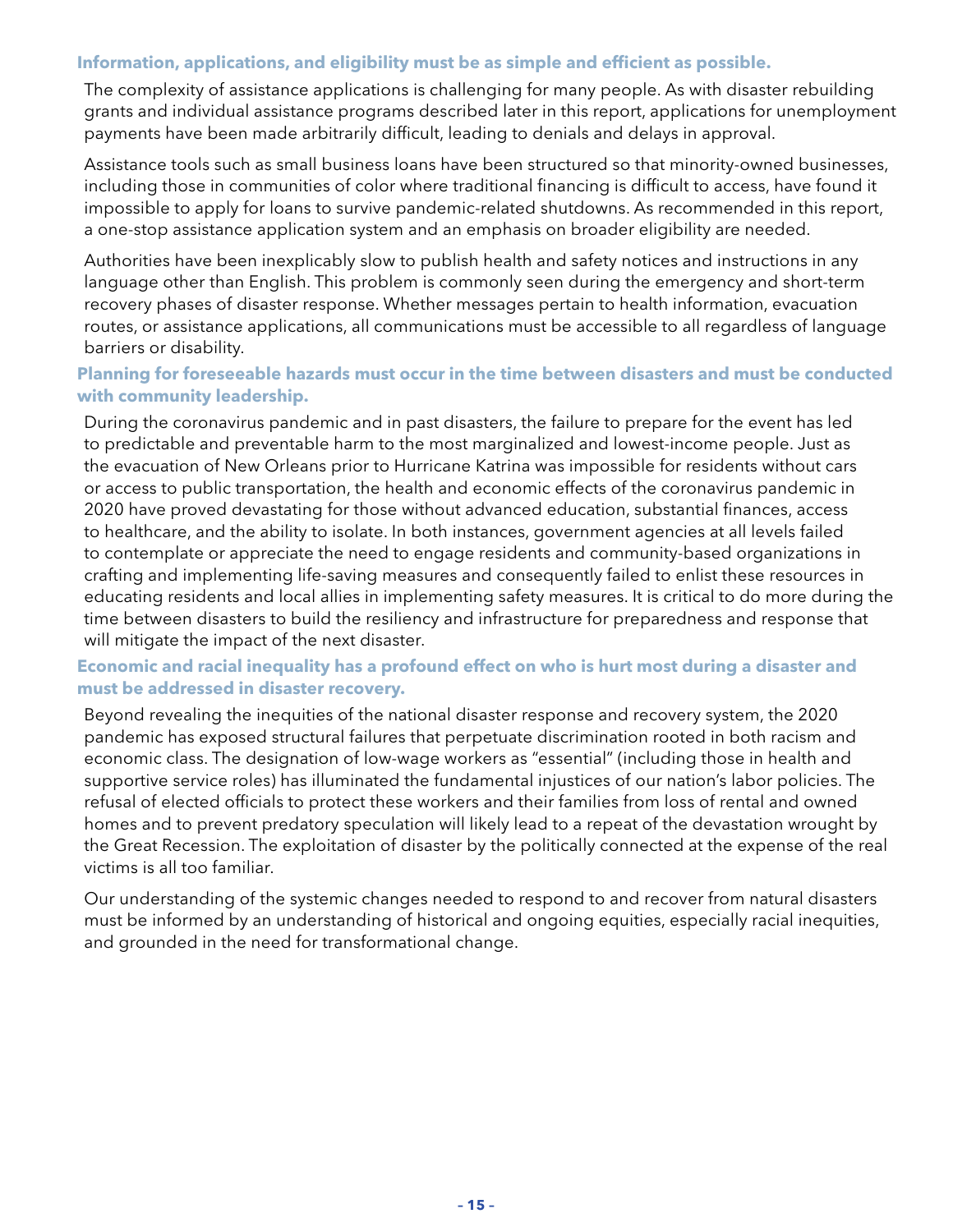# <span id="page-17-0"></span>POLICY FRAMEWORK REFORM RECOMMENDATIONS

### I. IMMEDIATE & SHORT-TERM NEEDS

### **EMERGENCY SHELTER & EVACUATION**

**E**mergency shelter and evacuation are commonly seen as the jurisdiction of emergency management  $\blacksquare$  experts alone. For a disaster housing recovery framework to serve all survivors, the sheltering and evacuation stage of short-term recovery must engage all stakeholders, including experts in housing, homelessness, fair housing and civil rights, legal services, research, disability rights, and other sectors to ensure that policy solutions are intersectional and inclusive. The unique needs of marginalized communities must be explicitly addressed.

While the Federal Emergency Management Agency (FEMA) currently provides technical assistance to grow the capacity of state and local emergency management, emergency plans typically focus on white, middleclass communities.1 Instead, the goal of sheltering and emergency evacuation plans must be to protect all survivors, not just those who fit emergency planners' idea of a "typical person." Localities, for example, frequently expect those in harm's way to be able to shelter in place for long durations. If an evacuation is necessary, planners often presume residents can access public or private modes of transportation, understand and follow evacuation procedures, and trust state-run information sources enough to follow them. As witnessed during Superstorm Sandy, Hurricane Katrina, and other major disasters, these unrealistic expectations create chaos and endanger lives.<sup>2</sup>

Pre-disaster planning must be prioritized to ensure better mobilization of resources and the elimination of improvisation that can often make short-term recovery chaotic. To ensure all survivors are served, evacuation and shelter-in-place plans must specifically address the needs of communities that are often overlooked, including the lowest-income seniors, people of color, people with disabilities, families with children, people experiencing homelessness, people with limited English proficiency, and undocumented immigrants.

One of the best ways to ensure the needs of these communities are addressed is to offer these historically marginalized communities a leading role in developing emergency planning and response plans. This ensures that planners have the cultural competence and knowledge to create a plan that can serve all survivors regardless of income, ability, language, or education levels; address communication gaps; and ensure that inadequate information or rumors do not exacerbate the situation.

To the greatest extent possible, state and local officials must engage members of these communities and their networks of trusted relationships to plan for future emergencies and update plans that fail to protect all survivors. Doing so not only serves the purpose of education and information, but also builds trust in communities that have historically been overlooked or mistreated by authorities.

To improve access to critical information, emergency planners should seek ways to decentralize communications and build formal relationships with networks of community-based organizations to increase reach and credibility. These communications must also be accessible to people with limited English proficiency. This will allow communities of recent immigrants to see and respond to emergency notices and encourage greater involvement in the emergency planning process.

<sup>1</sup> Daniel A. Farber, Disaster Law and Inequality, 25 Law & Ineq. 297 (2007). Available at: <http://scholarship.law.umn.edu/lawineq/vol25/iss2/1>

<sup>2</sup> Chrishelle Palay, "Disaster Aid Perpetuates Inequality," Shelterforce, May 13, 2019. Available at: <https://shelterforce.org/2019/05/13/disaster-aid-perpetuates-inequality/>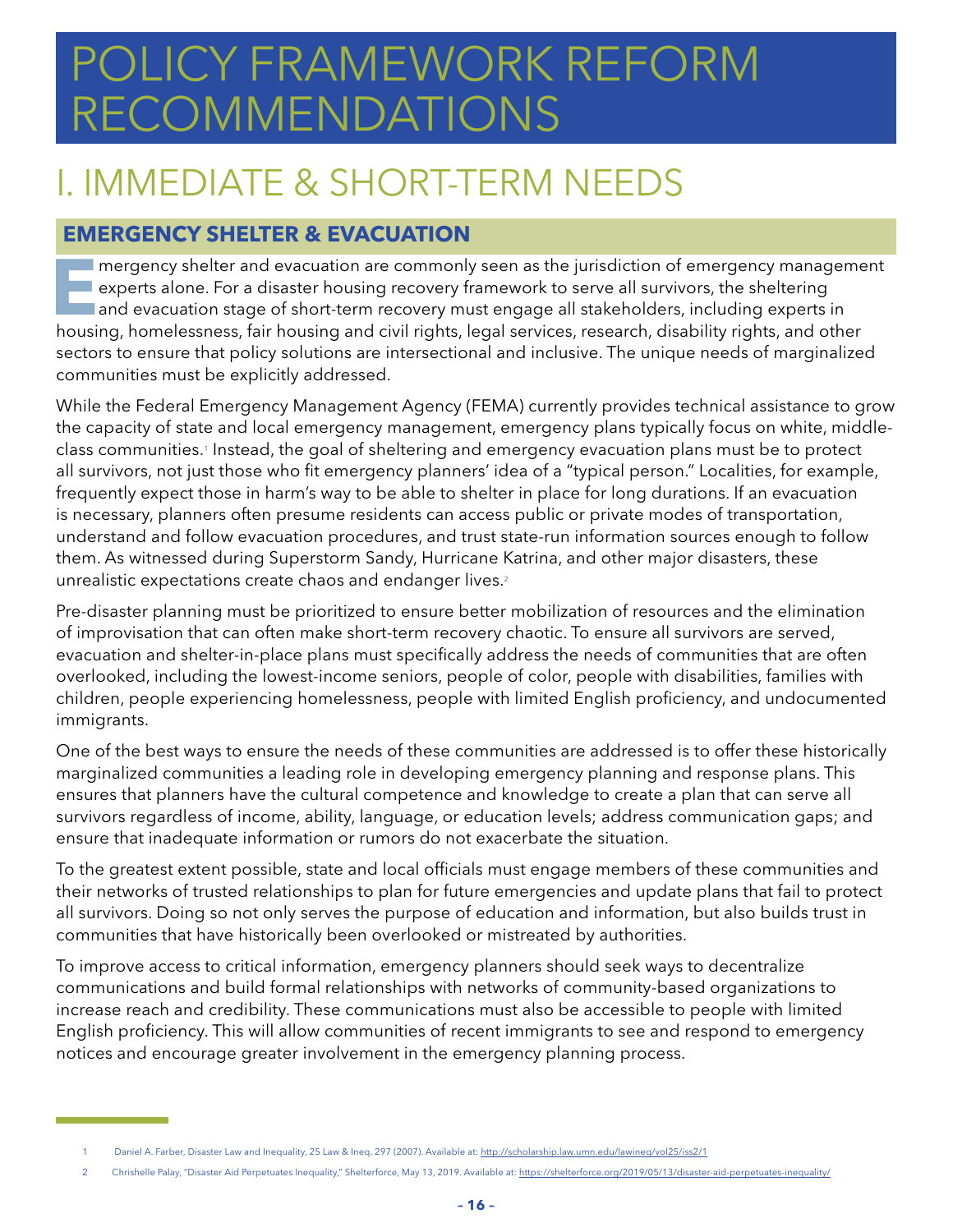<span id="page-18-0"></span>While community outreach and collaboration are among the best ways to ensure emergency plans serve vulnerable populations, they cannot alone bear the responsibility for quality control. The continued failures of some state and local-level disaster management plans, like those that resulted in the humanitarian crises in Puerto Rico after Hurricane Maria or the lack of temporary shelter during the response to Hurricane Harvey, show that communities can no longer take for granted that a competent, accessible, disaster response plan exists for their area. Federal standards are needed and must be properly enforced.

People with disabilities are two to four times more likely than those without disabilities to die or sustain a critical injury during a disaster.<sup>3</sup> In response, federal standards must be strictly enforced, requiring communications, shelters, and evacuation strategies that can reach people with disabilities without requiring institutionalization. Federal standards must also be implemented so that individuals experiencing homelessness are able to access shelters and are not isolated into dedicated mass shelters, a practice that occurred after Hurricane Michael. Similarly, people experiencing homelessness should not be forced to wear identifying armbands, which occurred in the aftermath of Hurricane Irma. Pre-disaster homeless populations must have access to the same emergency assistance as other survivors.

Finally, evacuation and shelter-in-place plans must be better coordinated with short-term, long-term, and mitigation plans. The relationships between each stage of disaster recovery is fluid: a problem with emergency response directly affects the long-term recovery process. Issues with mitigation activities directly affect short-term recovery and emergency planning. As such, emergency plans should not stand alone, but should be interconnected with all phases of disaster recovery.

### **HOUSING TRIAGE AND SHORT-TERM REBUILDING**

### **ADDRESSING SURVIVOR HOUSING NEEDS**

After sheltering and evacuation plans are executed, attention turns to finding housing for displaced survivors. Without the affordable and accessible homes low-income survivors need, many have no choice but to return to uninhabitable homes, sleep in cars or tents, stay at shelters, double- or triple-up with other low-income families, or pay more than half of their limited incomes on rent, putting them at increased risk of eviction and homelessness.

This challenge is made more difficult by America's affordable housing crisis. According to the National [Low Income Housing Coalition,](https://reports.nlihc.org/sites/default/files/gap/Gap-Report_2019.pdf) the U.S. has a shortage of 7 million affordable and available rental homes for households with the lowest incomes. In certain metropolitan areas, the supply of affordable, available rental housing can be as low as 1 home for every 10 extremely low-income renter households. The loss of rental housing stock due to a disaster creates extreme housing scarcity that can lead to skyrocketing rents, displacement, and homelessness. For instance, without adequate housing assistance, homelessness increased by over 16% in Northern California's Butte County after the Camp Fire in 2017.4

Despite the clear need, our nation's current disaster housing recovery framework leaves many of the lowest-income survivors without the stable, affordable, and accessible homes necessary to recover. FEMA typically relies on its Transitional Shelter Assistance (TSA) program, which is often, by its very design, inaccessible to low-income survivors. Hotels enrolled in the program often charge daily "resort fees" and require security deposits or credit cards that can be unaffordable for low-income families. Under the TSA program, survivors must continue to submit paperwork to extend their stay every 14 days. In the chaos after a disaster, survivors often find this experience to be further traumatizing and many leave TSA without a permanent housing plan.<sup>5</sup>

<sup>3</sup> Paul Timmons, "Disaster Preparedness and Response: The Special Needs of Older Americans," Statement for the Record, Special Committee on Aging, U.S. Senate, September 20, 2017, available at [https://www.aging.senate.gov/imo/media/doc/SCA\\_Timmons\\_09\\_20\\_17.pdf.](https://www.aging.senate.gov/imo/media/doc/SCA_Timmons_09_20_17.pdf)

<sup>4</sup> Camille Von Kaenel, "Butte County Snapshot of Homelessness Shows Increase from Camp Fire", *Chicoer*, June 18, 2019. Available at:<https://bit.ly/2BVRGxZ>

<sup>5</sup> U.S. Senator Kamala D. Harris, Letter to FEMA Administrator Peter Gaynor, May 22, 2019. Available at: <https://www.harris.senate.gov/imo/media/doc/052219%20Camp%20Fire%20Housing.pdf>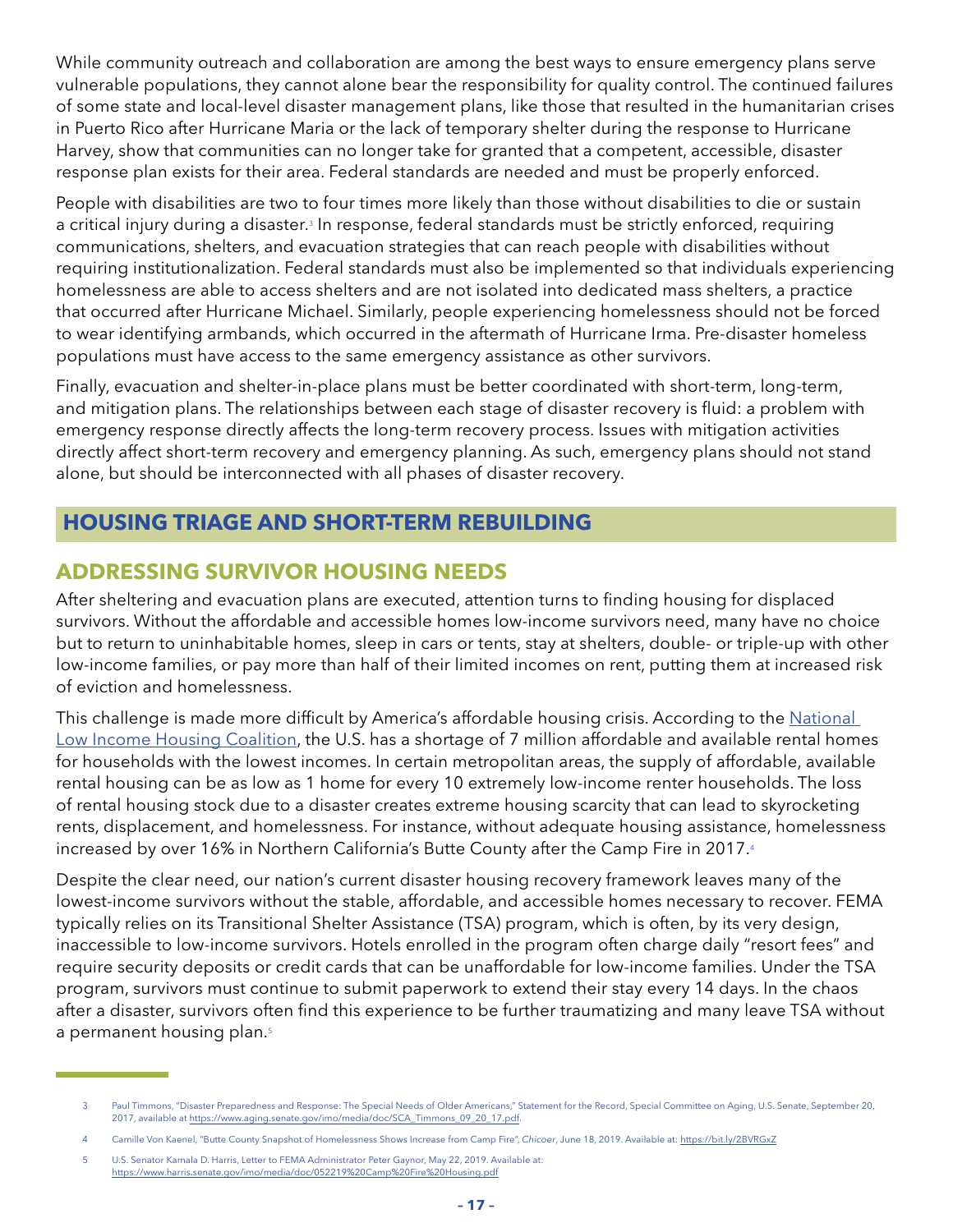FEMA's temporary housing programs, from direct housing to rental assistance, are ill-equipped to address the needs of low-income families. FEMA rental assistance is often inadequate to meet post-disaster rental rates, and landlords are often unwilling to enter into short-term leases with survivors receiving FEMA rental assistance because the program only provides survivors with limited assistance for two months.<sup>6</sup>

In light of the challenges with FEMA's disaster housing assistance programs, the agency has sought to delegate this responsibility to state governments. State-administered disaster housing programs, however, have faced significant capacity challenges, causing further delays for survivors. After Hurricane Harvey, for example, state agencies struggled to design, create, and scale disaster housing programs; ultimately only a few hundred families were served, while many survivors continued to live in partially repaired homes.<sup>7</sup>

Any disaster housing recovery framework should rely on the [Disaster Housing Assistance Program](https://nlihc.org/sites/default/files/FEMA_Setting-The-Record-DHAP-for-Maria-Survivors.pdf) (DHAP) to provide low-income survivors with stable, affordable, and accessible homes while they get back on their feet. Developed after Hurricane Katrina, DHAP has been used to great effect by both Democratic and Republican administrations, providing longer-term housing assistance and wrap-around services to low-income survivors immediately after a disaster. Under President Trump, however, FEMA has refused to activate the program, instead relying on its TSA motel-stay program and other FEMA and stateadministered disaster housing programs not accessible to low-income disaster survivors. Although FEMA has [claimed](https://www.fema.gov/news-release/2018/06/07/myths-vs-facts-disaster-housing-assistance-program-maria-survivors) that these programs are more efficient and cost-effective than DHAP, there is no evidence to support such as position. Instead of these high-barrier programs, DHAP should be provided to survivors until long-term housing recovery is complete, including reconstruction of the affordable rental housing stock.

Currently, survivors must navigate complicated recovery assistance programs at various federal agencies, including FEMA, the Department of Housing and Urban Development (HUD), and the Small Business Administration (SBA).<sup>8</sup> While each offers a variety of assistance programs for survivors across a range of income eligibility, no single agency has as its sole mission to assist low-income survivors. A dedicated, single agency must be identified to address the needs of low-income survivors through the entire course of the disaster response and recovery. A single agency can provide greater focus on the needs of populations most vulnerable to displacement, forced institutionalization, and homelessness after a disaster. This can help reduce the need for low-income survivors to wade through a myriad of programs that may or may not suit their needs. The identified agency should be tasked with finding affordable homes for survivors, along with connecting them to job training, employment and healthcare services, and other wrap-around care. This further streamlines services for survivors, putting them in a more stable position as the long-term recovery efforts take shape. This model of wrap-around services has been used successfully in the past and should be expanded.

Individuals experiencing homelessness prior to a disaster are often marginalized or treated differently than housed disaster survivors. Just as emergency planning must treat pre-disaster homeless populations equally, homeless individuals should also receive the same recovery assistance as other survivors. To ensure this is the case, legislation is needed. Pre-disaster homeless populations, for example, are often denied FEMA assistance.<sup>9</sup> Even if they lost everything they had, FEMA will often deny survivors benefits once their status as pre-disaster homeless is established. With few resources to prepare or recover from a disaster, homeless individuals are among the most vulnerable survivors.

Emergency housing resources must be deployed quickly to states and communities to address the post-disaster needs of those who were without homes prior to a disaster and those who are at risk of displacement, involuntary institutionalization, and homelessness as a result of the disaster. After disasters,

<sup>6</sup> FEMA, Fact Sheet on Continued Rental Assistance, October 19, 2017. Available at: <https://www.fema.gov/news-release/2017/10/19/4337/continued-rental-assistance>

<sup>7</sup> Mike Morris, "More Than a Year Later, FEMA Harvey Home Repair Program Made Few Fixes", *Houston Chronicle*, December 29, 2018. Available at: <https://bit.ly/2MOHzgs>

<sup>8</sup> CRS, "Federal Disaster Assistance Response and Recovery Programs: Brief Summaries" (2018). Available at:<https://fas.org/sgp/crs/homesec/RL31734.pdf>

<sup>9</sup> April Ehrlich, "After Wildfires, Homeless People Left Out of Federal Disaster Aid Programs", *Oregon Public Broadcasting*, September 24, 2019. Available at: <https://www.opb.org/news/article/fema-disaster-aid-wildfires-homeless-people/>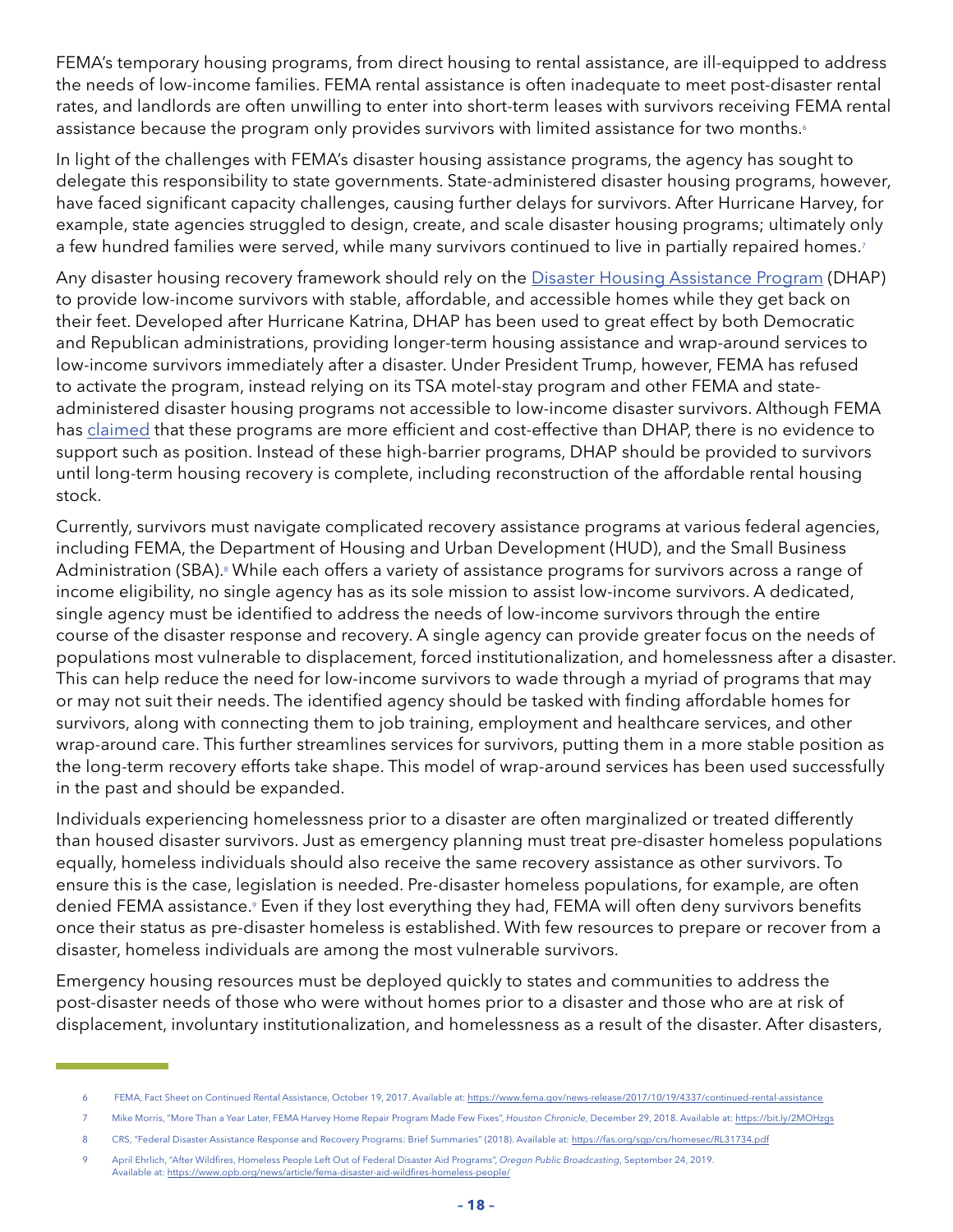charitable organizations and housing agencies focusing on homelessness are forced to expand their scope, as previously housed individuals face homelessness. As a result, communities are often unable to return to the level of care provided for people experiencing homelessness after a disaster. Given this, disaster-stricken communities should not have to show that post-disaster homelessness is an issue in order to access the resources they need. Instead, additional funding should be disbursed quickly to help communities prevent housing instability and further homelessness.

People with disabilities often do not have equal access to disaster assistance programs and services, leading to deterioration of health and safety and loss of independence through forced institutionalization. This occurs despite the fact that federal funds are required to be spent in compliance with the equal access requirements of federal law. Survivors with disabilities must have equal access to housing assistance.10

Funding must also be provided equally and consistently, irrespective of race, ethnicity, or membership in any other class. A recent example of this is the slowing and subsequent restriction of aid to Puerto Rico after Hurricane Maria. Despite the severe needs of the island after the 2017 hurricane, federal funding was routinely and inexplicably held up by HUD leadership and the White House.11 The effect of the hold was that thousands of Puerto Ricans were forced to sleep in damaged homes or in the streets as advocates fought for an explanation. Agency officials consistently called out "political corruption" as an explanation, even though no territorial agency that worked on recovery was ever accused. In fact, the most high-profile scandal was the arrest of multiple FEMA employees who worked with a Texas company to influence the contract bidding process. Although the aid was released after Puerto Rico suffered a series of deadly earthquakes in early 2020, the funding had numerous restrictions never seen before in any disaster in the continental U.S.

Currently, the lack of affordable housing after a disaster leads to displacement.12 Survivors frequently travel long distances to find affordable homes. Not only does this prevent access to a survivor's former place of employment, but it can also prevent aging Americans and individuals living with disabilities from accessing care. Emphasis must be placed on keeping communities and families together during short-term recovery. The profound isolation from friends and family created by displacement can result in a sense of alienation, intensifying mental illness and hopelessness. Strong communities and the relationships that comprise them are often best prepared to combat this alienation.

### **JUMPSTARTING THE HOUSING RECOVERY**

Affordable housing in disaster-impacted areas must be triaged to address the immediate needs of disaster survivors. For short-term efforts to be effective, prioritization must focus on areas with the highest number of affordable rental homes that can be created or brought back into service quickly.

In light of these challenges, state and local governments should plan in advance by identifying and pre-leasing rental homes in areas less likely to suffer from disaster damage, so they can quickly house displaced survivors. Pre-leasing rental homes not only allows survivors to access quality housing quickly, but it also frees up the time and resources of state and local agencies that are often overburdened during the recovery. This strategy may be difficult to accomplish in many parts of the country, given a severe shortage of rental housing affordable and available to low-income people. However, areas with a higher number of rental units should consider this strategy.

In addition to pre-leasing existing units, strategies should be implemented to bring vacant rental housing units online as quickly as possible. After a disaster, many formerly occupied or occupiable rental units can be taken out of the rental market.13 To facilitate return to the market, funding should be available to bring

<sup>10</sup> National Council on Disability, Preserving Our Freedom, [https://ncd.gov/sites/default/files/NCD\\_Preserving\\_Our\\_Freedom\\_508.pdf](https://ncd.gov/sites/default/files/NCD_Preserving_Our_Freedom_508.pdf)

<sup>11</sup> Arelis R. Hernandez, Jeff Stein, "Dangling Disaster Relief Funds, White House to Require Puerto Rico to Implement Reforms", *Washington Post*, January 15, 2020. Available at: <https://www.washingtonpost.com/business/2020/01/15/dangling-disaster-relief-funds-white-house-require-puerto-rico-implement-reforms/>

<sup>12</sup> Internal Displacement Monitoring Centre, "Displacement and Housing Affordability in the United States", July 2019. Available at:<https://bit.ly/2XOKiNi>

<sup>13</sup> US Census Bureau, "New Census Housing Unit Estimates Use FEMA Data to Capture Impact of Disasters in Every State" May 2020. Available at: <https://www.census.gov/library/stories/2020/05/how-disasters-affect-the-nations-housing.html>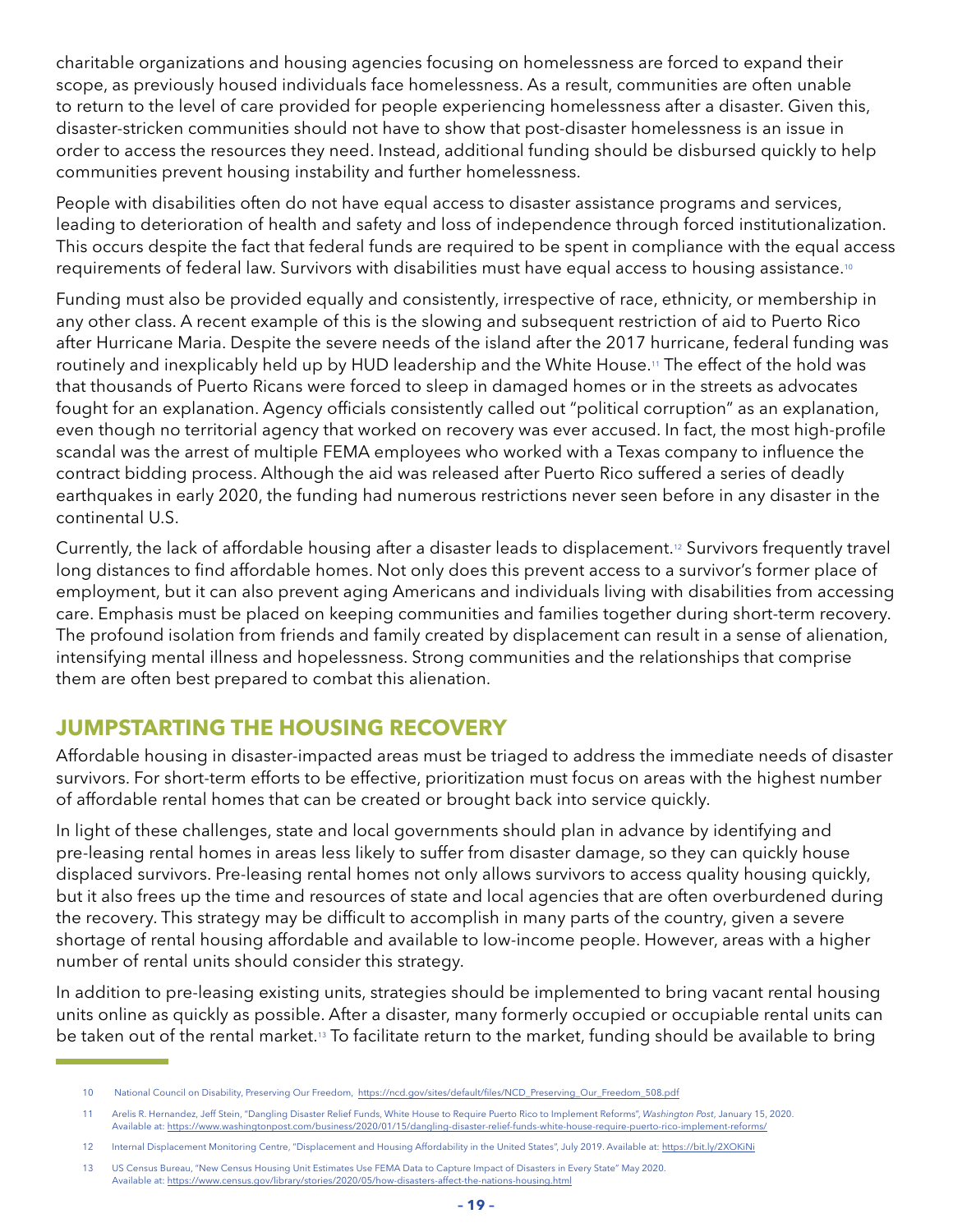existing housing stock online, even if it is off the market for a non-disaster-related reason. Funding for rental housing improvements should be made available so that homes vacant due to code violations can be quickly brought up to code. This concept was initiated after Hurricane Irma in the U.S. Virgin Islands, where landlords received repair funds in exchange for using units to house disaster survivors.<sup>14</sup>

Another type of housing unit that can be quickly brought into the housing market are accessory dwelling units (ADUs). Many homes have pre-existing ADUs that are not on the rental market due to zoning controls or disinterest by the owner.15 Incentives should be used to encourage property owners to rent out existing ADUs, build new ADUs, or repair those that are not market ready. By encouraging ADU owners to make the units available for use as post-disaster housing, low-income disaster survivors can be housed and the overall availability of rental housing in an area can be increased.

In addition, policymakers should expand other temporary-to-permanent housing models, such as RAPIDO. Under RAPIDO, an initial structure that can be rapidly constructed is placed on site, providing a space for families to live while they complete repairs.<sup>16</sup> If a home is completely destroyed, the temporary RAPIDO shelter can form the core of a new home, allowing the household to build a new home around it. This model should be expanded, as it is more cost effective and better for families to live in the same place for both short- and long-term recovery.

Disaster survivors, including people of color and people with disabilities, often experience housing discrimination.17 Discrimination is not only morally wrong, but it can also drive post-disaster displacement. Any effort to increase housing stock must be accompanied by tenant protections, including source of income discrimination bans and greater enforcement of fair housing and civil rights. As discussed in the next section, these protections must be implemented in the long term to prevent the concentration of poverty and a retrenchment of racial segregation patterns.

### **ENGAGING COMMUNITIES**

Because of climate change, disasters are becoming more destructive, occurring more often, and impacting more communities. This poses new challenges for FEMA and disaster recovery efforts<sup>18</sup>. Despite these changes, FEMA has consistently stuck to a rigid system of disaster aid, leaving little capacity to deal with large, regional disasters and the unique needs of marginalized communities.

In order to move towards a "survivor-focused recovery," disaster response and recovery efforts must be led first and foremost by community-based organizations located in the areas they serve. These organizations are already connected to survivors and are naturally situated to lead important aspects of disaster recovery programs, such as the damage inspection process. To facilitate this, funding must be provided to build the capacity of nonprofit organizations – whether through direct funds or as a subgrantee to a state or local government – to allow them to take on more responsibilities during disaster recovery. Organizations like [West Street Recovery](https://www.weststreetrecovery.org/) in Houston provide excellent examples for how a community-based organization located in the area it serves can grasp what is needed for the community and work to address that need in an efficient manner. While West Street covers just one area of Houston, national organizations must be utilized. Organizations with greater reach and connections, both in the community they serve and beyond, can be effective in bringing more resources to bear in support of recovery.

<sup>14</sup> Virgin Islands Housing Finance Authority, "Rental Rehabilitation and Reconstruction Program Policies and Procedures" January 2020. Available at: <https://bit.ly/2zGs2fY>

<sup>15</sup> *See* US Department of Housing and Urban Development, "Accessory Dwelling Units: Case Study" June 2008. Available at: <https://www.huduser.gov/portal/publications/adu.pdf>

<sup>16</sup> [Rapidorecovery.org](http://Rapidorecovery.org)

<sup>17</sup> National Fair Housing Alliance, "No Home for the Holidays: Report on Housing Discrimination Against Hurricane Katrina Survivors" December 2005. Available at: <https://nationalfairhousing.org/wp-content/uploads/2017/04/No-Home-for-the-Holidays-NFHA-Katrina-Discrimination-Report-12-20-05-3.pdf>

<sup>18</sup> Public Health Institute, "Climate Change is Making Natural Disaster Worse, and More Likely. How Do We Protect the Most Vulnerable?" November 2017. <Available at: https://bit.ly/2YEZImH>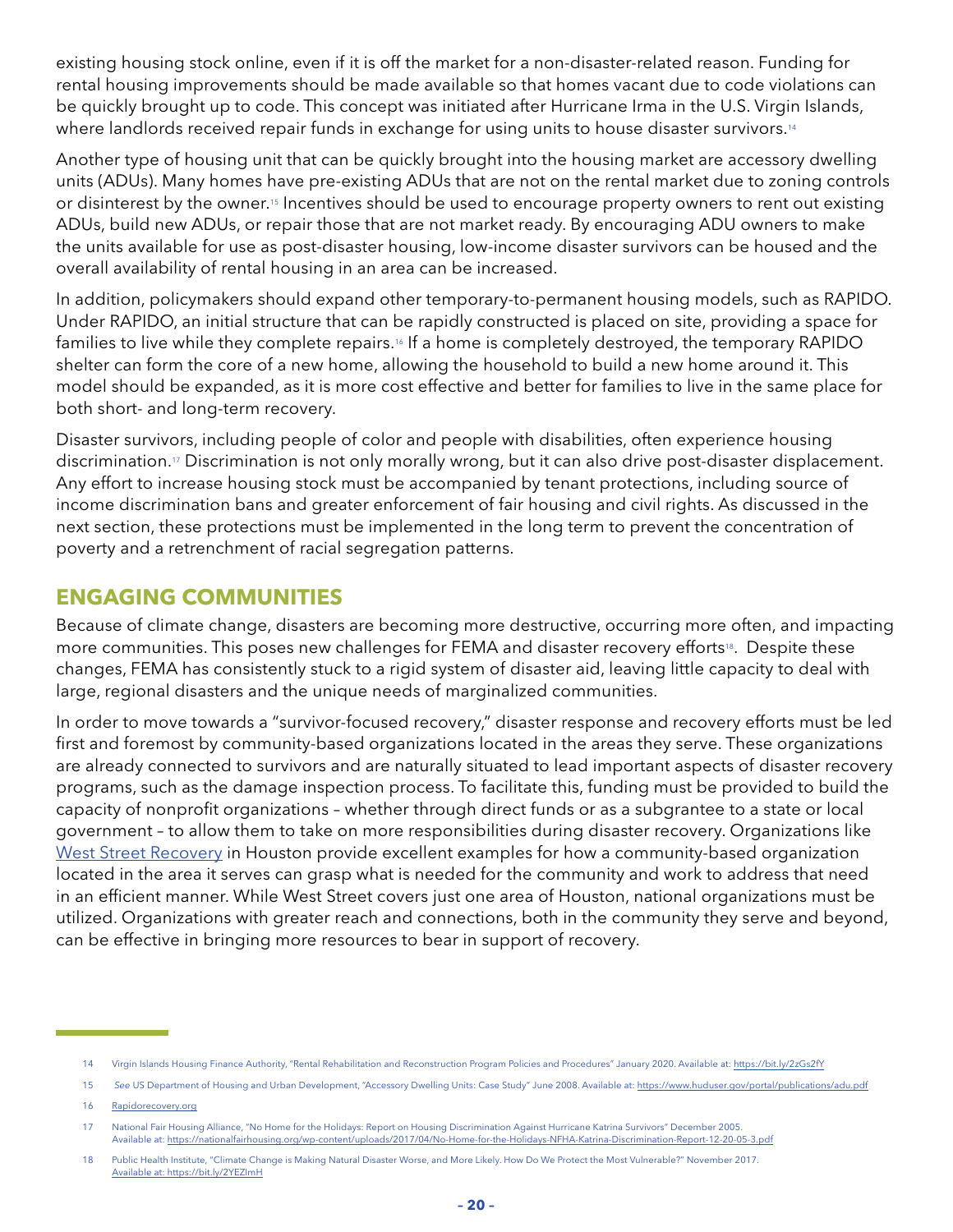In addition to community-based organizations, communities themselves must be recognized as a major asset in ensuring shelter and care for displaced survivors during post-disaster recovery. Current models of disaster recovery are often planned, executed, and staffed by individuals without specific knowledge of the most marginalized populations in a disaster area, while communities themselves are often undervalued or ignored in favor of one-size-fits-all disaster strategies.

Community-based and kinship networks (i.e., informal connections among members of a community) can and should be utilized to help house survivors. These networks already assist one another, share information, and form opinions on recovery strategies throughout the disaster recovery process. These networks should be utilized to respond to disasters at the local level, allowing communities and neighbors to leverage their relationships with each other to better repair and rehouse their community.

A neighborhood community response model can also serve a civic function, allowing state and local government officials to gain information about community needs, disseminate supplies and information, and design and approve recovery and mitigation strategies. Recovery strategies must be built around this neighborhood model, allowing relationships to flourish during disaster recovery. The neighborhood model must also be integrated with municipal disaster response to maximize the benefits from both. Education and training must be provided to disaster recovery workers, allowing them to gain a level of fluency among community members, making community-based organizing easier.

After Northern California's Camp Fire, approximately 50,000 survivors were forced to evacuate. As a result, communities like the neighboring city of Chico were inundated with disaster survivors, and many low-income survivors were unable to find adequate affordable housing.<sup>19</sup> This pattern has been repeated in areas like Connecticut, Massachusetts, Philadelphia, New York, and Florida, which hosted survivors of Hurricane Irma, Hurricane Maria, and the 2020 Earthquakes.<sup>20</sup> Many of these states used their own funds to address the housing needs of displaced survivors from Puerto Rico. To ensure that the short-term housing needs of evacuees are met, communities that host disaster survivors, or "receiving communities," should receive additional resources to help meet survivors' needs. States should identify likely receiving communities prior to a disaster, taking into account where vulnerable individuals in a disaster-stricken community are more likely to go, either by choice or when directed to do so by local authorities. The rights and responsibilities of communities that receive evacuees must be clear, and federal support for receiving communities should be provided, as well as mechanisms to hold these communities accountable to civil rights obligations and quality assistance programs.

### **PROTECTING SURVIVORS FROM ABUSE**

Disaster survivors seeking housing during short-term recovery often face housing discrimination and abuse<sup>21</sup>. In addition to instituting long-term protections against these practices, protections against financial predation should be put in place to preserve housing stability and protect disaster survivors.

Legal controls around rent increases and evictions within the disaster area must be put in place to insulate survivors from a volatile housing market. Disasters are typically followed by a spike in foreclosures as lowincome individuals lose employment and face financial challenges. This makes previously housed families housing insecure and takes housing out of the market as banks claim possession. A pause on mortgage payments (as currently exists for Fannie Mae and Freddie Mac-backed mortgages) or a ban on foreclosures must be put in place after a disaster.

Renters can also often be evicted right before or right after a disaster. This may be the result of landlords taking advantage of the chaos to initiate unlawful evictions, a strategy to raise rents in anticipation of a

<sup>19</sup> Nanette Asimov, Kevin Fagan, "Thousands of Camp Fire Evacuees in Shelters, Tents Face Long Wait for Normalcy," San Francisco Chronicle, November 17, 2018. Available at: <https://www.sfchronicle.com/california-wildfires/article/Thousands-of-Camp-Fire-evacuees-in-shelters-13397067.php>

<sup>20</sup> Daniel Cusick, Adam Aton, "Puerto Ricans Could be Newest U.S. Climate Refugees," Scientific American, September 28, 2017. Available at: <https://www.scientificamerican.com/article/puerto-ricans-could-be-newest-u-s-climate-refugees/>

<sup>21</sup> Anna North, "Hurricane Katrina Left Survivors Vulnerable to Sexual Assault. Here's How To Protect Irma Evacuees", VOX, September 11, 2017. Available at: <https://www.vox.com/identities/2017/8/30/16221902/hurricane-harvey-katrina-sexual-assault-survivors>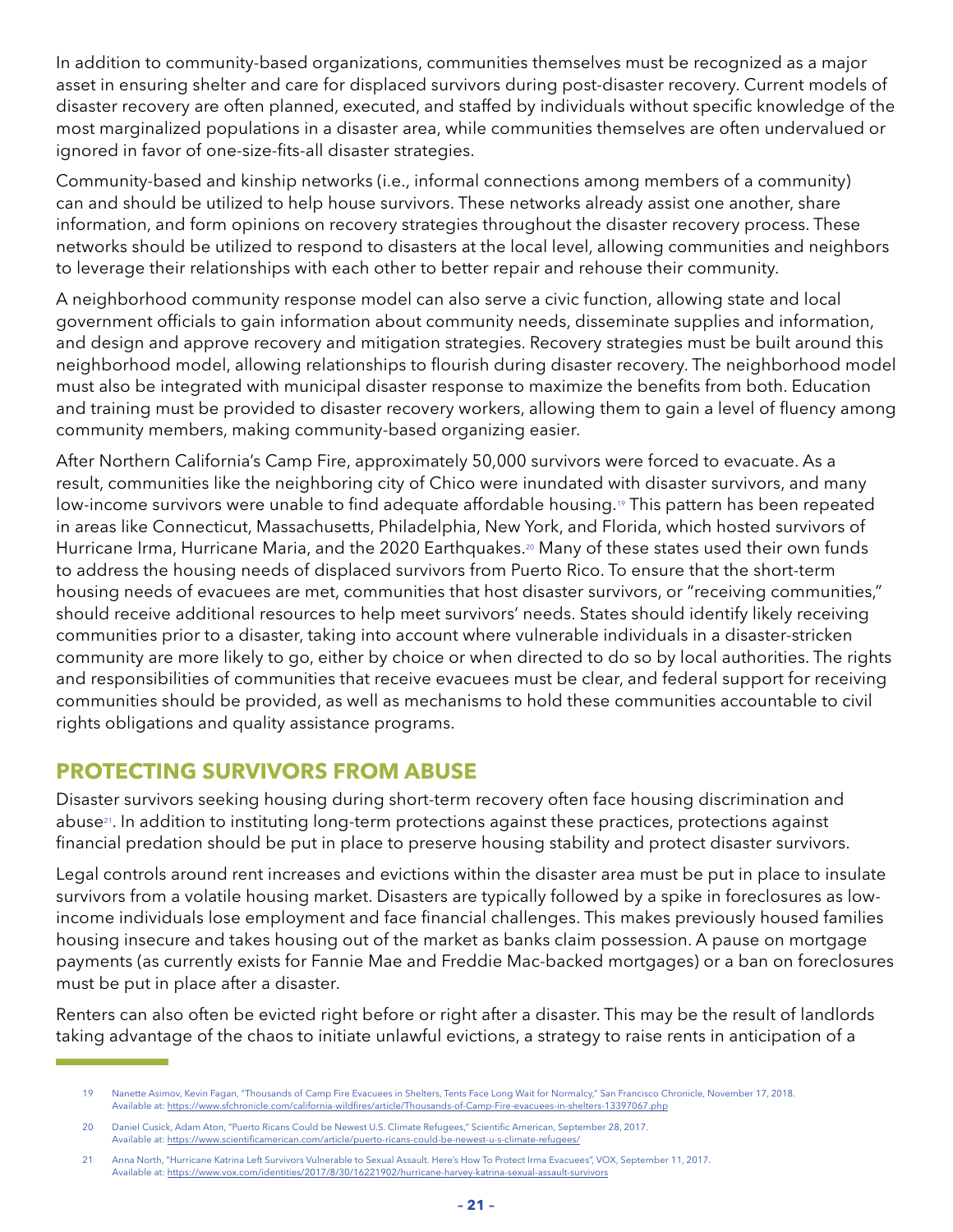<span id="page-23-0"></span>tightened rental market.<sup>22</sup> A ban on evictions and rent spikes during a disaster and the recovery period should also be implemented much to the same effect as foreclosure protections. This would keep lowincome renters in their homes, preventing them from being displaced back into the rental market at the exact moment rents would be at their highest.

Another issue is student loans. The average monthly student loan payment in the United States for 2019 was [\\$393.](https://www.chamberofcommerce.org/student-loan-statistics/) A payment this high can be prohibitively expensive in a post-disaster scenario, especially if an individual's former employer goes out of business. Instead of allowing these survivors to fall behind on their student loan payments and further hurting their chances of accessing higher-income employment, there should be a moratorium on student loan payments for students living in impacted areas. A moratorium should be implemented alongside mortgage, foreclosure, and rent protections during the short-term recovery phase and after.

Survivors also need protections against contractors. Contractors are often the first repair workers to knock on a disaster survivor's door. They are therefore in a prime position to gouge or otherwise take advantage of survivors in their time of need.<sup>23</sup> FEMA and other government agencies spend time training and educating the general public about post-disaster contractor scams. Disaster planners and policy makers should also create a regulatory system for better oversight of home repair contractors that respond to disasters. This system should differentiate between contractors with government funding and those contracted by individual survivors, but both should be held to the same standards of oversight. Best practices and model regulations should be shared nationally to avoid a patchwork of regulations. The creation of a regulatory framework should not take the place of education on how to detect fraud and to avoid scams. Communities must receive pre-disaster education on contracting to avoid unnecessary and fiscally damaging agreements that slow recovery and can harm eligibility for disaster recovery programs later in the recovery process. This education must be integrated in the FEMA application process and in Disaster Recovery Centers.

### **SURVIVOR-CENTERED DISASTER ASSISTANCE**

Federal disaster assistance programs spend substantial time and effort evaluating and disqualifying applicants for disaster aid based on inflexible requirements and a confusing, time-consuming application process. As a result, many disaster survivors, including the lowest-income survivors, are wrongfully denied assistance, reinforcing the idea that only some survivors deserve help after a disaster. Instead, a federal disaster housing recovery framework should ensure that every eligible survivor receives the assistance they need. This must include housing and other types of assistance, such as post-disaster unemployment assistance. Prioritizing categorical eligibility, simplifying the application and appeals process, and tracking outcomes can ensure recovery aid can reach those in need.

### **ADOPTING CATEGORICAL ELIGIBILITY AND SIMPLIFYING THE APPLICATION PROCESS**

As many disaster survivors and advocates have discovered, applicants eligible for disaster assistance are often deemed ineligible because of inflexible and arbitrary requirements, rigid interpretations of rules, and confusing bureaucratic processes, despite an applicant's need for disaster assistance.24 Instead of creating and implementing numerous categories of ineligibility, disaster assistance programs should employ broad-based categories for eligibility, with the aim that every disaster survivor receives the assistance to which they are entitled. Through the use of damage assessments, geographic information, and other data, a reformed federal disaster housing recovery framework can provide categorical eligibility to survivors.

<sup>22</sup> Rice University, "Evictions Before and After Harvey," August, 2018. Available at:<https://kinder.rice.edu/urbanedge/2018/08/23/evictions-and-after-harvey>

<sup>23</sup> Monique Madan, "FEMA Scammer at Your Door? Here's How to tell the Difference," Miami Herald, September 19, 2017. Available at: <https://www.miamiherald.com/news/weather/hurricane/article174216296.html>

<sup>24</sup> Danny Vinik, "'People Just Give Up': Low Income Hurricane Victims Slam Federal Relief Programs," Politico, May, 29, 2018. Available at: https://www.politico.com/story/2018/05/29/houston-hurricane-harvey-fema-597912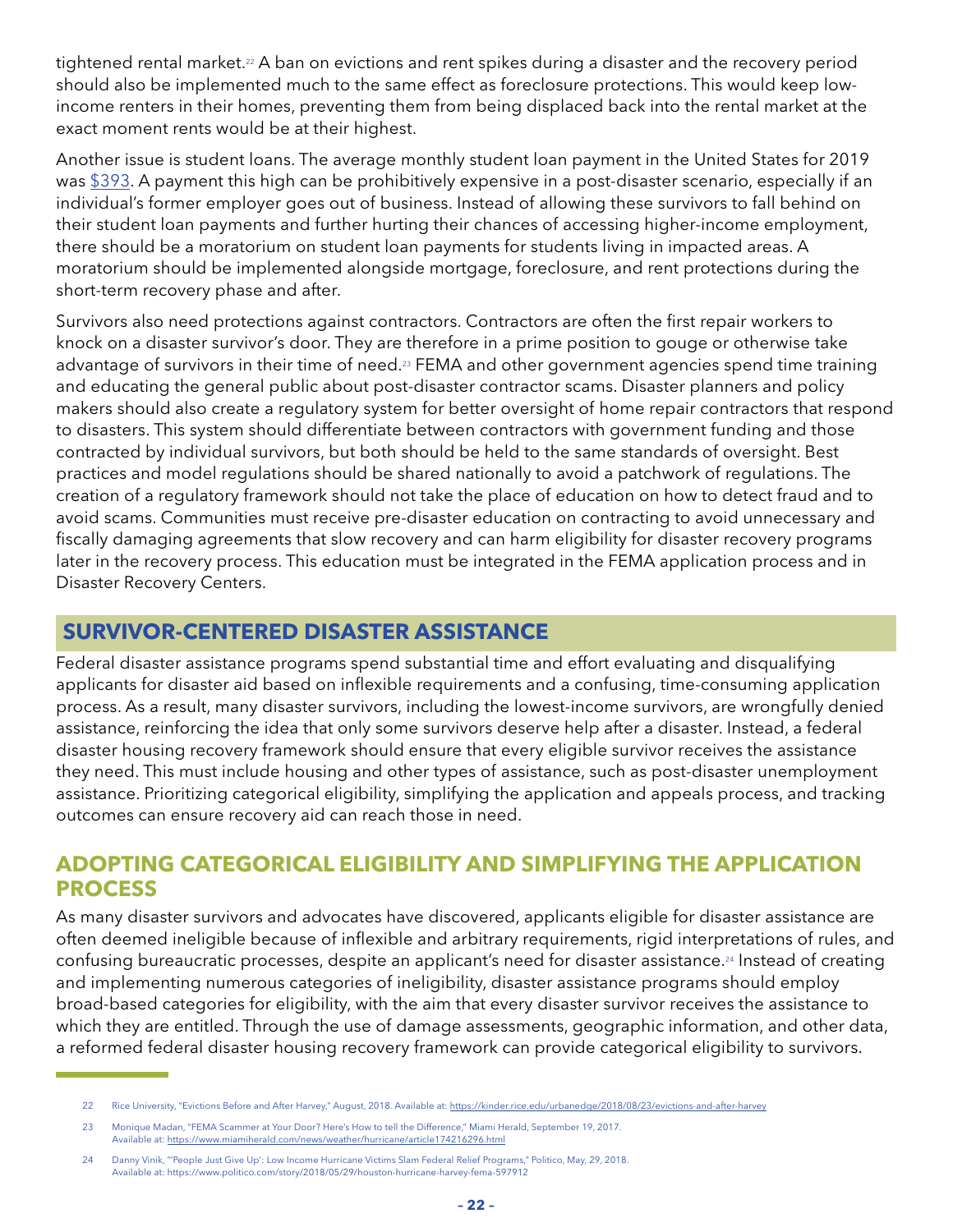Title documentation challenges are often among the top reasons low-income survivors are disqualified from receiving FEMA assistance, even though FEMA rules acknowledge that title is not necessary to receive assistance.25 In practice, FEMA consistently requires disaster survivors to provide title documentation to prove eligibility for the agency's Individual Assistance Program and other recovery aid. This often results in denial of assistance for low-income homeowners and owners of mobile homes. Mobile homeowners are often unable to access title for their homes because they were never provided one, or because they were falsely told that park management maintained their title.<sup>26</sup> Similar documentation issues negatively impact renters without written leases and people experiencing homelessness. Following Hurricane Maria, at least 77,000 survivors were denied assistance due to title documentation issues.<sup>27</sup> FEMA's Office of Chief Counsel worked closely with DHRC members Ayuda Legal Huracan Maria, Fundación Fondo de Accesso a la Justicia, and Servicios Legales de Puerto Rico to prepare a sworn statement that would allow Puerto Rican homeowners without title documents to prove ownership of their homes.<sup>28</sup> As of this writing, FEMA refuses to distribute this form to survivors who may need it, and the agency continues to rely on title documentation to prove property ownership.

Instead, a flexible system of documentation must accompany any system for distributing disaster assistance. Applying the least restrictive guidance regarding alternative documentation, and doing so consistently across all jurisdictions, would cut down on wasted time and confusion. To ensure full categorical eligibility, there must be a system in place that permits tools like alternative documentation to ensure all survivors can receive assistance.

In addition to title documentation issues, other roadblocks exist for low-income disaster survivors applying for recovery assistance.<sup>29</sup> Applicants are required to communicate with FEMA inspectors, coordinating visits to their property even if they were forced to evacuate long distances. This can make applying for recovery funding impossible for those who lack access to transportation, email, or cell phones. Further, FEMA inspectors often lack experience in property types used by low-income people, like multifamily housing and manufactured housing units, leading to the devaluation of their homes and denial of assistance, placing the burden on the applying household to hire a certified home inspector so they can dispute the original decision. This occurred frequently after the 2017 and 2018 wildfires in California, where inspectors unfamiliar with mobile homes caused many residents of mobile home parks and multi-family housing to be denied assistance.30

The daunting process for accessing disaster assistance actively discourages low-income survivors from applying for assistance. With a shift in emphasis to categorical eligibility, many of the convoluted rules and requirements employed by recovery assistance programs will no longer be necessary. This will allow for an easier, quicker, and more flexible application process. This not only simplifies the process for survivors, but also reduces the administrative burden on the federal agency or grantee disbursing the funds, speeding the recovery process.

FEMA, HUD, and other federal agencies involved in disaster recovery efforts should also work to create a single, universal application for aid. This simple step would save countless hours spent by survivors applying for assistance.

<sup>25</sup> Ivis Garcia, "The Lack of Proof of Ownership in Puerto Rico is Crippling Repairs in the Aftermath of Hurricane Maria," American Bar Association, February 2020. Available at: <https://bit.ly/2Y8d240>

<sup>26</sup> Bigger Pockets, "4 Common Mobile Home Title Issues," March 2020. Available at:<https://www.biggerpockets.com/blog/mobile-home-title-issues>

<sup>27</sup> Kathleen Bergin, "Thousands in Puerto Rico Wrongly Denied FEMA Aid: We're Working to Fix That," Disaster Law Project. Available at:<https://bit.ly/2YFdk17>

<sup>28</sup> FEMA, "Additional Options Available for Applicants to Verify Home Ownership" August, 2018. Available at: <https://www.fema.gov/news-release/2018/08/17/additional-options-available-applicants-verify-home-ownership>

<sup>29</sup> Amelia Adams, "Low-Income Households Disproportionately Denied by FEMA is a Sign of a System that is Failing the Most Vulnerable," Texas Housers, November 2018. Available at: <https://bit.ly/37yEr25>

<sup>30</sup> See: Mike Snyder, "Critics Target FEMA's post-Ike Contract Inspectors," Houston Chronicle, February 7, 2009. Available at: <https://www.chron.com/news/houston-texas/article/Critics-target-FEMA-s-post-Ike-contract-1749133.php>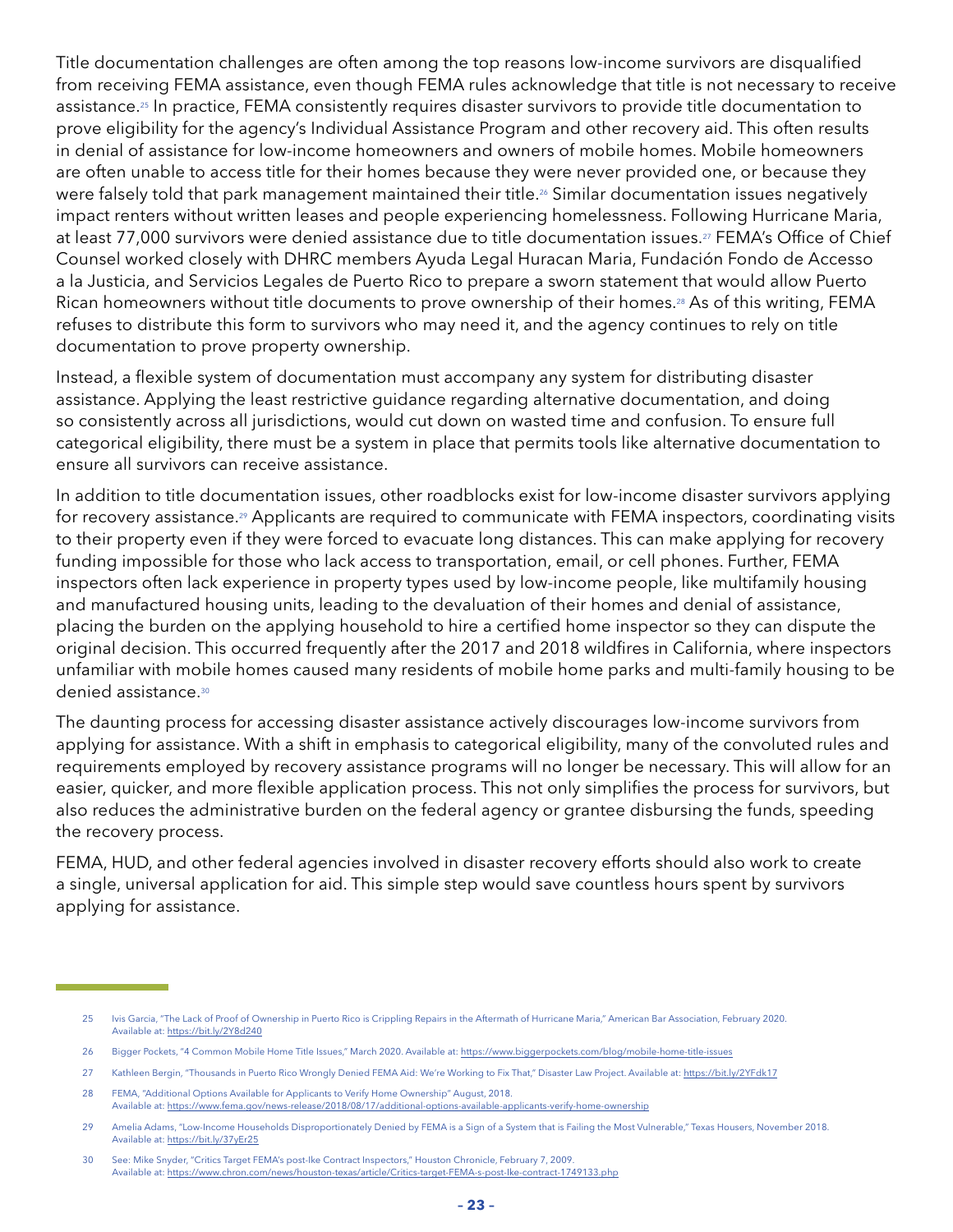### **PROTECTING SURVIVOR RIGHTS**

In addition to a complex and confusing application process, disaster survivors are faced with a particularly obfuscated process to appeal denials of assistance, a process that is made even more frustrating by the fact that FEMA often does not provide an applicant the reason for denial, which is required to file a successful appeal.31 As a result, applicants and their advocates are forced to work through a lengthy administrative process in order to get their denial reason, and subsequently enter the confusing appeals process. Because low-income disaster survivors and disaster survivors of color are more likely to be denied when applying for aid, these administrative hurdles disproportionately affect people who have the least access to legal assistance.

As described above, a recovery assistance program that prioritizes categorical eligibility can minimize the occurrence of appeals. Policymakers should also ensure that survivors have clearly defined rights of appeal and legal action. The appeals process should be as least burdensome as possible, allowing applicants to receive benefits quickly without lengthy legal proceedings and substantial court and attorney fees. By simplifying the application process, more eligible individuals will receive assistance and fewer will need to appeal improper findings. Less administrative time will be spent on unnecessary administrative proceedings. In addition to a right of appeal, a right of action must be provided to disaster survivors who are denied or deemed ineligible, allowing them access to the civil court system. This right of action for the denial or misappropriation of benefits should be clearly identified in statute and integrated with the administrative appeals process.

Due process, including the right to appeal adverse actions and inactions, comprehensive discovery, and recourse to a court of competent jurisdiction, must be instituted. Upholding these constitutional and legal rights will ensure that survivors can access benefits and not be required to work through a difficult appeals process.

Allowing disaster survivors to access the court system when fighting for benefits means that legal assistance organizations must have the capacity to assist low-income individuals in court. Direct operational funding should be available to support legal aid organizations that serve disaster survivors. Additionally, Congress should ensure that funds provided to legal service organizations for disaster relief work are eligible for use as "direct service funding" and not simply for pro bono activities.

In addition to legal rights, community outreach and education should inform survivors of due process rights. This education must be comprehensive, accurate, and accessible to all survivors, including people with disabilities and limited English proficiency. Legal aid providers should also provide training to first responders, emergency and relief workers, and other individuals on the ground to ensure that legal issues are spotted in advance of the application process. By ensuring that disaster recovery applicants understand their rights, have access to legal representation, and have clearly listed appellate processes, the number of individuals left without assistance after a disaster can be dramatically reduced.

### **TRACKING OUTCOMES**

Access to outcome data (i.e., information on how well a recovery program is working) is often difficult to access. Ill-defined terms like "unmet need" and unclear methodology means that the data that are accessible are often misleading or not useful. In 2019, the Department of Homeland Security Office of the Inspector General was found to have commonly redacted reviews that were critical of FEMA's performance. <sup>32</sup>Although the head of that office resigned after the changes were made public, it underscores the need for researchers and the general public to have access to reliable data to ensure that recovery plans are followed and programs are fully administered.

<sup>31</sup> Danny Vinik, "'People Just Give Up': Low Income Hurricane Victims Slam Federal Relief Programs," Politico, May 29, 2018. Available at: <https://www.politico.com/story/2018/05/29/houston-hurricane-harvey-fema-597912>

<sup>32</sup> Jory Heckman, "DHS Acting Inspector General Resigns Earlier than Expected After Office Pulled 'Feel Good' Reports," Federal News Network, June 2019. Available at: <https://federalnewsnetwork.com/people/2019/06/dhs-acting-inspector-general-resigns-earlier-than-expected-after-oig-pulled-13-feel-good-reports/>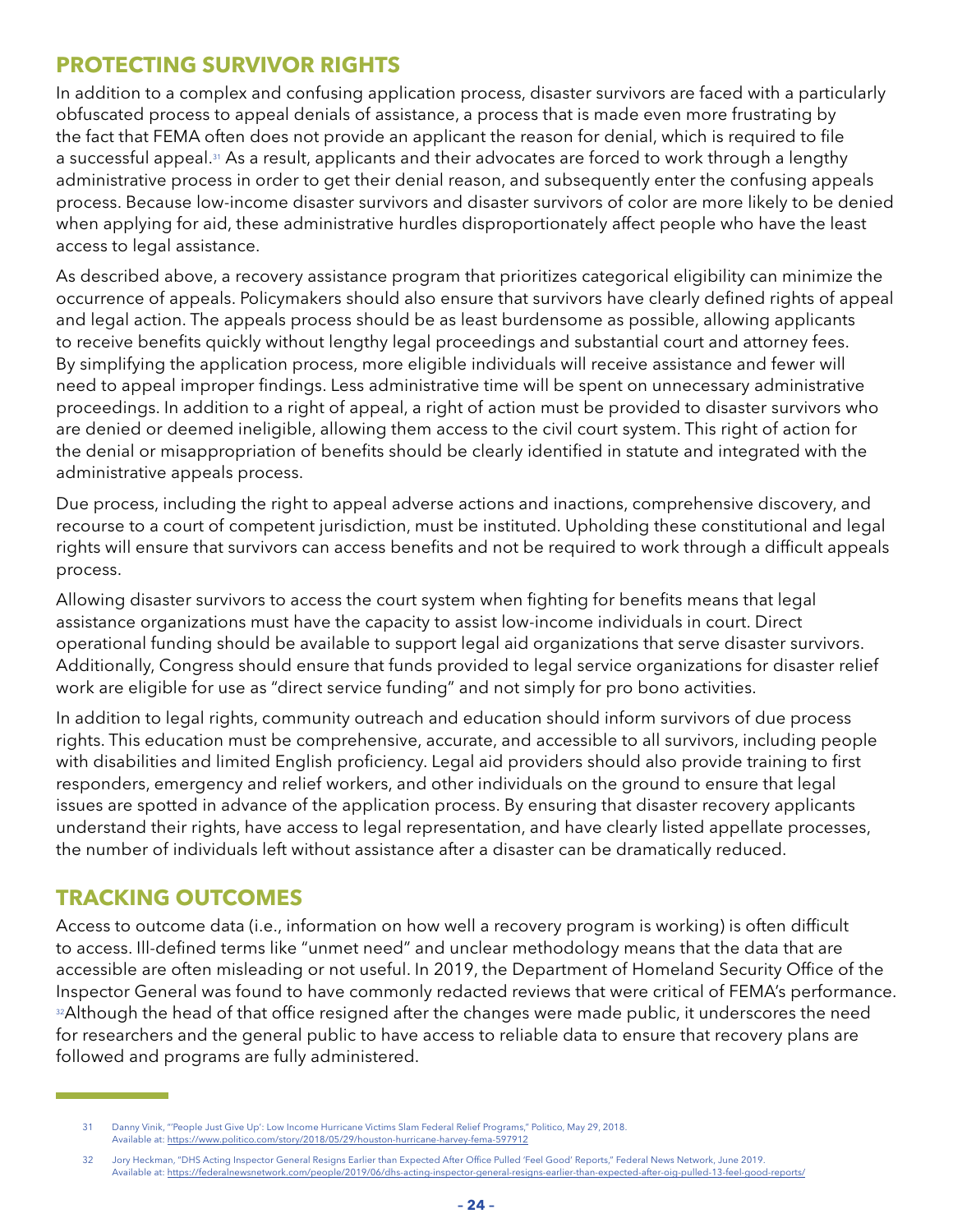Application and assistance outcomes should be tracked over the long-term to enhance data collection and analysis capabilities for disaster researchers and policymakers. Program enrollment data, de-enrollment data, and other metrics showing the successes and failures of a disaster recovery program should also be collected. This enhanced data can be used to create best practices to be incorporated into future disaster planning and response efforts.

To ensure that these best practices and outcomes have the greatest reach, data collected by the government must be open and accessible, while protecting personally identifiable information. Currently, organizations seeking information from FEMA are forced to utilize the Freedom of Information Act (FOIA) process, which can take years to complete. Prioritizing data transparency allows policymakers and advocates to be informed about program results and areas for improvements. Data transparency efforts should ensure that private and personally identifiable information is not made accessible. Immigration status or other information commonly used to persecute marginalized populations should not be made available to organizations that would use it to remove individuals from non-disaster related assistance programs, or as a pretext to deportation or detainment. Doing so will ensure that eligible individuals will apply for these programs and participate in the conversations and collaboration between communities and disaster planners.

Although reliance on data collection and analysis is pivotal to the oversight and improvement of disaster recovery programs, it is by no means the single measure of how well a program is functioning. Anecdotal information – individual experiences with programs – must also be honored and valued. Today's disaster recovery planners, advocates, and policymakers often downplay or neglect to use anecdotal information when focusing on program improvements. Any focus on data collection and analysis must respect and uplift the anecdotal experiences of low-income disaster survivors themselves as representative of how well a program is functioning.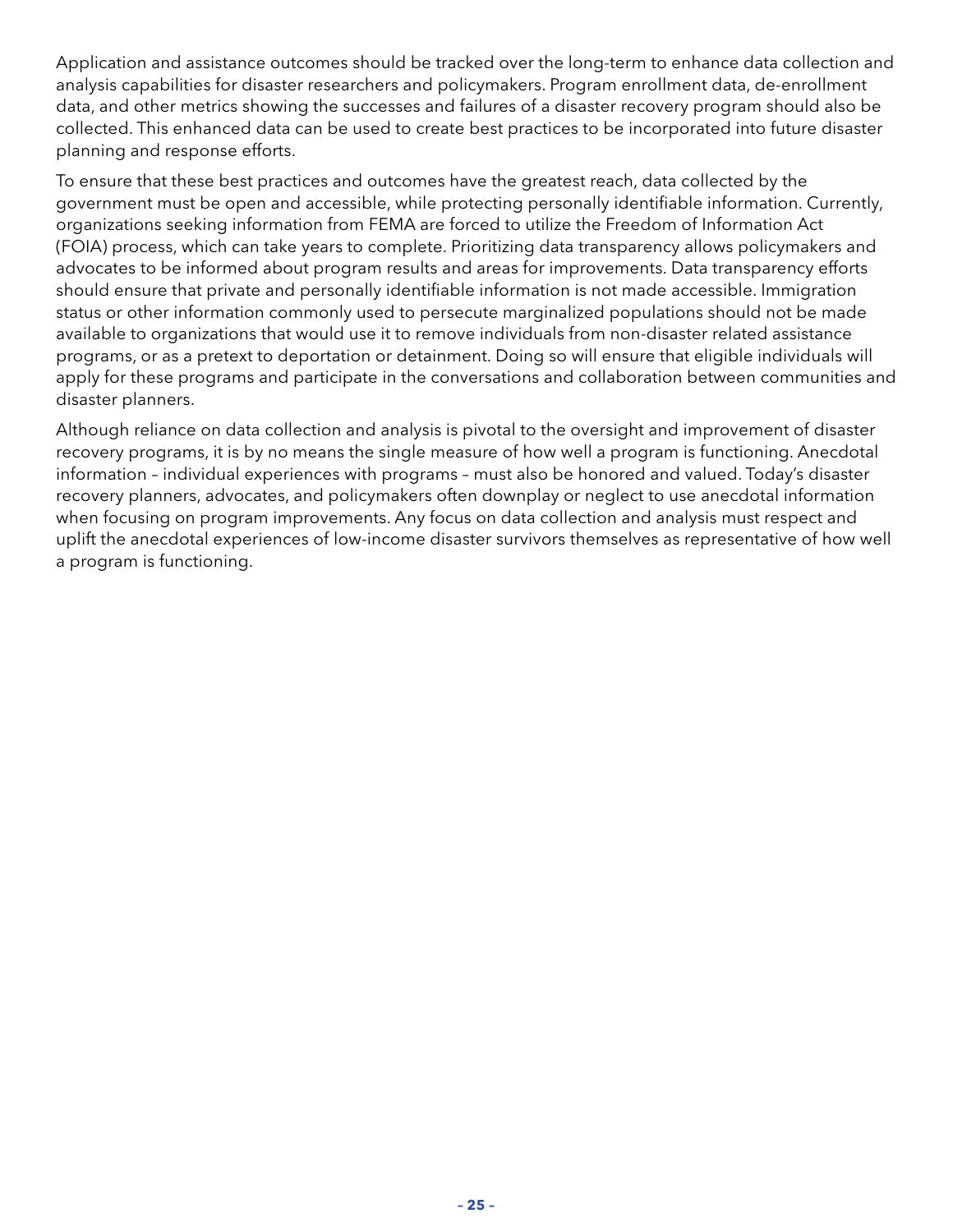### <span id="page-27-0"></span>II. LONG-TERM RECOVERY

### **REBUILDING EQUITABLE COMMUNITIES**

### **DISMANTLING SEGREGATION AND INEQUALITY**

The issues of segregation and inequality intertwine with disaster recovery. Low-income communities and communities of color are often forced to live in disinvested areas without sufficient infrastructure to protect against disasters.33 These communities are often located on land susceptible to natural hazards, unlike white and wealthier communities. While communities of color are over-policed, other basic infrastructure and services, such as hospitals, banks, and grocery stores, may not be available.<sup>34</sup> As a result, these communities are more likely to suffer damage due to disaster and take longer to recover afterward. Moreover, current disaster housing recovery efforts often focus on rebuilding communities, without efforts to undo the racial segregation and inequalities that existed prior to the disaster. Dismantling segregation and inequality must be an explicit goal of long-term disaster recovery efforts. Any effort to help long-term communities rebuild must actively work to end racial segregation and discrimination.

Current long-term recovery efforts often exacerbate societal inequities. Low-income people, people of color, people with disabilities, and immigrants face increased disaster-caused displacement from the dual threats of disinvestment and speculation, which exacerbate the disparities created by segregation and inequality.<sup>35</sup> During disaster recovery, communities of color and other marginalized communities either return to their segregated "normal" or the residents are displaced to other areas, often destroying familial and social ties. It is critical for disaster recovery planning to go hand in hand with fair housing compliance so that rebuilding efforts explicitly acknowledge and address the impact of racism, segregation, and inequality. Case management services and housing counselors can support displaced households that wish to relocate into neighborhoods of their choice, including high-opportunity neighborhoods. These services can provide assistance in finding available housing and in moving.

Local organizations serving marginalized communities must be involved in long-term recovery efforts to ensure that recovery programs recognize and address the needs of these communities. This involvement does not just pertain to the accessibility of programs, but also to decisions on rebuilding and reconstruction. Construction of new housing must be sited in a manner that decreases segregation and protects against harm by future disasters. This should not only apply to rebuilding homes but also to infrastructure and community development efforts, allowing communities themselves to direct how best to fight inequality and segregation.

Given the widespread nature of segregation and inequality in the U.S., it is not enough to state the equitable intent of a disaster recovery program. Explicit requirements for desegregation and adherence to civil rights law must be included in both contractor regulations and agreements with states, local governments, and federal agencies. Making equity explicit strengthens the ability of protected classes to seek legal redress at times when recovery is less than equitable. Federal law should require compliance.

### **DESEGREGATING INFRASTRUCTURE**

Federal, state, and local governments have underinvested in the infrastructure of marginalized communities for decades.36 This lack of infrastructure compounds the negative impact of disasters, damaging more housing and displacing more residents. Houston, Texas has perhaps the most noticeably

<sup>33</sup> John Cooper, Jaimie Masterson, "How Black History Has Influenced Disaster Planning," Center for Disaster Philanthropy, February 2017. Available at: <https://bit.ly/3ec5qD3>

<sup>34</sup> Rothstein, Richard. The Color of Law: A Forgotten History of How Our Government Segregated America. First edition. New York; London: Liveright Publishing Corporation, a division of W.W. Norton & Company, 2017.

<sup>35</sup> Gretchen Frazee, "How Natural Disasters Can Increase Inequality," PBS, April 2019. Available at: <https://to.pbs.org/3fwnisu>

<sup>36</sup> Rothstein; and Thomas W. Sanchez, Rich Stolz, and Jacinta S. Ma, "Moving to Equity: Addressing Inequitable Effects of Transportation Policies on Minorities," Civil Rights Project, June 2003, Available at:<https://bit.ly/2OK0Ald>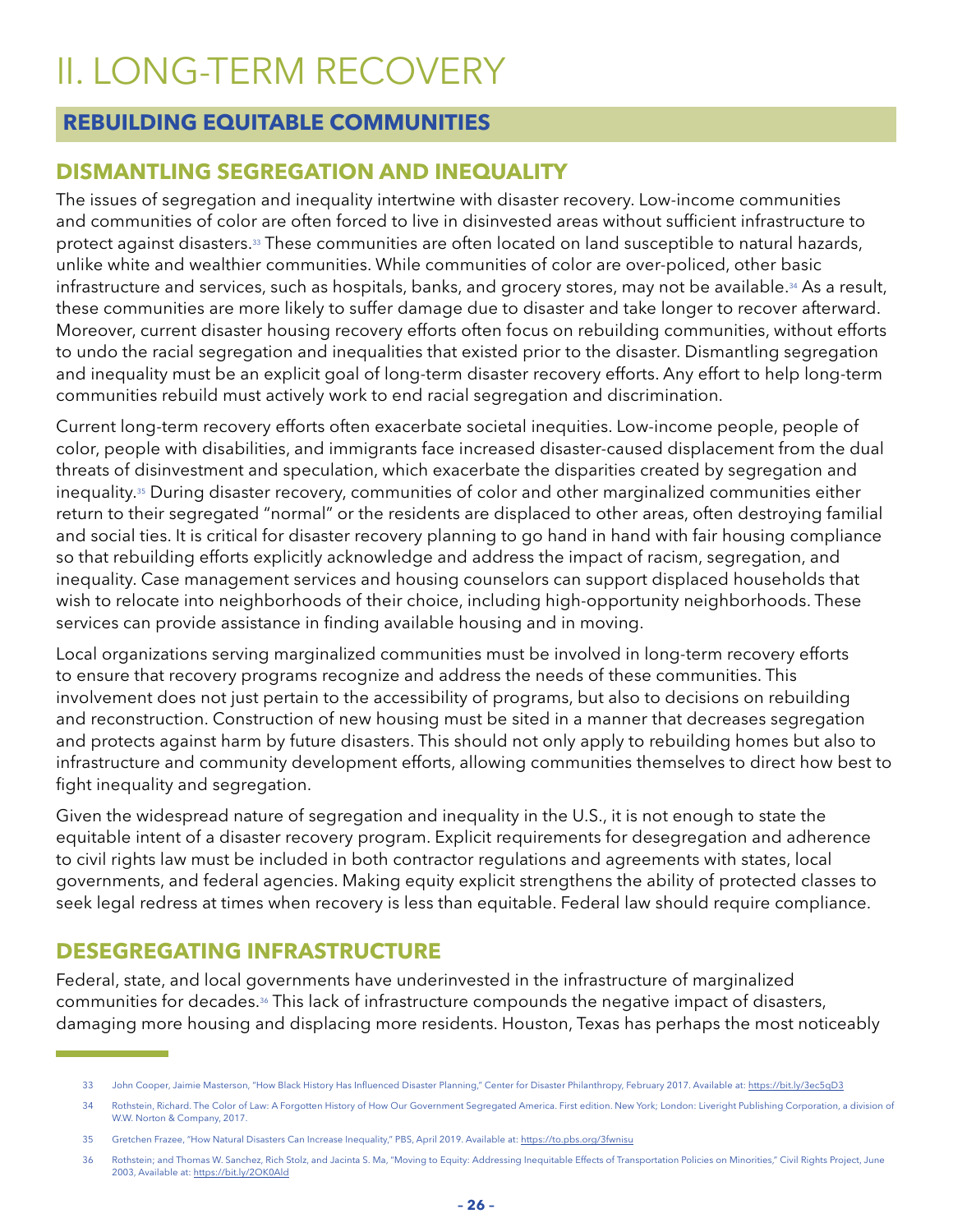<span id="page-28-0"></span>segregated infrastructure, with over [80% of the city's open drainage system](https://texashousers.org/2017/08/31/houston-knew-neighborhoods-of-color-were-inadequately-protected-from-even-modest-storm-events/) – trenches on the side of the road – located in communities of color. These ditches become clogged and flood easily during major storms like Hurricane Harvey, exacerbating damage to homes. Despite this recurring problem, state and local government continues to divert infrastructure resources away from poorer communities of color toward higher-income, white communities. Infrastructure projects should be prioritized to improve and protect lower-income communities, communities of color and people with disabilities, and to compensate for the lack of effective infrastructure. All communities should have at least the minimum amount of infrastructure needed to protect residents.

### **ACCESSIBLE HOUSING**

The housing recovery needs of individuals with disabilities are commonly ignored or overlooked. In the context of long-term recovery, this often means that homes are built or repaired without ensuring that the homes are accessible.<sup>37</sup> If a community has no accessible housing, people with disabilities must remain in shelters until accessible housing is available. Parents of children with disabilities who are unable to return to a school with disability resources are forced to care for their children instead of working. Homes created or substantially rebuilt through the long-term recovery process must be made accessible to individuals with disabilities in accordance with applicable disability rights law. This ensures that the disaster recovery will fully include everyone.

### **FAITH-COMPATIBLE DISASTER RESOURCES**

Disaster recovery planners at all levels should be aware of how long-term recovery activities may impact individuals of different faiths. For instance, federal agencies and other entities providing recovery loans must provide loans that are compatible with Islamic law, which dictates acceptable interest rates. This not only encourages greater participation in the recovery process by these religious communities, but also ensures that all low-income survivors can access assistance regardless of their religion.

By working with local organizations to follow these guidelines, disaster recovery can become a desegregating, equality-increasing process that can mitigate generational barriers erected by White supremacy, ableism, and economic inequality.

### **REBUILDING HOMES**

### Equitable Approaches to Rebuilding Homes

The underlying cause of our nation's affordable housing crisis is the shortage of homes affordable and available to America's poorest seniors, people with disabilities, families with children, and other individuals. According to the NLIHC's *[The Gap Report](https://reports.nlihc.org/gap)*, there is a national shortage of 7 million rental homes affordable and available to the nation's 11 million extremely low-income renter households. Fewer than 4 affordable and available rental homes exist for every 10 extremely low-income renter households nationwide. As a result, eight million of America's poorest households pay at least half of their incomes on rent, forcing them to make impossible choices between paying rent and buying healthy food or needed medication. The vast majority (87%) of these households are seniors, people with disabilities, or individuals in the low-wage labor force.

Because of the growing affordable housing crisis, America's lowest-income households are put in danger of homelessness and displacement after a disaster as rental housing supply is lost. This was seen most glaringly in the aftermath of California's destructive wildfires, when 16% of Butte County's housing stock was destroyed in the 2017 Camp Fire, raising the numbers of individuals experiencing homelessness in the

<sup>37</sup> GAO, "FEMA Action Needed to Better Support Individuals Who Are Older or Have Disabilities," May 2019. Available at:<https://www.gao.gov/assets/700/699539.pdf>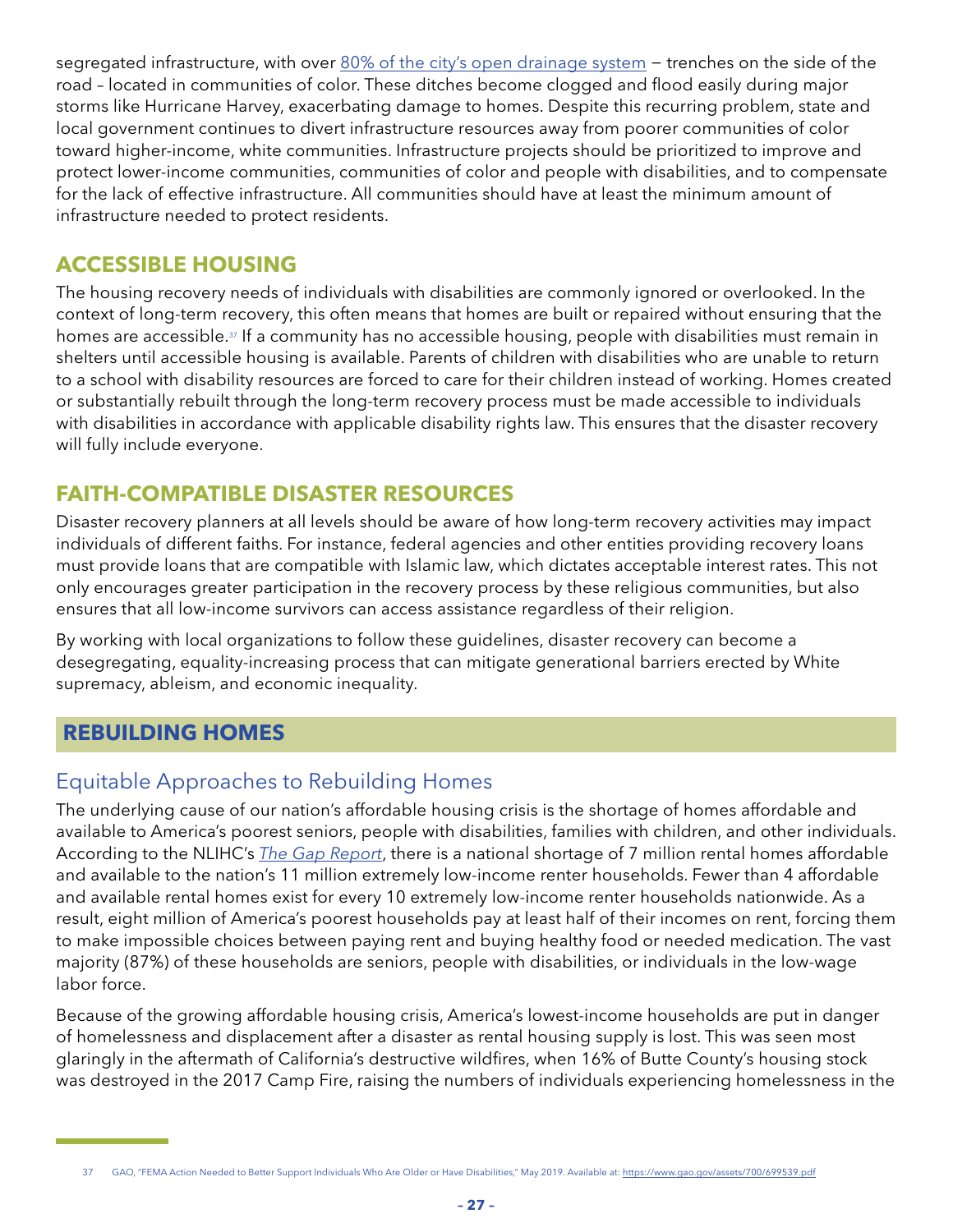area and driving residents away from Northern California.<sup>38</sup>

This severe shortage of homes affordable to the lowest-income people is due to a market failure; the private sector cannot, on its own, build and maintain rental homes affordable to people with the lowest incomes without federal investments in programs targeted to serve this population. For this reason, long-term housing recovery programs should first prioritize the housing needs of people with the lowest incomes, including those individuals who have been displaced or involuntarily institutionalized. Congress should provide special allocations of funding targeted to serve the lowest-income people, including the national Housing Trust Fund, Disaster Housing Assistance Program (DHAP) vouchers, and funds to repair damaged public housing stock, among others. Disaster recovery efforts must prioritize the 1:1 replacement of any damaged or destroyed federally assisted housing; ensure a minimum affordability period of 30 years; and target resources as much as possible to address the underlying market failure.

Rebuilding housing markets as they were prior to a disaster without addressing the underlying market failure means that disaster recovery efforts will only rebuild our nation's housing crisis. By focusing housing recovery efforts on the creation of rental homes affordable to the lowest-income households, we can not only help ensure that disaster survivors can become stably housed, but we can help end housing poverty for generations to come.

Low-income homeowners and people experiencing homelessness must be served as well. Homeownership, especially within communities of color, can be a major source of generational wealth for a family.<sup>39</sup> Due to this, efforts must be made to preserve that wealth and ensure future generations are able to benefit from it. As discussed earlier, individuals who were experiencing homelessness prior to a disaster often receive no recovery assistance at a time when most homeless service organizations are overwhelmed with newly housing-unstable households. In order for a recovery to be equitable, the needs of homeowners, renters, and people experiencing homelessness must be addressed.

New affordable housing must be able to meet the challenges of the next disaster. Housing rehabilitation, rebuilding, and new construction, as well as related infrastructure projects, must meet resilience and mitigation standards to withstand the increasing frequency and intensity of disasters due to climate change. Not only does this conserve valuable recovery funding, but it also reduces displacement of lowincome disaster survivors during the next disaster and ensures that the desegregation efforts of long-term recovery efforts become permanent.

Ensuring that housing can meet the challenges of future disasters also depends on where it is built. Because of segregation and inequality, affordable housing units are more likely to be found in floodplains and other areas susceptible to damage from disasters. To break that cycle, newly constructed housing must be located outside of areas susceptible to disaster damage and be made available first to households displaced by the disaster.

### **ENSURING CONTINUITY FOR HOUSING ASSISTANCE PROGRAMS**

Many federal agencies have disaster recovery programs. The complexity and overlapping nature of these programs can make it difficult to ensure continuity for disaster survivors as they navigate these programs. Under the current disaster housing recovery framework, a substantial lag exists between when FEMA disaster assistance programs end and when HUD's long-term recovery programs begin.<sup>40</sup> This problem has been exacerbated in recent years under the Trump administration, as FEMA prematurely ended disaster housing programs, including its Transitional Shelter Assistance (TSA) motel program for Puerto Rican survivors well before the statutory deadline. This gap in housing assistance results in further displacement

<sup>38</sup> *See* Von Kaenel, "Butte County Snapshot of Homelessness Shows Increase from Camp Fire", *Chicoer*

<sup>39</sup> Herbert, McCue, and Sanchez-Moyano, "Is Homeownership Still an Effective Means of Building Wealth for Low-Income and Minority Households? (Was it Ever?)," Harvard University, September 2013. Available at: <https://www.jchs.harvard.edu/sites/default/files/hbtl-06.pdf>

<sup>40</sup> See Holly Leicht, "Rebuild The Plane Now: Recommendations for Improving Government's Approach to Disaster Recovery and Preparedness," July 2017. Available at: <https://bit.ly/2CiAD9B>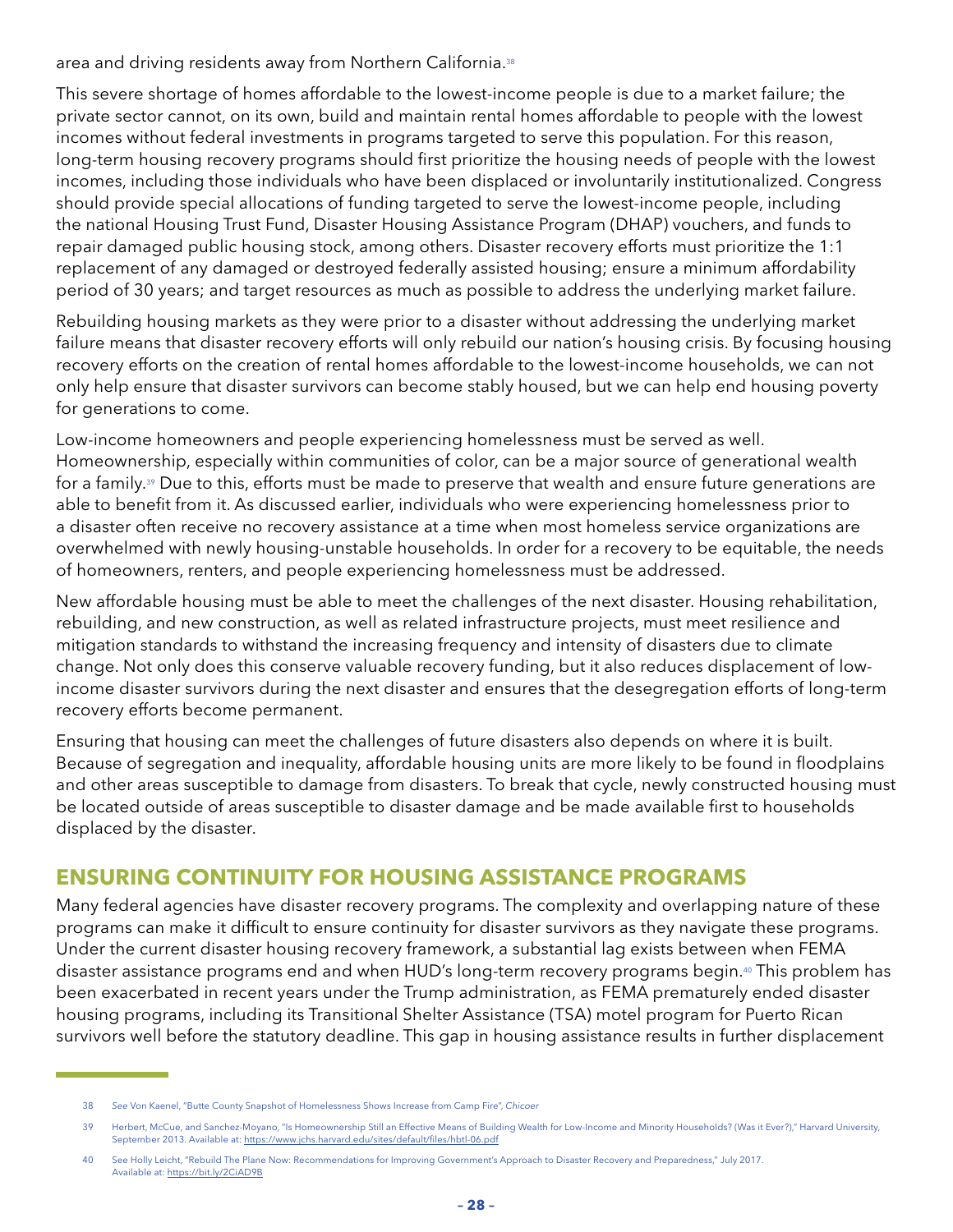<span id="page-30-0"></span>and homelessness. The gravity of this toll on the emotional and financial health of low-income disaster survivors cannot be overstated.

DHRC member LatinoJustice PRLDEF filed a lawsuit challenging FEMA's decision to end TSA for over a thousand Puerto Rican families left without homes after Hurricane Maria. Although a federal judge denied the request to prevent FEMA from halting assistance, the judge made clear that this was not his preference. He stated that "while this is the result that I am compelled to find, it is not necessarily the right result. However, the Court cannot order that Defendants do that which in a humanitarian and caring world should be done - it can only order the Defendants to do that which the law requires."<sup>41</sup> Changes to law and policy are required to ensure that families are not thrown out of temporary housing with nowhere else to go.

Without access to temporary housing, many low-income disaster survivors are forced into homelessness. A year after Hurricane Harvey, nearly 20% of individuals experiencing homelessness in the city of Houston reported that they became homeless due to the disaster.42 To prevent this sharp rise in homelessness, disaster housing assistance must be provided to survivors for as long as it is needed, continuously and without a gap in service due to arbitrary deadlines. Given the agency's expertise in addressing the housing needs of marginalized households, HUD, not FEMA, should operate all disaster housing recovery programs. FEMA has a poor track record of addressing the housing needs of low-income survivors and has demonstrated little interest in improving its programs. Consolidating disaster housing programs into one agency would also streamline efforts, simplify the process for survivors, and result in better outcomes. Disaster survivors are susceptible to trauma, and a lapse of program assistance, even if just for a few days, can cause significant mental harm to households that have already been displaced by a disaster.<sup>43</sup> Should there exist separate short-term and long-term housing assistance programs in the future, better coordination is required to ensure that disaster survivors transitioning from one program to another do not experience a housing disruption in the process.

### **INSURANCE REFORM**

The National Flood Insurance Program (NFIP) is a federally subsidized insurance system that reimburses insured homeowners for flood damage to their home. The program is operated in partnership with local governments that establish floodplain mitigation ordinances to reduce the risk of flooding. The NFIP has been the target of reform for some time.<sup>44</sup> Regardless of these reform efforts, NFIP still only covers damage from conventional flooding alone. The NFIP should be expanded to include coverage for additional types of disasters, such as wildfires. Doing so would give all homeowners access to greater assistance after a disaster and speed the insurance payout process, with less emphasis being placed on whether conventional flooding was truly the culprit of the home damage in question. If necessary, a parallel system should be developed to apply the NFIP concept to additional disaster situations.

### **PUBLIC PARTICIPATION AND BENEFIT**

### **COMMUNITY COLLABORATION**

Although current long-term disaster recovery programs like HUD's Community Development Block Grant - Disaster Recovery program (CDBG-DR) require that public comment be accepted when recovery plans are created, CDBG-DR grantees often limit opportunities for residents to contribute.45 As a result, final recovery plans for billions in federal funding are not made by the people most impacted. Instead, recovery plans

<sup>41</sup> Order on Motion for Preliminary Injunction, Santos v. FEMA et. al., No. 18-40111-TSH (D. Mass. August 30, 2018) at 24.

Available at: <https://www.latinojustice.org/sites/default/files/Order%20Denying%20FEMA%20Extension%20-%20Aug%2030.pdf>

<sup>42</sup> Eva Vigh, "Hurricane Harvey Caused Homelessness Lingers in Harris County 2 Years Later," Community Impact, August 20, 2019. Available at:<https://bit.ly/3hEvKHW>

<sup>43</sup> Susanne Babbel, "The Trauma That Arises from Natural Disasters," *Psychology Today*, April 2010. Available at: <https://bit.ly/3hyUd1o>

<sup>44</sup> FEMA, NFIP Reform: Phase III Report, August 2011. Available at: [https://www.fema.gov/pdf/business/nfip/nfip\\_reform\\_phase\\_III\\_report.pdf](https://www.fema.gov/pdf/business/nfip/nfip_reform_phase_III_report.pdf)

<sup>45</sup> *See, e.g.* Texas Appleseed, "Comments on the State of Texas Plan for Disaster Recovery: Hurricane Harvey – Round 1," April 2018, pg. 15. Available at: <https://www.texasappleseed.org/sites/default/files/AppleseedCommentsonDraftCDBG-DRActionPlan5-1-18.pdf>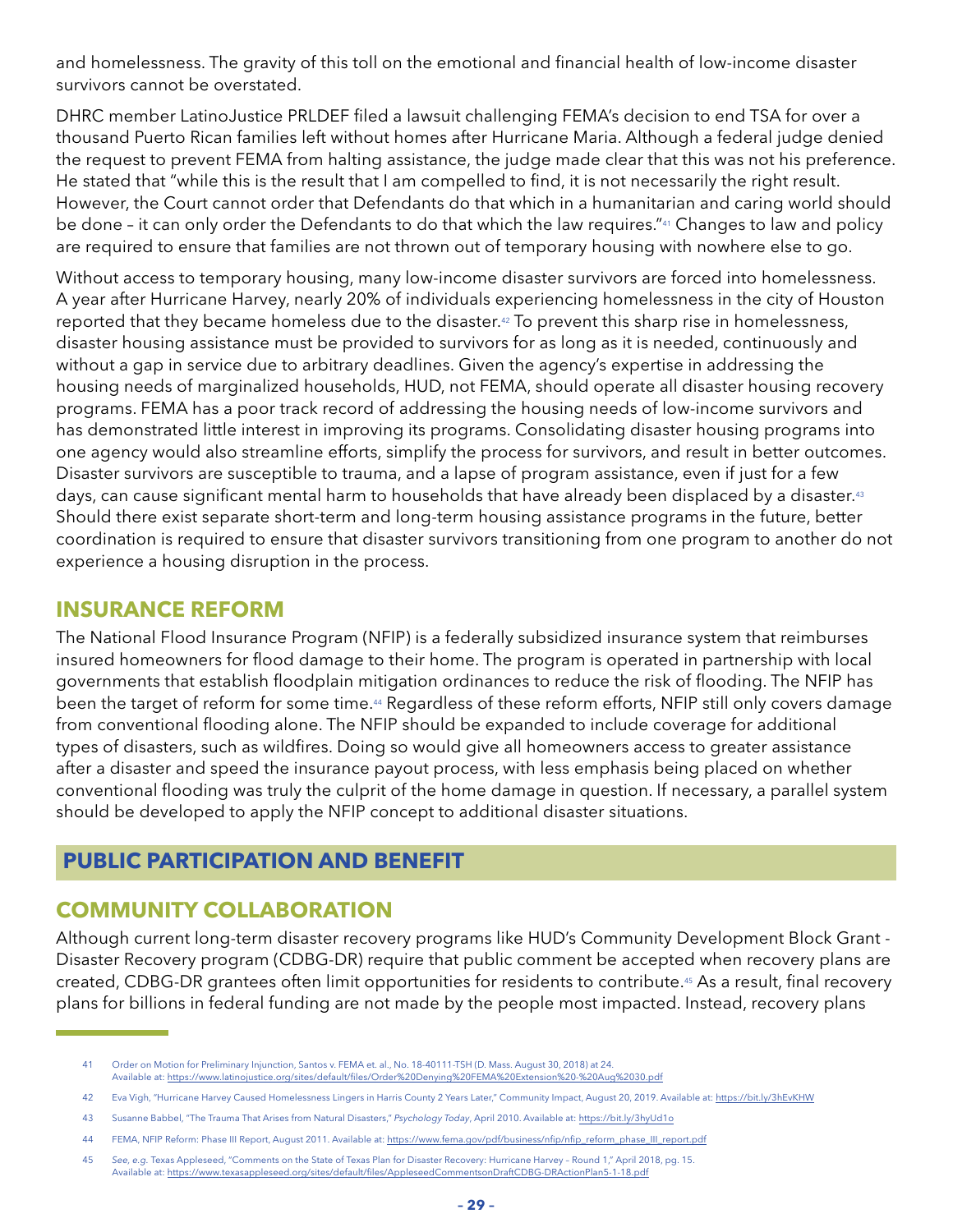often become a political tool for state and local governments rather than a tool to address long-standing racial, income, and accessibility inequities. Community members must have a say in the rebuilding efforts. Such involvement will result in inclusive, equitable, and effective long-term recovery plans.

Federal, state, tribal, and local governments must engage local residents and community-based organizations in the recovery process. Employing a piecemeal effort to garner input from impacted communities, then subsequently dismissing that input, results in programs that are not useful or accessible to impacted communities. This can exacerbate injury and delay recovery. Care must be taken to create a public participation process that is inclusive and collaborative. This collaboration must recognize, respect, and address the unique needs of residents and communities. By proactively engaging residents and their representative organizations in the formulation and implementation of disaster recovery plans, planners can gain valuable insight.

Community partnerships fostered during the short-term recovery process should leveraged to gather necessary input. Public hearings on disaster recovery plans should be scheduled and located in areas most accessible to the communities impacted by the disaster. An increase in cultural competency can increase public participation from vulnerable communities. A cyclical feedback loop with low-income disaster survivors throughout the recovery process should be initiated at all levels of disaster planning.

These conversations should not end when a plan is produced. Engagement should be ongoing, and jurisdictions should incorporate public feedback continually throughout each phase.

### **PRIORITIZING COMMUNITY INPUT**

Communities most impacted by disasters are often communities of color, the disability community, and those with the lowest incomes. These marginalized communities are typically locked out of the decision-making process by political and economic power structures, meaning that their needs are often ignored during the long-term recovery process. More affluent areas have greater capacity to request, receive, and execute long-term recovery projects, and are often looked on more favorably by state and regional recovery grantees, even if they were not as severely harmed by the disaster than marginalized communities. To prevent this retrenchment of inequality, communities most affected by disasters, including low-income communities and communities of color, should have greater input in the process of drafting and approving rebuilding plans. Survivors most harmed by the disaster must have the most control over how their community is rebuilt.

One mechanism to ensure this input is to provide heavily impacted areas with the power to veto recovery plans. This ensures that those survivors most impacted by the disaster are given the final say in how the recovery should operate. Regardless of what process is implemented to ensure substantial input, disaster planners and state and local governments need greater connections and cultural fluency to provide greater opportunities for public input.

### **EMPHASIZING LOCAL EMPLOYMENT**

Communities going through long-term disaster recovery efforts are often severely economically depressed; businesses may have been destroyed, former customers may no longer live in the area, and business models may no longer be sustainable. This economic flux often means that low-income individuals have little or no opportunity for post-disaster employment.<sup>46</sup> For unemployed households with little savings, this creates a dire situation that can result in displacement or homelessness.

To counteract job loss, recovery funding must support apprenticeship and job training programs. Such programs should focus on skills necessary to carry out recovery work and jobs that are expected to be part of the area's post-disaster economy. To ensure that education is adequate and starting wages are high,

<sup>46</sup> Zachary Fanes, "The Number of People Seeking Help with Lost Wages from Florence has surpassed Matthew," News & Observer, October 11, 2018. Available at: <https://www.newsobserver.com/news/business/article219702770.html>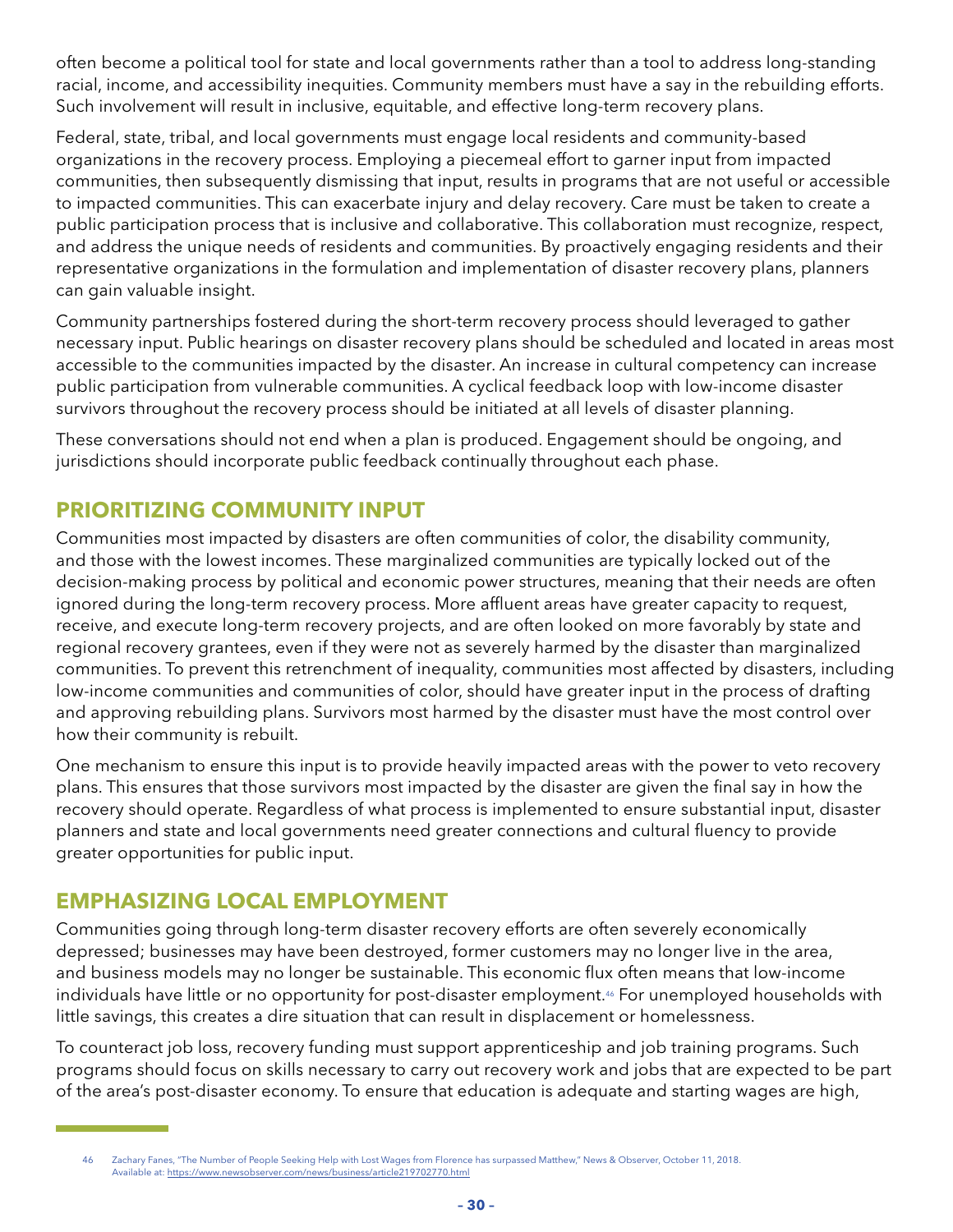<span id="page-32-0"></span>training and apprenticeship programs should engage local unions. Many of the individuals who stand to benefit from such apprenticeship and training programs may already be involved in the recovery process, albeit informally. By ensuring that they are adequately trained and licensed, they can continue assisting in recovery in an above-board manner.

In addition to offering training and licensing assistance, government agencies responsible for procurement procedures should grant preferences to qualified local businesses and contractors. Currently, Section 3 of the Housing and Urban Development Act of 1968 directs federally funded employment, training opportunities, and contracts to low- and very low-income people, as well as local minority-owned businesses. However, only an agency's "best efforts" are required, a standard that is rarely exceeded. Requiring agencies doing recovery work to prioritize local businesses maximizes the amount of assistance dollars reinvested in impacted communities. Ensuring that local business can stay afloat in the uncertain post-disaster economy benefits the whole community.

### **CONTRACTOR ACCOUNTABILITY**

Disaster recovery efforts have consistently been hampered by a lack of oversight over recovery contractors and a lack of transparency and public input into which contractors are chosen. During New Jersey's recovery from Superstorm Sandy, several contractors had their contracts terminated by the state due to poor performance. One contractor, tasked with determining assistance eligibility and running intake centers, was found to be cutting corners and using untrained, low-level staff to evaluate applications. The firm's contract was terminated after one year. When that same contractor worked in Louisiana after Hurricane Katrina, it generated complaints from officials and survivors. While New Jersey officials say that they were aware of the firm's history, it is unclear why the firm was chosen.<sup>47</sup> The decision to hire a questionable contractor to run a vital component of disaster recovery slowed down the pace of the recovery and resulted in additional legal costs.

Given the range of capacity and credibility among contractors and the difficulties experienced by local jurisdictions in selecting appropriate firms for recovery work, proper tracking is needed. A dashboard should be available to jurisdictions and the public to track firms that have received past contracts. This dashboard should include information identifying the grantee, providing a description of the contract, as well as complaints, legal action, or other performance issues.

Local residents and businesses must be able to view and submit contractor reviews. A web-based consumer-review system would allow additional public input into the strengths and weaknesses of contractors. Such input will inform future recovery efforts and help decide whether a specific contractor is suited to the task in question. In addition, by allowing survivors to compare the licenses of certified contractors, the system can assist in detection of fraud.

<sup>47</sup> Janet Babin, Scott Gurian, Eve Troeh, "Practice Makes Imperfect: Why Do We Keep Getting Disaster Recovery Wrong?" *NJ Spotlight*, October 30, 2014. Available at: <https://www.njspotlight.com/2014/10/14-10-30-why-do-we-keep-getting-disaster-recovery-wrong/>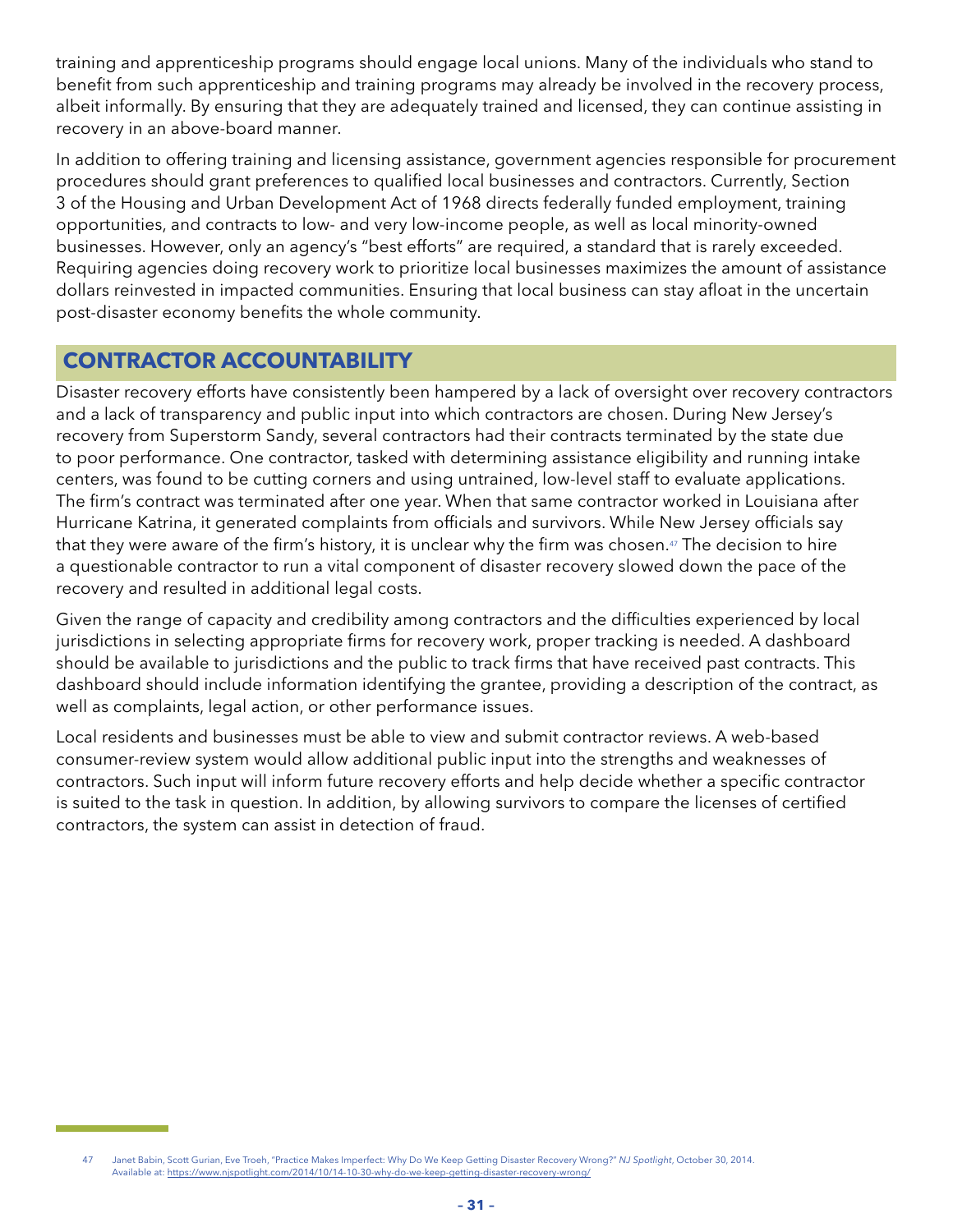### <span id="page-33-0"></span>III. MITIGATION

### **EQUITABLE MITIGATION**

### **TARGETED, EQUITABLE, MITIGATION**

With the growing threat of climate change, natural disasters will continue to occur in more areas with greater frequency and intensity. Low-income people, people of color, and other marginalized people are often most at risk because government policies have located their communities in high-risk areas. Not only do mitigation efforts actively reduce risks to life and property, but they can also save money in the long-term, lessening the need for expensive, large-scale recovery projects after a disaster. A study by [the National Institute of Building Sciences](https://www.nibs.org/page/mitigationsaves) found that every dollar spent on mitigation saves six dollars in recovery funding. However, for mitigation to have its greatest protective and cost-saving effect, it must be used equitably.

In January 2020, four Native American tribes in Louisiana and a Native Alaskan village filed an 85-page [complaint](https://assets.documentcloud.org/documents/6656724/Louisiana-Tribes-Complaint-to-UN.pdf) with the United Nations. The central issue: that the American government had done nothing while acres of land surrounding their coastal communities were lost to the sea, putting their homes and livelihood in danger. One of those tribes, the Iñupiat village of Kivalina, lost fifty percent of the land surrounding its village to the sea in the last seven decades. According to a [GAO report,](https://www.gao.gov/products/GAO-04-142) the loss of land was due to rising sea levels and the melting of arctic sheet ice. The village has twice voted to move the village inland but have yet to reach a deal with federal government to do so.

Although the complaint submitted to the UN is largely symbolic, it serves to underscore how low-income communities and communities of color are on the front lines of climate change and are becoming some of the first American climate refugees. This legal action also shows that, despite the clear need, policymakers often favor placing mitigation investments in White, affluent neighborhoods instead of low-income communities and communities of color that face the greatest risk of damage. To ensure these marginalized communities are prepared to deal with the threats of future disasters, we must make a commitment that siting, planning, and execution of mitigation projects are centered around equity.

Low-income communities did not choose to place themselves in areas with high risk of disaster. Often, these communities were forced into their current location by federal, state, and local policies designed to enforce segregation and inequality. More and more low-income households may be pushed into harm's way as developers and the housing market overall react to the increasing threat of climate change. We have already seen raising rents and land prices in low-risk areas. This can perhaps be best seen in Florida's Dade County, where low-income communities that had previously been pushed inland by coastal development are now finding themselves displaced once again as those inland areas increase in value due to their lack of flood risk. By implementing equitable mitigation strategies as part of a comprehensive plan for environmental justice, policymakers can slow or halt climate change-created displacement.

Additionally, as federal funding is approved for mitigation projects, some planners and policymakers may see an opportunity to utilize these funds to expand local tax or revenue streams by investing in wealthier areas that surround the low-income communities that are at a greater risk of disaster damage. This preference for investing in higher-income, whiter communities and the lack of investment in marginalized communities has occurred repeatedly throughout the country.48 Instead, mitigation efforts must be directed to areas directly impacted by disasters before focusing on broader mitigation needs.

Above all else, mitigation goals should focus on bringing marginalized communities up to a basic standard of infrastructure and protection from future disasters. Houston's water drainage system is a clear example of the need for this focus, with Black and Brown areas of the city relying on inadequate and outdated

<sup>48</sup> Elaina Sutley, "USA: Ending Bias in Disaster Mitigation and Recovery Policies," Natural Hazards Center. Available at:<https://www.preventionweb.net/news/view/58736>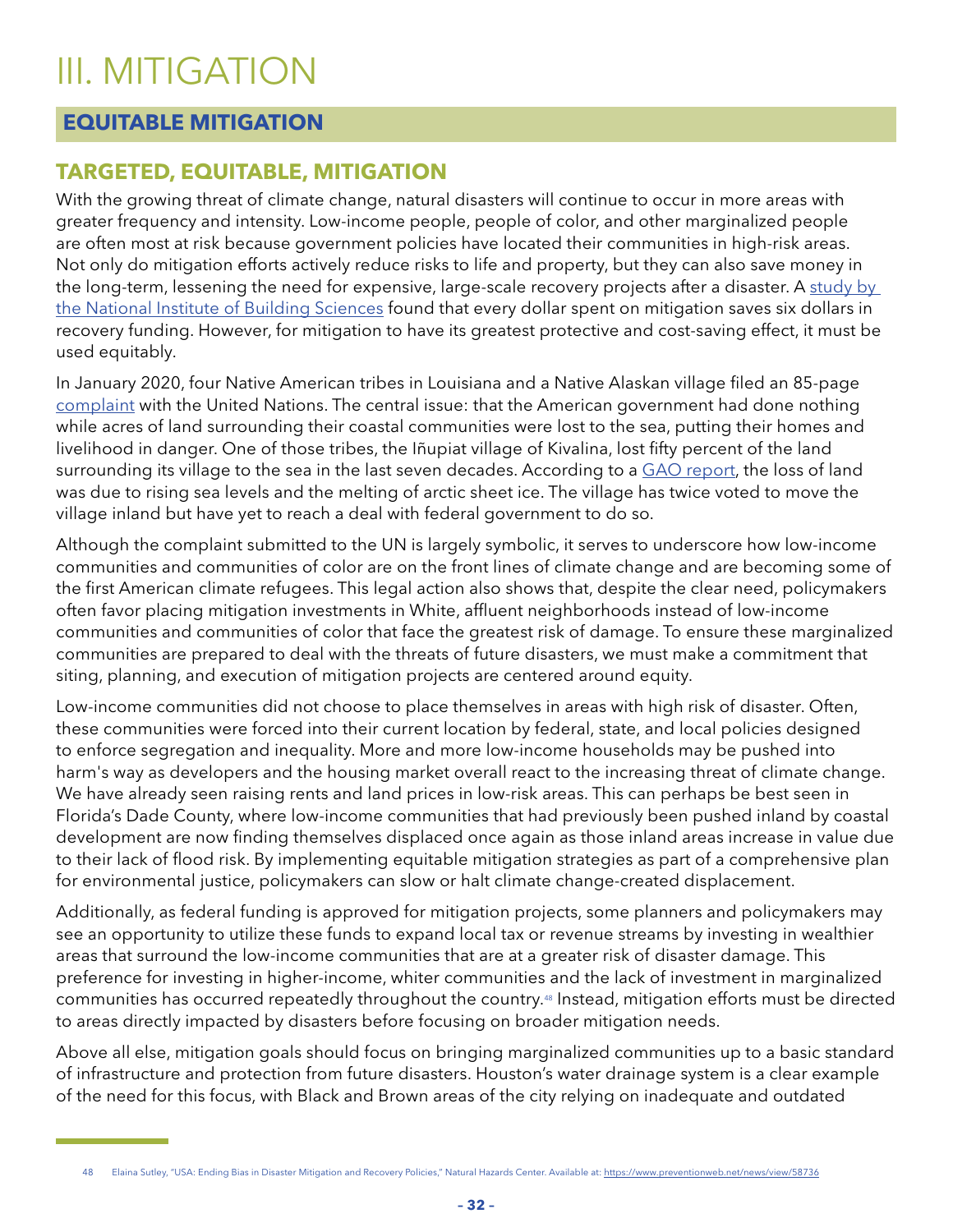drainage systems that compound the effects of disasters. These are areas where redlining, segregation, and entrenched inequality have prevented substantial investment in infrastructure. It is important that mitigation planning accounts for parts of the community that have been ignored or harmed by disasterrelated planning.

One way to ensure mitigation projects are equitably distributed is to tie funding for mitigation to the level of community need. This would require that social vulnerability, housing, and other needs are addressed during mitigation planning and implementation.<sup>49</sup> When environmental reviews are required, for example, these reviews should include an assessment of the social vulnerability of the community.

Given the importance of affordable housing, the mitigation needs of homeowners, renters, and people experiencing homelessness should be equitably addressed. Communities should strive to integrate the affordable housing needs of an area into its mitigation planning and include mitigation needs into affordable housing plans. Specifically, state and local governments can use a community's *Analysis of Impediments or Assessment of Fair Housing* to align mitigation efforts.

### **A RIGHTS-BASED APPROACH TO MITIGATION**

Looking at the current level of discourse around mitigation and resilience in the U.S., it can appear as though proper mitigation and the protection of community and individual rights are mutually exclusive. Mitigation plans developed at the state and local level, including mitigation plans in Puerto Rico, are often heavily focused on the relocation of low-income communities as opposed to the creation of infrastructure to minimize disaster risk. Advocates warn that this approach will result in the displacement and scattering of entire communities and that the preference for relocation ignores the community's dignity, autonomy, and basic human rights.

An approach modeled on the "[Four Rights](https://texashousers.org/2015/10/24/the-right-to-choose-the-right-to-stay-the-right-to-equal-treatment-the-right-to-have-a-say-reimagining-fair-housing/)" of communities, as well as international standards, should guide mitigation efforts. The Four Rights were developed by the Texas Organizing Project in conjunction with Disaster Housing Recovery Coalition members Texas Housers and Texas Appleseed. Although initially drafted as a framework for community development, they can easily be adapted to the mitigation and resiliency context. The Four Rights are:

- 1. THE RIGHT TO CHOOSE, which promises assistance should a community member wish to relocate to another area, providing both a choice of where to live and promoting integration.
- 2. THE RIGHT TO STAY, which guarantees against the involuntary displacement of low-income people through mitigation and resilience efforts.
- 3. THE RIGHT TO EQUAL TREATMENT, which demands that low-income communities be provided with the same level and types of assistance as higher-income neighborhoods.
- 4. THE RIGHT TO HAVE A SAY, which requires that the government permit low-income communities and households themselves to have meaningful democratic participation in the decisions that affect their community and their family.<sup>50</sup>

These rights are embedded in international standards on relocation, such as the United Nations' [Guiding](https://www.unhcr.org/en-us/protection/idps/43ce1cff2/guiding-principles-internal-displacement.html)  [Principles on Internal Displacement.](https://www.unhcr.org/en-us/protection/idps/43ce1cff2/guiding-principles-internal-displacement.html) Mitigation planning should look to the international standards as a foundation for planning. These standards will gain greater importance as more Americans are displaced due to climate change and will reassure communities hesitant to participate in mitigation efforts that their wishes and rights will be respected. By utilizing the rights-based framework of these international standards and the "four rights," we can ensure that mitigation enhances the rights of individuals and communities instead of circumventing them.

<sup>49</sup> *See Flanagan et al., A Social Vulnerability Index for Disaster Management, 8 Journal of Homeland Security and Emergency Management 1*, Article 3 (2011). Available at: <https://bit.ly/3ePdXvh>

<sup>50</sup> <https://texashousers.net/2019/08/13/the-city-of-houston-says-it-wants-to-end-impediments-to-fair-housing-using-the-four-rights-it-should-lead-by-example/>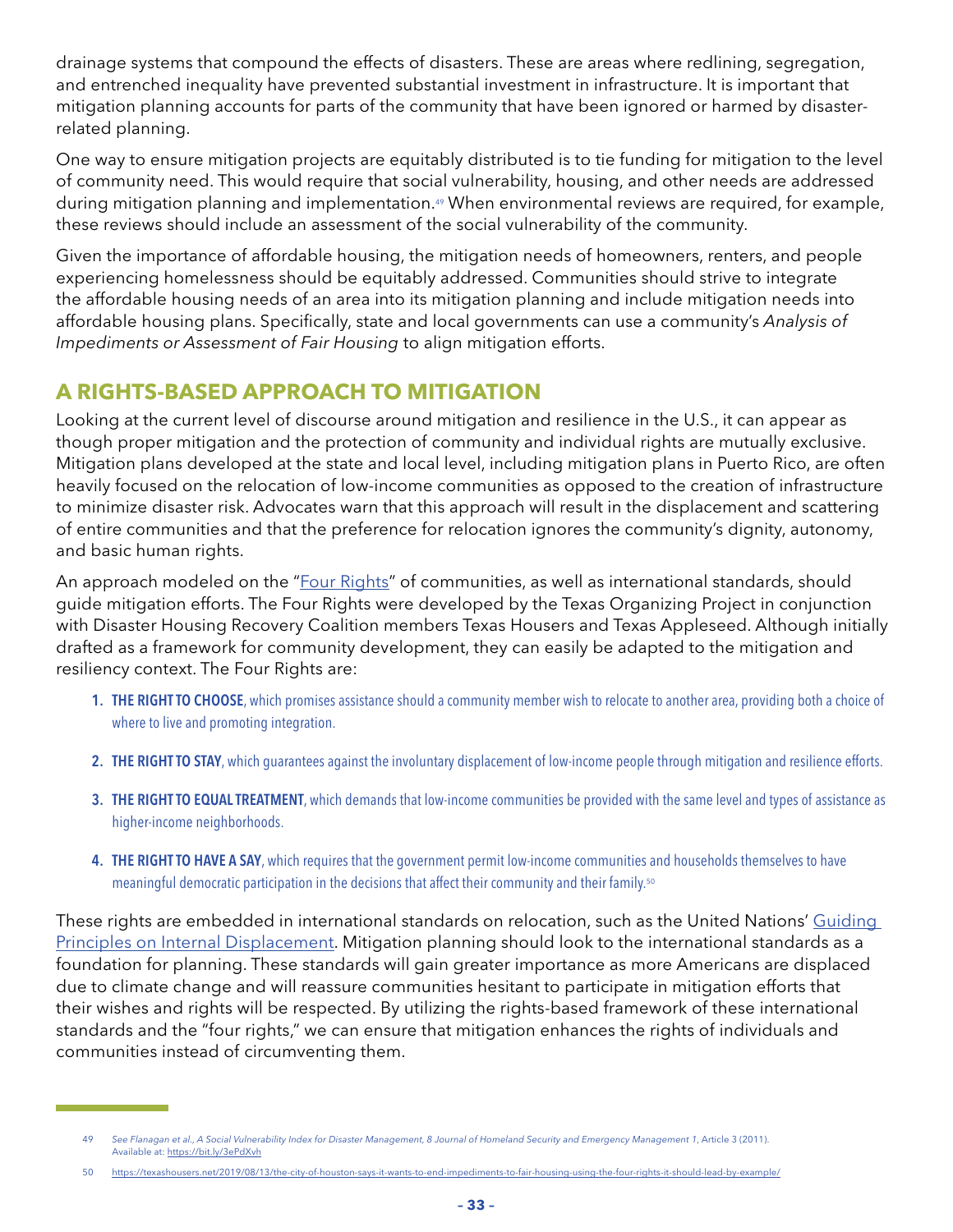<span id="page-35-0"></span>Ensuring that these rights are upheld means better assistance, input, and effectiveness for mitigation programs, and it also forces planners to consider racial and social equity as they draft plans for the future. In addition, upholding these rights can reassure communities distrustful of governmental leadership that their autonomy will not be taken from them.

### **PUBLIC PARTICIPATION**

Substantial participation by impacted communities is necessary for rights-based, equity-focused mitigation to be successful. Federal, state, tribal, and local governments must engage with communities to anticipate and address risks and vulnerabilities.

The federal government currently requires that public input be solicited by state and local governments formulating mitigation action plans.51 However, the effectiveness of this approach varies wildly. Typically, only three public hearings are held. Planners present a nearly finished plan to community members and offer a very short window of time to integrate public feedback. Instead, public input should be integrated into the entire planning process, not simply a review of a near-finished product.

Instead of simply describing the existing plan and asking for feedback, planners should reach out to the community before a plan is drafted, asking for community priorities, experiences with disaster impacts, and needs. This collaborative approach can ensure that mitigation funding is being spent on things the community truly needs. This collaboration should be connected to public participation efforts in earlier stages of disaster recovery, streamlining the process and building upon relationships fostered in earlier planning stages.

One barrier preventing effective public participation in the mitigation planning process is the highly technical nature of this work.<sup>52</sup> While technical detail is encouraged and necessary when a mitigation plan is designed and implemented, it can also be inaccessible to people unfamiliar with mitigation concepts. At-risk communities must be educated on the lexicon, theories, and factors that underlie mitigation. This education is critical for anyone wanting to participate in that process.

At the same time, advocates, agencies, and organizations must approach such conversations with cultural competency, valuing the ideas, opinions, and anecdotal evidence provided by the community. Not only does this improve frayed trust between the community and government officials, but it informs community discussions around mitigation for years to come. This makes the creation or adjustment of mitigation plans easier for all involved.

In addition to fostering community participation through the education, the capacity of community organizations must be raised to facilitate such conversations. Instead of relying on out-of-state contractors or agency staff to develop a robust public participation plan, planners should work with community organizations to allow substantive public contributions. These organizations are typically located within the communities they serve and are already known and trusted. The bandwidth of such organizations can vary wildly, so assistance may be required to build capacity before taking on such a project. Local organizations should be funded as part of the mitigation strategy, allowing them to facilitate pre-planning organizing and mitigation conversations.

Community engagement is a necessary part of the mitigation process. However, creation of a communitybased mitigation plan can be made easier when a community practices civic engagement Establishing effective and open community leadership in city halls and state houses can ensure that low-income residents are an integral part of the process, starting with pre-disaster mitigation planning and continuing through implementation and oversight. The world of civic politics can also be a model for organizational strategies. Examples include census turnout or voter registration. Additionally, philanthropic funding is crucial for this effort.

<sup>51</sup> See, HUD, Managing Citizen Participation to Support Compliance, 2015. Available at: <https://bit.ly/3e9SVIc>

<sup>52</sup> Radonic, Cooper, Omans, "At the Crossroads of Flood Mitigation and Urban Revitalization: Residents' Perspectives of Shifting Floodplain Governance in the United States," 79 *Human Organization* 2, 117-129 (2020). Available at:<https://sfaajournals.net/doi/pdf/10.17730/1938-3525.79.2.117>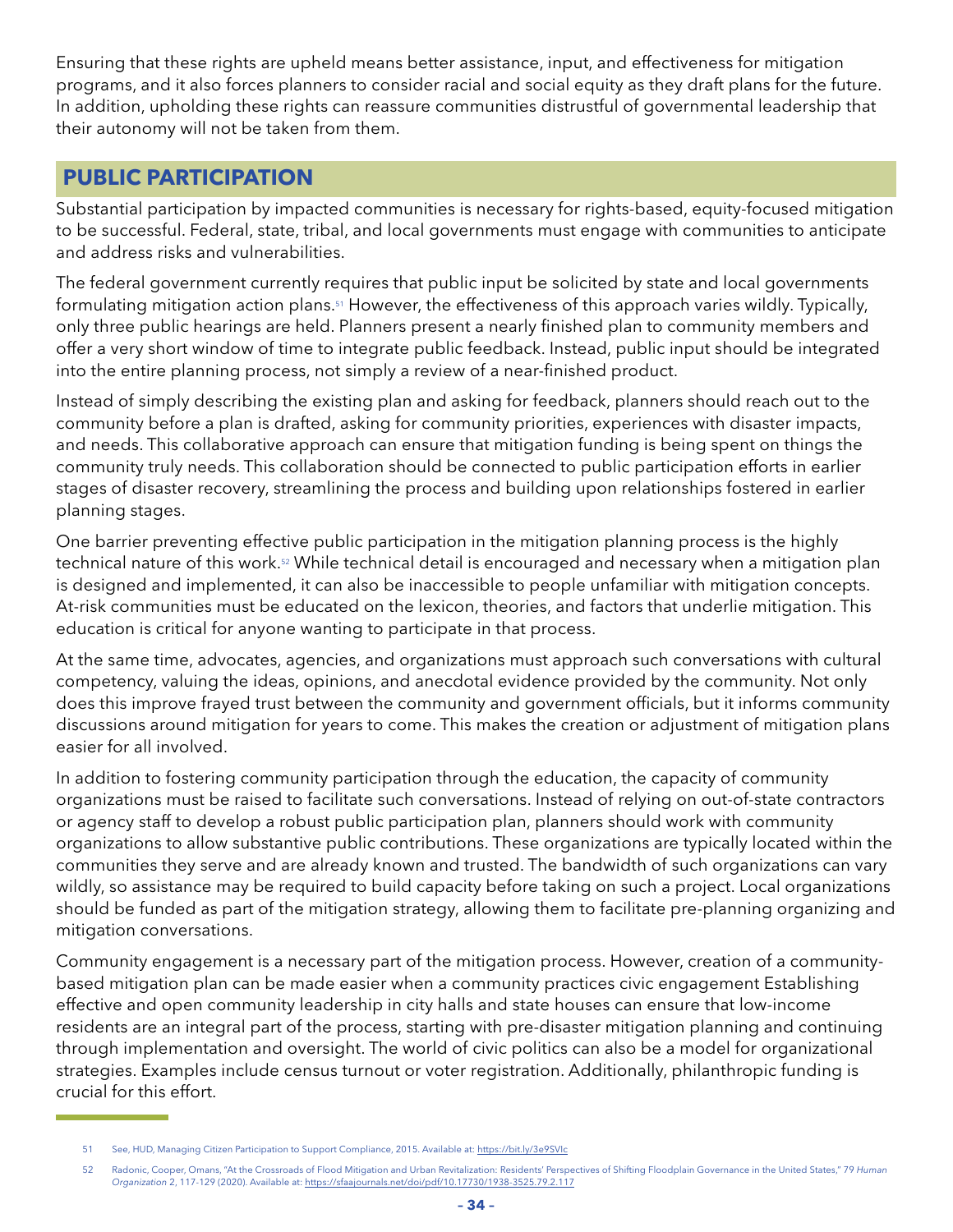### <span id="page-36-0"></span>**RELOCATION AND BUYOUTS**

Due to the pressures of gentrification and rising land values, as well as racial and economic segregation, some communities may see buyout plans as a tool used by authorities to erase low-income communities and communities of color.<sup>53</sup> Where a community or an individual chooses to relocate under a mitigation plan, controls must be in place to ensure that the process does not harm the relocated household nor allow developers to take advantage of the situation. Implementing these protections can help to quell uncertainty around the buyout process.

Designers of buyout plans must ensure that the property purchased by the government during a buyout program is not simply used for another project. Acquired property should have restricted deeds without time limits to prevent future development. This will assure the impacted community that the buyout is not a scheme to promote private-sector development. In addition, households and businesses must be able to benefit from buyout plans irrespective of income, wealth, or membership in a protected class. This provides more individuals with the option of selecting a buyout and further assures people of the buyout plan's objectives.

In addition to allaying fears and increasing access to buyouts, plans must ensure that those being bought out are able to acquire decent and safe replacement housing. Many low-income homeowners live in homes built by previous generations, with the home as the largest source of familial wealth. Many of these homes are in housing markets depressed by the legacy of redlining and other discriminatory practices. Taking that home out of the hands of a family without a relocation assistance program that enables it to acquire unencumbered title in a community in which homes may have significantly higher market value risks robbing future generations of that wealth. By taking this generational wealth and acquisition cost into account, in conjunction with an honest appraisal of the home's pre-disaster value, families can successfully replace their homes in areas less susceptible to disaster risk.

Households participating in the buyout process must also be offered options for relocation that address fair housing. This means providing families practical access to a range of housing options and communities, not simply those subject to disinvestment. It requires that buyout plans provide households with housing mobility counseling and that such aid should be available regardless of where a household relocates, even if they move to another jurisdiction or state.

### **MITIGATION STANDARDS AND BEST PRACTICES**

Mitigation cannot simply be a post-disaster consideration. Planning for mitigation, as well as the dissemination of mitigation best practices must occur before and after disasters. Such planning time can be valuable for imagining and implementing high-quality projects and systems.

Infrastructure and building design standards have often failed to account for future climate trends and the disasters they will cause.<sup>54</sup> In multiple disasters, buildings constructed using older, stronger building codes have been more likely to survive. In the areas of California struck by wildfires, a study revealed that half of the buildings constructed utilizing a stronger 2008 building code survived the disaster, compared to only 18% of the homes built prior to 2008.<sup>55</sup> Rebuilding homes to a [lesser standard](https://www.bloomberg.com/news/articles/2018-09-13/north-carolina-may-regret-weakening-its-building-codes-in-2013) in disaster-prone areas (a rapidly expanding area of the country due to the effects of climate change) means that more disaster recovery resources will be dedicated to replacing homes rebuilt after a previous disaster. To prevent reoccurring damage from disasters, building and mitigation standards need to be higher and more uniform, and federal dollars should require that rebuilding efforts meet higher mitigation standards. Conversely, mitigation should be a standard part of evaluating federal funds for other housing projects.

53 Id.

<sup>54</sup> Auld, Eng, Klaassen et al., "The Changing Climate and National Building Codes and Standards," 9 *Urban Environment* (2010). Available at: <https://ams.confex.com/ams/pdfpapers/174517.pdf>

<sup>55</sup> See Henderson, Rierson, "Why Americans Aren't Concerned About Building Codes (Even Though They Should Be)" Federal Alliance for Safe Homes, June 2019. Available at: <http://newsroom.flash.org/commentary/why-americans-arent-concerned-about-building-codes-even-though-they-should-be.htm>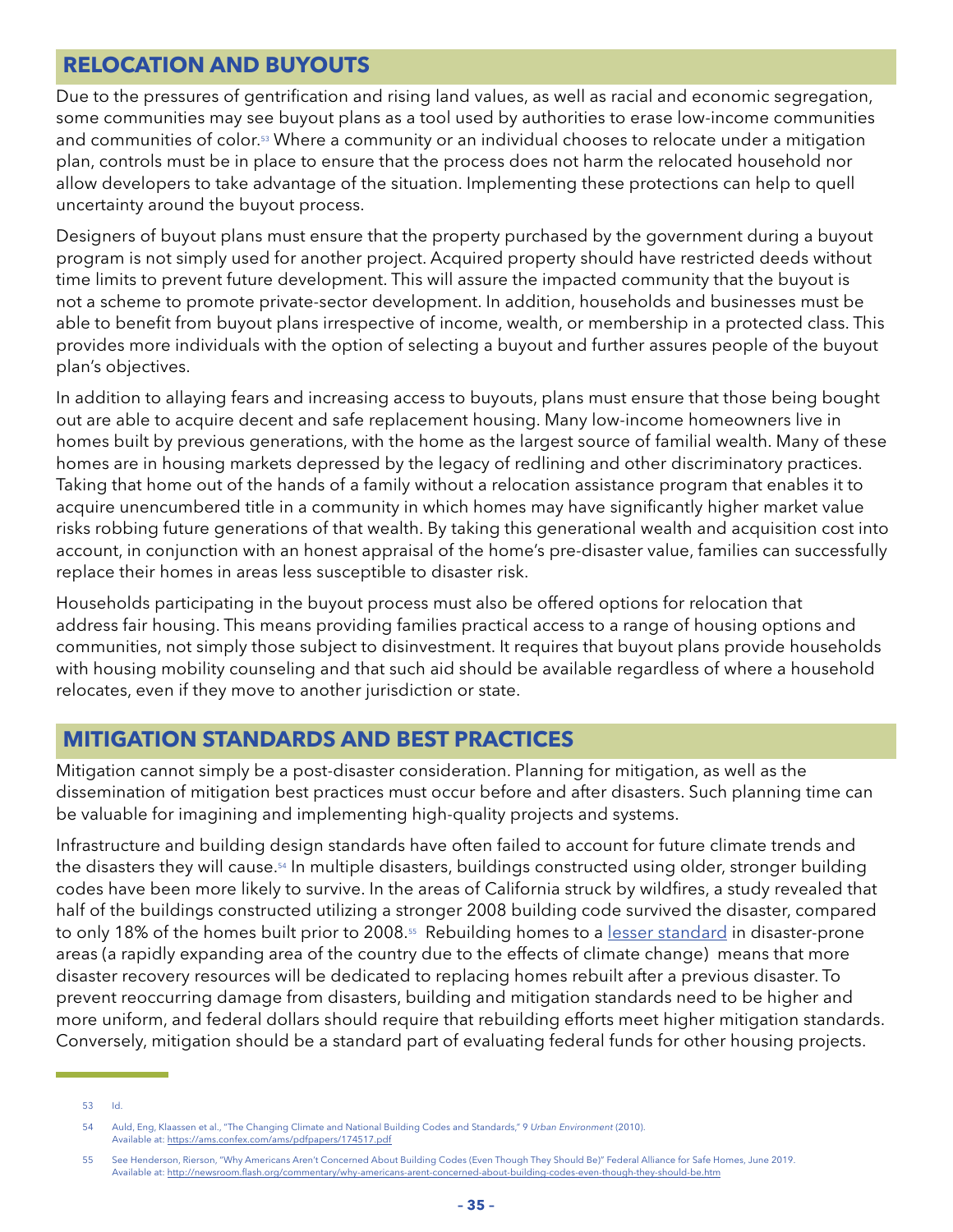For example, where HUD project-based housing assistance is being renewed, the review should include an evaluation of climate risk and serious consideration, informed by resident participation, of alternatives to continuing to fund the development.

The creation and dissemination of mitigation best practices should be a top priority for policymakers and mitigation planners. Having a system of best practices that are easily accessible and constantly updated can help localities without mitigation experience prevent costly mistakes from being repeated. Similar to the contractor dashboard described earlier, an open access platform should be created to allow the sharing of best practices and innovations across the nation.

For many municipal and state governments, receiving mitigation funding can be the first time such concepts are truly considered. Just as community members must be educated about mitigation efforts, state and local governments must be educated on how mitigation efforts can protect residents, communities, and resources. Not only will this education ensure that important mitigation funding is not wasted on unnecessary projects, but it can also lead to more efficient engagement among affected communities and mitigation planners and specialists. This education should also include best practices in construction techniques and costs, which can inform decisions about allocation of resources and selection of contractors.

The education of municipal and state governments cannot be sporadic, occurring whenever a disaster has been forecast or recently struck. Instead, there must be continuous evaluation of mitigation strategies and best practices. This constant analysis will promote best practices and ensure that errors in mitigation are not repeated. To accomplish this year-round analysis, research on mitigation must be encouraged. Although many academic institutions have begun to look at the subject in earnest, the need still exists for greater research on best practices.

For a mitigation plan to be most effective, it must be far reaching. Mitigation efforts must anticipate the needs of communities 50 years into the future. As climate change continues to shape our world, mitigation that only addresses only current disaster risks will be inadequate. By taking a 50-year view, plans can lessen the long-term recovery needs as disasters become increasingly frequent over the coming decades.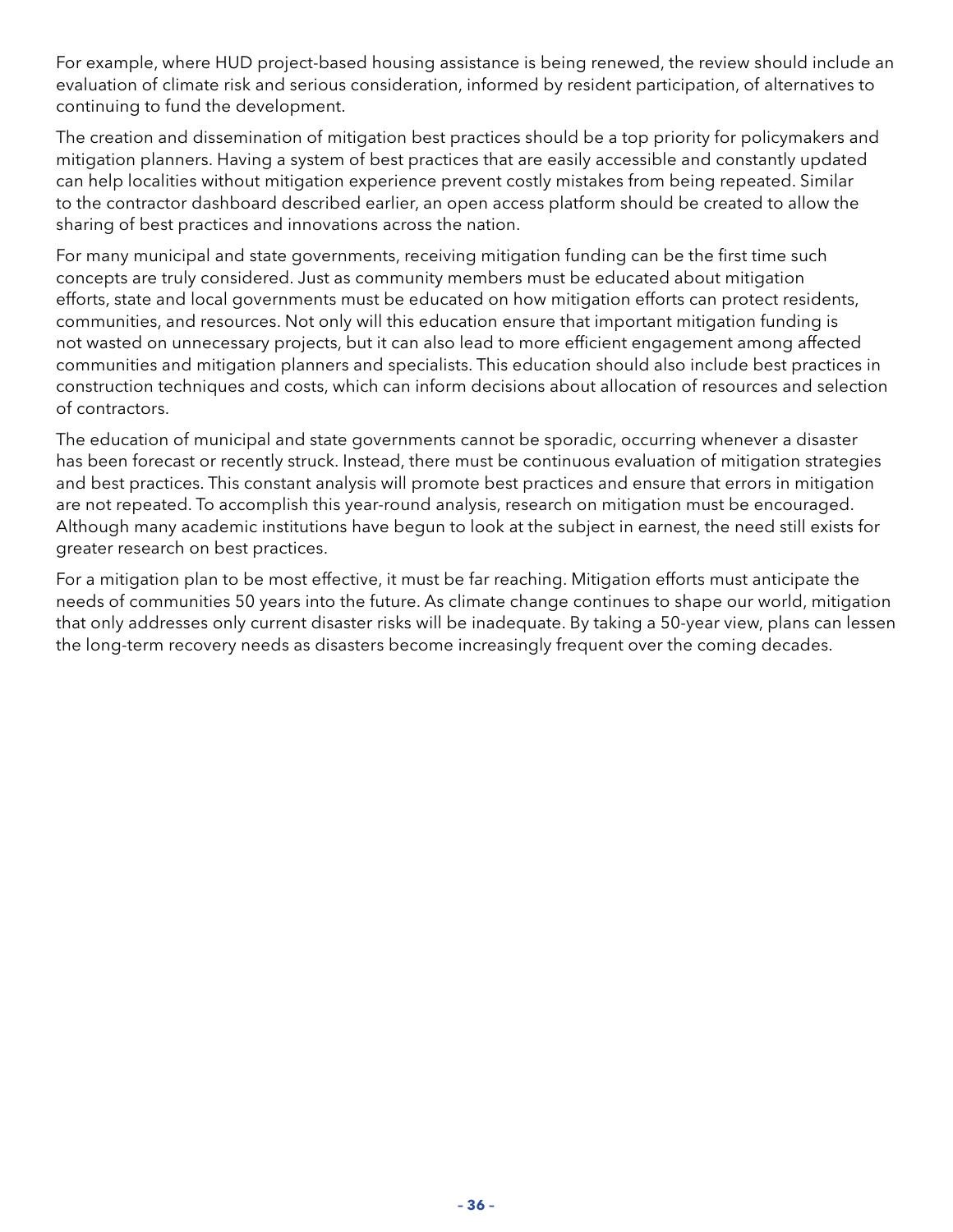### <span id="page-38-0"></span> $COMCIIICION$ CONCLUSION CONCLUSION

Our current disaster housing recovery framework is broken and in need of major reform. Our nation needs a new vision for disaster housing recovery, one that centers the housing needs of the lowest-income survivors, including people of color, people with disabilities, and others. To undo the racial, income, and accessibility inequities embedded in our current disaster housing recovery framework and to ensure a complete and equitable housing recovery for all survivors, our nation must prioritize robust resident engagement, transparency, full accountability and due process, robust equity and civil rights enforcement, fair mitigation practices, and increased local capacity and benefit. Disaster housing recovery efforts must be inclusive and intersectional, and equity must be explicitly addressed at all stages of the disaster planning, response, and recovery.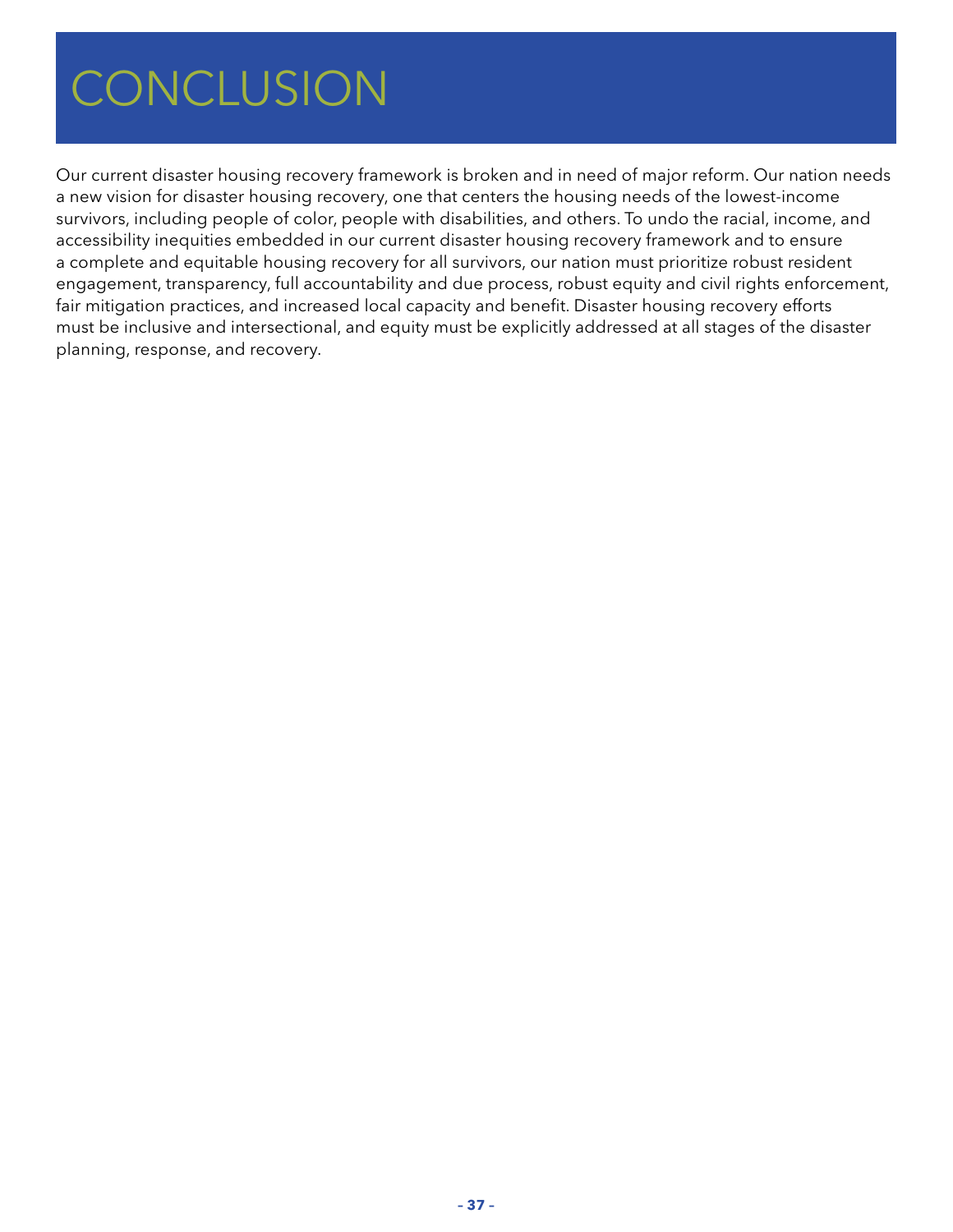## <span id="page-39-0"></span>APPENDIX A: CONVENING ATTENDEES

**Sonya Acosta** National Low Income Housing Coalition

**Amelia Adams**  Texas Housers

**Jean-Luc Adrien** Community Justice Project

**Lesley Albritton** Legal Aid of North Carolina

**Andrew Aurand** National Low Income Housing Coalition

**Jackie Burton** Ford Foundation

**Zack Calahan** Catholic Charities USA

**Ann Carpenter** Federal Reserve Bank of Atlanta

**Yvette Chen** Fair Share Housing Center of New Jersey

**Diana Chestnut** Legal Services of North Florida

**Emma "Pinky" Clifford** Oglala Sioux Tribe Partnership for Housing

**Gladys Cook** Florida Housing Coalition

**Amanda Devecka-Rinear** New Jersey Organizing Project

**Nicole Diaz Gonzalez** Ayuda Legal Puerto Rico

**Ehren Dohler** North Carolina Coalition to End Homelessness

**Rachel Drew** Enterprise Community Partners

**Dan Emmanuel** National Low Income Housing Coalition

**Chris Emrich** University of Central Florida

**Tracy Figueroa** Texas RioGrande Legal Aid **Andrea Galinsky** University of Florida

**Diane Glauber** Lawyers Committee for Civil Rights Under Law

**Ariadna Godreau-Aubert** Ayuda Legal Puerto Rico

**Iris Gonzales** Coalition for Environment, Equity & Resilience

**Adam Gordon** Fair Share Housing Center of New Jersey

**Andrew Greenlee** University of Illinois at Urbana Champaign

**Kathy Grunewald** Legal Services of North Florida

**Rebecca Guerriero** The Kresge Foundation

**Allison Hay** Houston Habitat for Humanity

**Jeff Hebert** HR&A Advisors

**John Henneberger** Texas Housers

**Chris Hensman** Rebuild Texas Fund

**Cashuana Hill**  Greater New Orleans Fair Housing Center

**Anna Hurt** Local Initiatives Support Corporation

**Ilene Jacobs** California Rural Legal Assistance

**Paul Kealey** National Low Income Housing Coalition

**Carla Krystyniak** Lone Star Legal Aid

**Mia Loeseff** Texas Housers

**Leah Mahan** Just Cities Narrative Project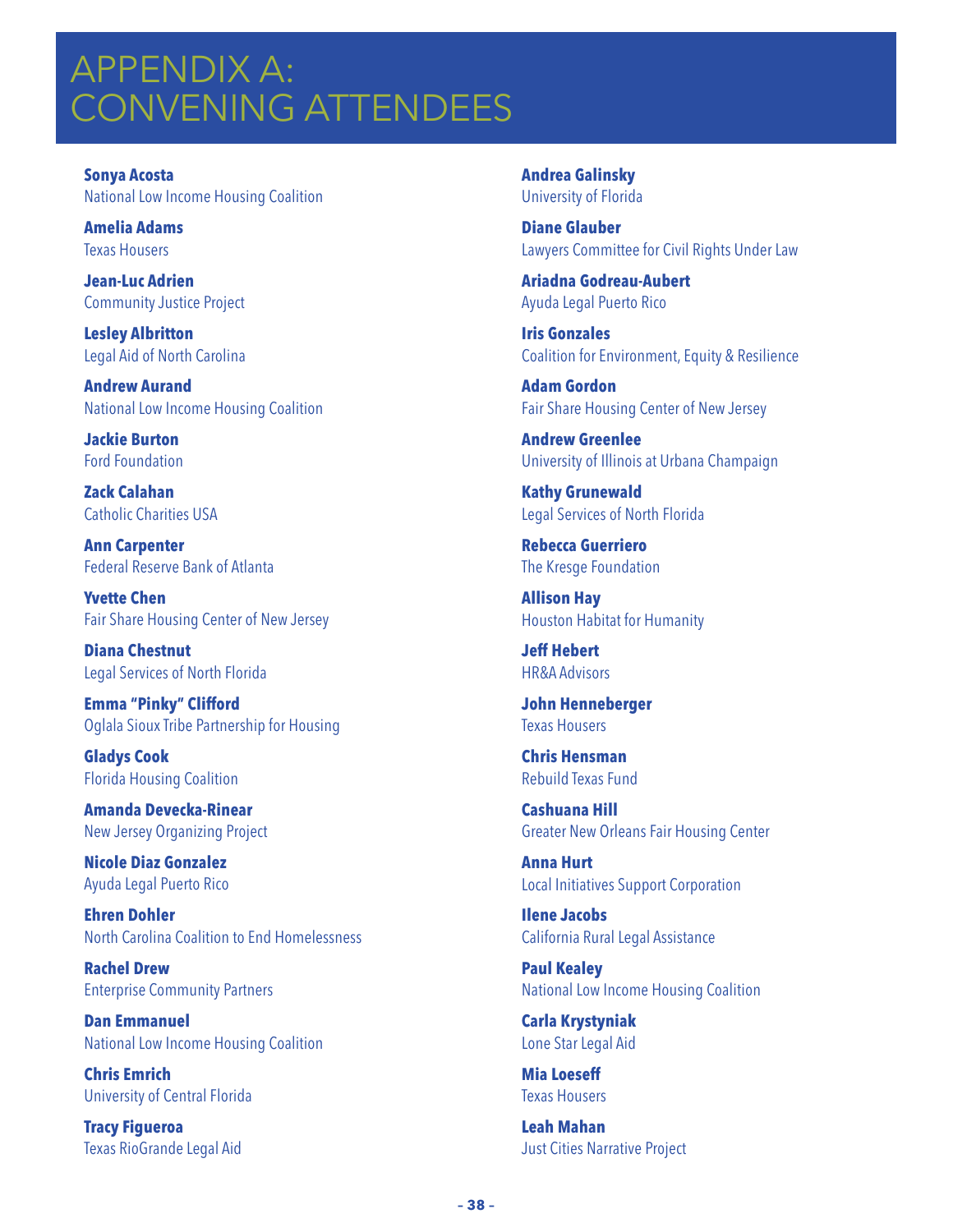**Jerry Maldonado** Ford Foundation

**Carlos Martin** Urban Institute

**Adi Martinez-Roman** FURIA

**Natalie Maxwell** Three Rivers Legal Services

**Kirk McClure** University of Kansas

**Marion McFadden** Enterprise Community Partners

**Zoe Middleton** Texas Housers

**Andreanecia Morris** Greater New Orleans Housing Alliance

**Ricardo Negron-Almovodar** LatinoJustice PRLDEF

**Denise Neunaber** North Carolina Coalition to End Homelessness

**Bill O'Dell** Shimberg Center, University of Florida

**Julia Orduna** Texas Housers

**Jeanne Ortiz-Ortiz** Pro Bono Net

**Karl Ory** Chico City Council

**Chrishelle Palay** HOME Coalition

**Noah Patton** National Low Income Housing Coalition

**Allison Plyer** The Data Center **Susan Prokop** Paralyzed Veterans of America

**David Rammler** Fair Share Housing Center of New Jersey

**Anne Ray** Shimberg Center, University of Florida

**Christina Rosales** Texas Housers

**Chris Ross** Catholic Charities USA

**Marcie Roth** Partnership for Inclusive Disaster Strategies

**Brandy Ryan** National Law Center on Homelessness & Poverty

**Sarah Saadian** National Low Income Housing Coalition

**Brooke Schipporeit** National Low Income Housing Coalition

**Khalil Shahyd** Natural Resources Defense Council

**Maddie Sloan** Texas Appleseed

**Eric Tars** National Law Center on Homelessness & Poverty

**Shannon Van Zandt** Texas A&M University Hazard Reduction & Recovery Center

**Eric Wilson** New York City Mayor's Office of Resiliency

**Diane Yentel** National Low Income Housing Coalition